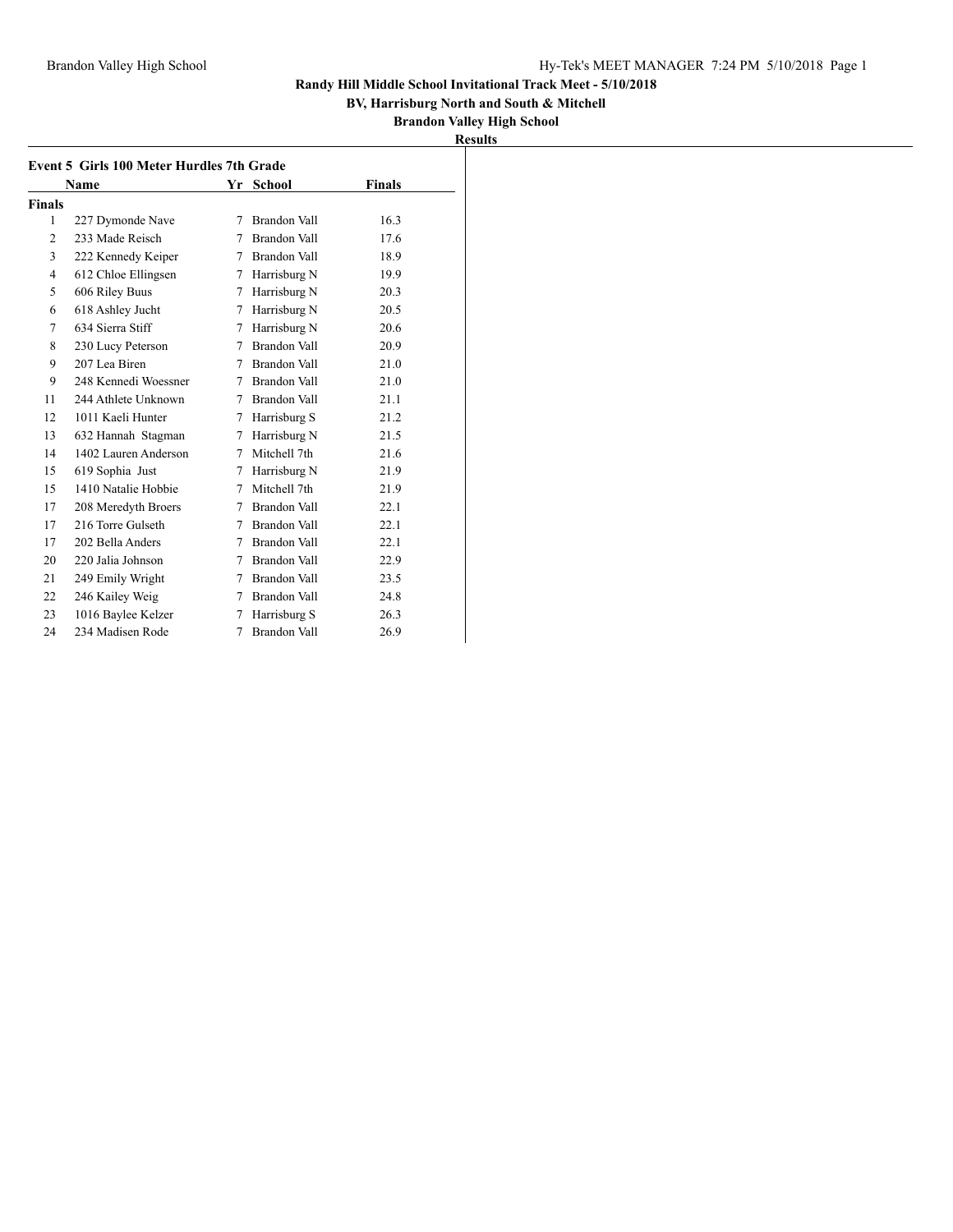## **BV, Harrisburg North and South & Mitchell**

| Event 6 Girls 100 Meter Hurdles 8th Grade |                         |   |                     |               |
|-------------------------------------------|-------------------------|---|---------------------|---------------|
| Name                                      |                         |   | Yr School           | <b>Finals</b> |
| Finals                                    |                         |   |                     |               |
| 1                                         | 824 Jersey Sonnenschein | 8 | Harrisburg N        | 16.6          |
| 2                                         | 811 Lauren Hruby        | 8 | Harrisburg N        | 17.4          |
| 3                                         | 1605 Ally Feterl        | 8 | Mitchell 8th        | 18.1          |
| 3                                         | 1218 Kayden Schwebke    | 8 | Harrisburg S        | 18.1          |
| 5                                         | 413 Avery Kautz         | 8 | Brandon Vall        | 18.6          |
| 6                                         | 826 Athlete Unknown     | 8 | Harrisburg N        | 18.9          |
| 7                                         | 409 Emma Hallstrom      | 8 | Brandon Vall        | 19.0          |
| 8                                         | 410 Nichole Hansen      | 8 | Brandon Vall        | 19.2          |
| 9                                         | 412 Ellen Joseph        | 8 | <b>Brandon Vall</b> | 19.6          |
| 10                                        | 801 Miriam Bart         | 8 | Harrisburg N        | 20.0          |
| 11                                        | 1211 Jordyn Miles       | 8 | Harrisburg S        | 20.4          |
| 12                                        | 407 Marissa Friemuth    | 8 | <b>Brandon Vall</b> | 20.6          |
| 13                                        | 406 Tristyn Fletcher    | 8 | Brandon Vall        | 20.9          |
| 14                                        | 1609 Taylor Haring      | 8 | Mitchell 8th        | 21.1          |
| 15                                        | 1625 Athlete Unknown    | 8 | Mitchell 8th        | 21.2          |
| 15                                        | 419 Taylor Lindekugel   | 8 | <b>Brandon Vall</b> | 21.2          |
| 17                                        | 1613 Alayna Keckler     | 8 | Mitchell 8th        | 21.8          |
| 18                                        | 1225 Rebecca Wood       | 8 | Harrisburg S        | 23.1          |
| 19                                        | 1226 Madison Ziebarth   | 8 | Harrisburg S        | 24.2          |
| 20                                        | 1209 Aubrey Hunt        | 8 | Harrisburg S        | 24.6          |
| 21                                        | 1621 Jocelyn Prewett    | 8 | Mitchell 8th        | 28.0          |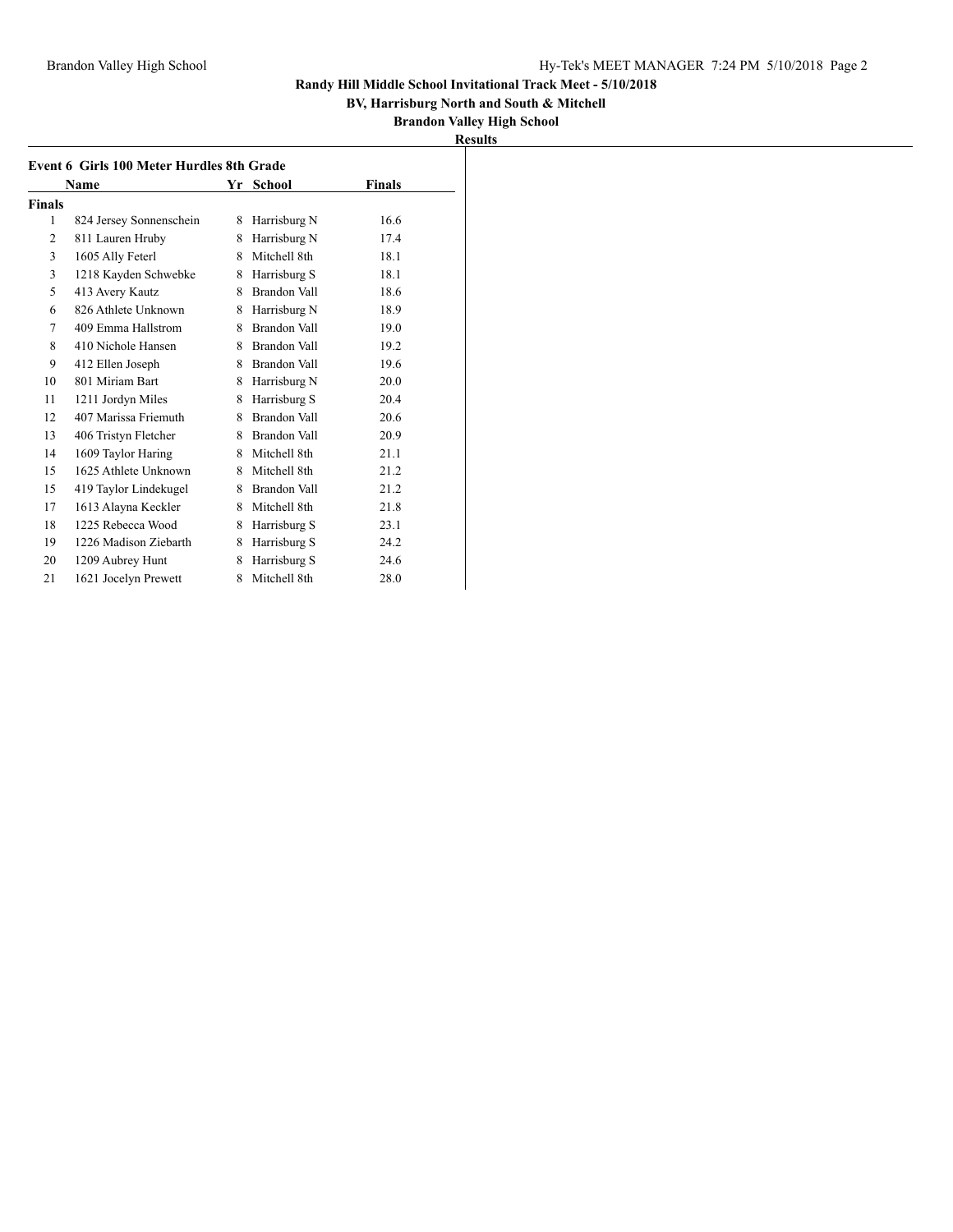## **BV, Harrisburg North and South & Mitchell**

|--|

|                | <b>Event 7 Boys 110 Meter Hurdles 7th Grade</b> |   |                     |        |
|----------------|-------------------------------------------------|---|---------------------|--------|
|                | Name                                            |   | Yr School           | Finals |
| Finals         |                                                 |   |                     |        |
| 1              | 1322 Bryce Palmer                               | 7 | Mitchell 7th        | 18.0   |
| $\mathfrak{D}$ | 127 Jesse Johnson                               | 7 | <b>Brandon Vall</b> | 19.7   |
| 3              | 503 Peter Belbas                                | 7 | Harrisburg N        | 20.5   |
| 3              | 136 Carson Mutschler                            | 7 | Brandon Vall        | 20.5   |
| 5              | 151 Ryman Walth                                 | 7 | Brandon Vall        | 20.9   |
| 6              | 522 Alex Kummer                                 | 7 | Harrisburg N        | 21.2   |
| 6              | 149 Brady Tidemann                              | 7 | Brandon Vall        | 21.2   |
| 8              | 140 Isaiah Peters                               | 7 | Brandon Vall        | 21.9   |
| 8              | 519 Ian Jordan                                  | 7 | Harrisburg N        | 21.9   |
| 8              | 907 Carter Ractliffe                            | 7 | Harrisburg S        | 21.9   |
| 11             | 135 JD Murphy                                   | 7 | Brandon Vall        | 22.3   |
| 12             | 906 Wesley Kunkel                               | 7 | Harrisburg S        | 22.5   |
| 13             | 152 Cole Walton                                 | 7 | Brandon Vall        | 22.7   |
| 14             | 133 Nick Lohr                                   | 7 | Brandon Vall        | 22.8   |
| 15             | 145 Donovan Rice                                | 7 | <b>Brandon Vall</b> | 23.5   |
| 16             | 131 Keaton Lehfeldt                             | 7 | Brandon Vall        | 24.1   |
| 17             | 102 Pierce Anderson                             | 7 | Brandon Vall        | 26.6   |
| 18             | 915 Hunter Wagner                               | 7 | Harrisburg S        | 27.1   |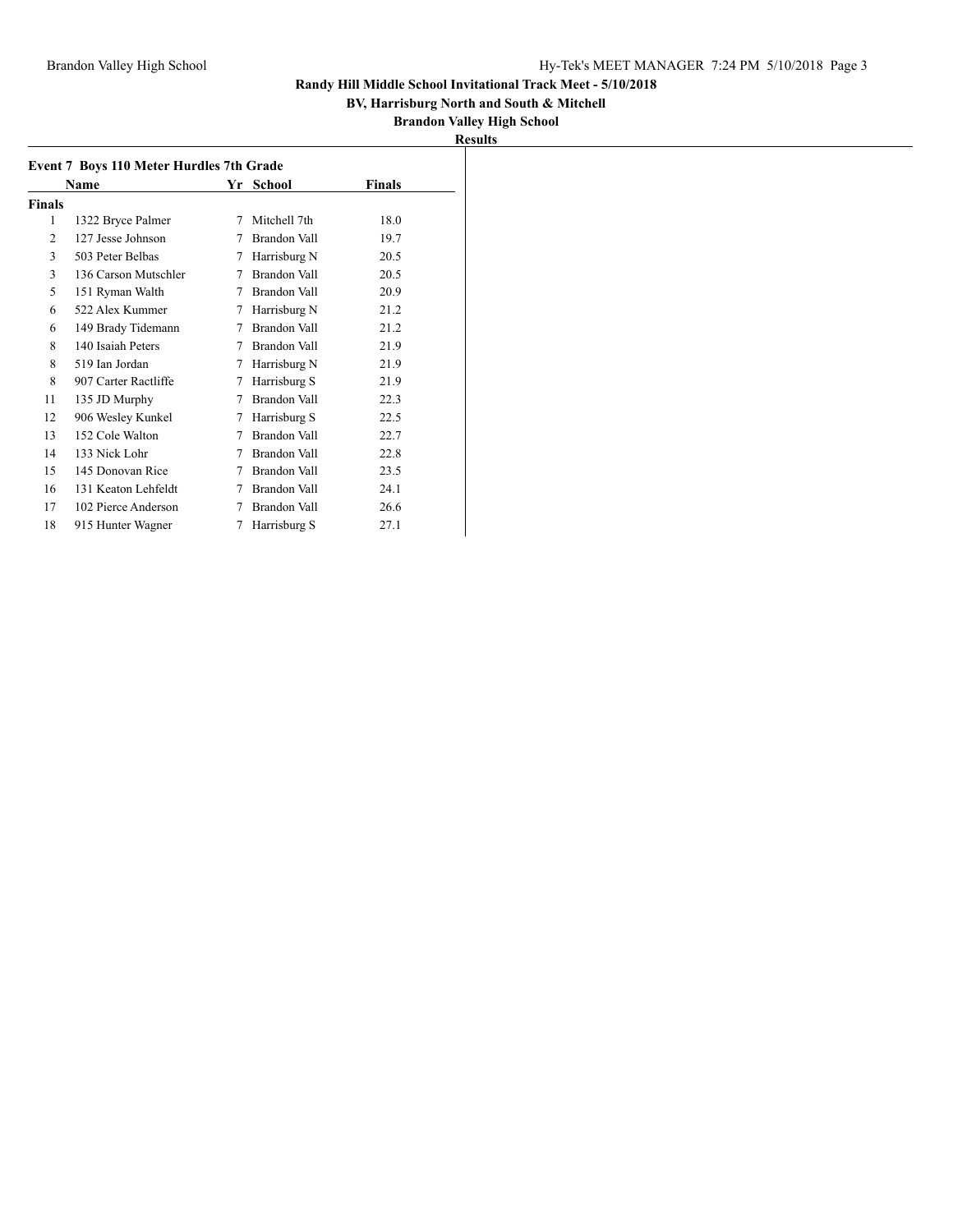## **BV, Harrisburg North and South & Mitchell**

| 'esults<br>ĸ |
|--------------|
|--------------|

|               | Event 8 Boys 110 Meter Hurdles 8th Grade |    |              |               |  |
|---------------|------------------------------------------|----|--------------|---------------|--|
|               | <b>Name</b>                              | Yr | School       | <b>Finals</b> |  |
| <b>Finals</b> |                                          |    |              |               |  |
| 1             | 1520 Jonah Schmidt                       | 8  | Mitchell 8th | 17.5          |  |
| 2             | 308 Ty Brogden                           | 8  | Brandon Vall | 17.6          |  |
| 3             | 1514 Travis Novak                        | 8  | Mitchell 8th | 18.4          |  |
| 4             | 307 Kyler Briest                         | 8  | Brandon Vall | 18.7          |  |
| 5             | 707 Moores Cody                          | 8  | Harrisburg N | 18.8          |  |
| 6             | 1105 Logan Hammer                        | 8  | Harrisburg S | 19.2          |  |
| 7             | 727 Hofer Taylor                         | 8  | Harrisburg N | 20.0          |  |
| 8             | 1506 Joseph Haddon                       | 8  | Mitchell 8th | 20.4          |  |
| 9             | 1519 Kole Schelske                       |    | Mitchell 8th | 22.4          |  |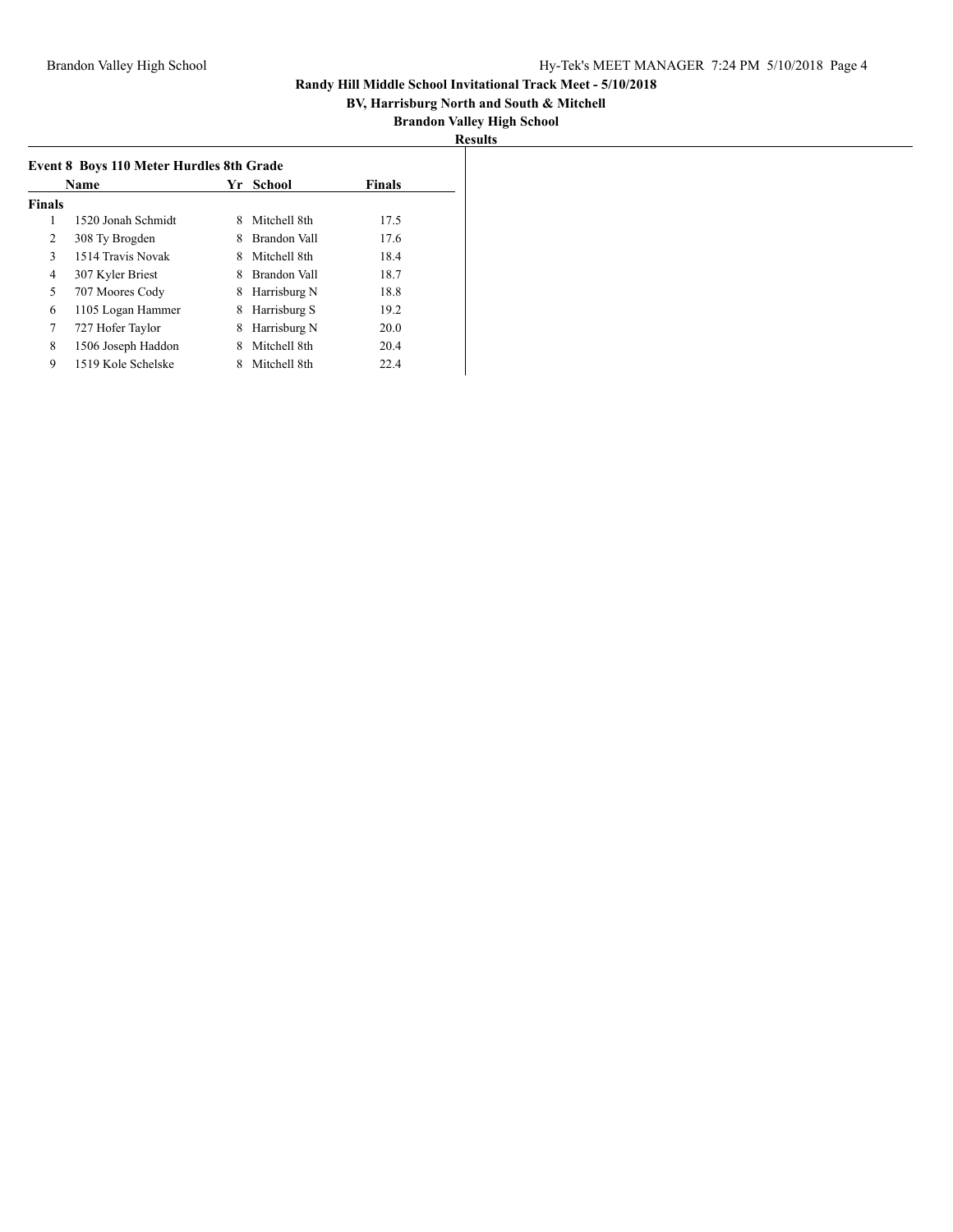**and South & Mitchell** 

# **High School**

|               |                                        |   |              | <b>BV, Harrisburg North and</b><br><b>Brandon Valley Hi</b><br><b>Results</b> |
|---------------|----------------------------------------|---|--------------|-------------------------------------------------------------------------------|
|               | Event 9 Girls 100 Meter Dash 7th Grade |   |              |                                                                               |
|               | <b>Name</b>                            |   | Yr School    | <b>Finals</b>                                                                 |
| <b>Finals</b> |                                        |   |              |                                                                               |
| 1             | 205 Hilary Behrens                     | 7 | Brandon Vall | 13.2                                                                          |
| 2             | 224 Kianna McKinney                    | 7 | Brandon Vall | 13.6                                                                          |
| 3             | 243 Shayna Trevino                     | 7 | Brandon Vall | 13.9                                                                          |
| 4             | 616 Kayleigh Hybertson                 | 7 | Harrisburg N | 14.4                                                                          |
| 4             | 624 Elliana Lindner                    | 7 | Harrisburg N | 14.4                                                                          |
| 6             | 1409 Delana Henkel                     | 7 | Mitchell 7th | 14.5                                                                          |
| $\tau$        | 1406 Kyra Gropper                      | 7 | Mitchell 7th | 14.7                                                                          |
| 8             | 1405 Logan Culhane                     | 7 | Mitchell 7th | 14.9                                                                          |
| 9             | 612 Chloe Ellingsen                    | 7 | Harrisburg N | 15.4                                                                          |
| 9             | 606 Riley Buus                         | 7 | Harrisburg N | 15.4                                                                          |
| 9             | 233 Made Reisch                        | 7 | Brandon Vall | 15.4                                                                          |
| 12            | 1411 Aoba Kawaguchi                    | 7 | Mitchell 7th | 15.7                                                                          |
| 12            | 1002 Alysha Beck                       | 7 | Harrisburg S | 15.7                                                                          |
| 14            | 238 Claire Silverhus                   | 7 | Brandon Vall | 15.8                                                                          |
| 15            | 829 Jamie Vollmer                      | 8 | Harrisburg N | 16.0                                                                          |
| 16            | 1402 Lauren Anderson                   | 7 | Mitchell 7th | 16.1                                                                          |
| 16            | 245 Savannah Waterfall                 |   | Brandon Vall | 16.1                                                                          |
| 18            | 1024 Monica Tschudy                    | 7 | Harrisburg S | 16.4                                                                          |
| 19            | 613 Rianna Fish                        | 7 | Harrisburg N | 16.5                                                                          |
| 20            | 1007 Ashlynn Gerry                     | 7 | Harrisburg S | 16.6                                                                          |
| 21            | 1003 Kendra Bjornson                   | 7 | Harrisburg S | 16.7                                                                          |
| 22            | 1016 Baylee Kelzer                     | 7 | Harrisburg S | 19.1                                                                          |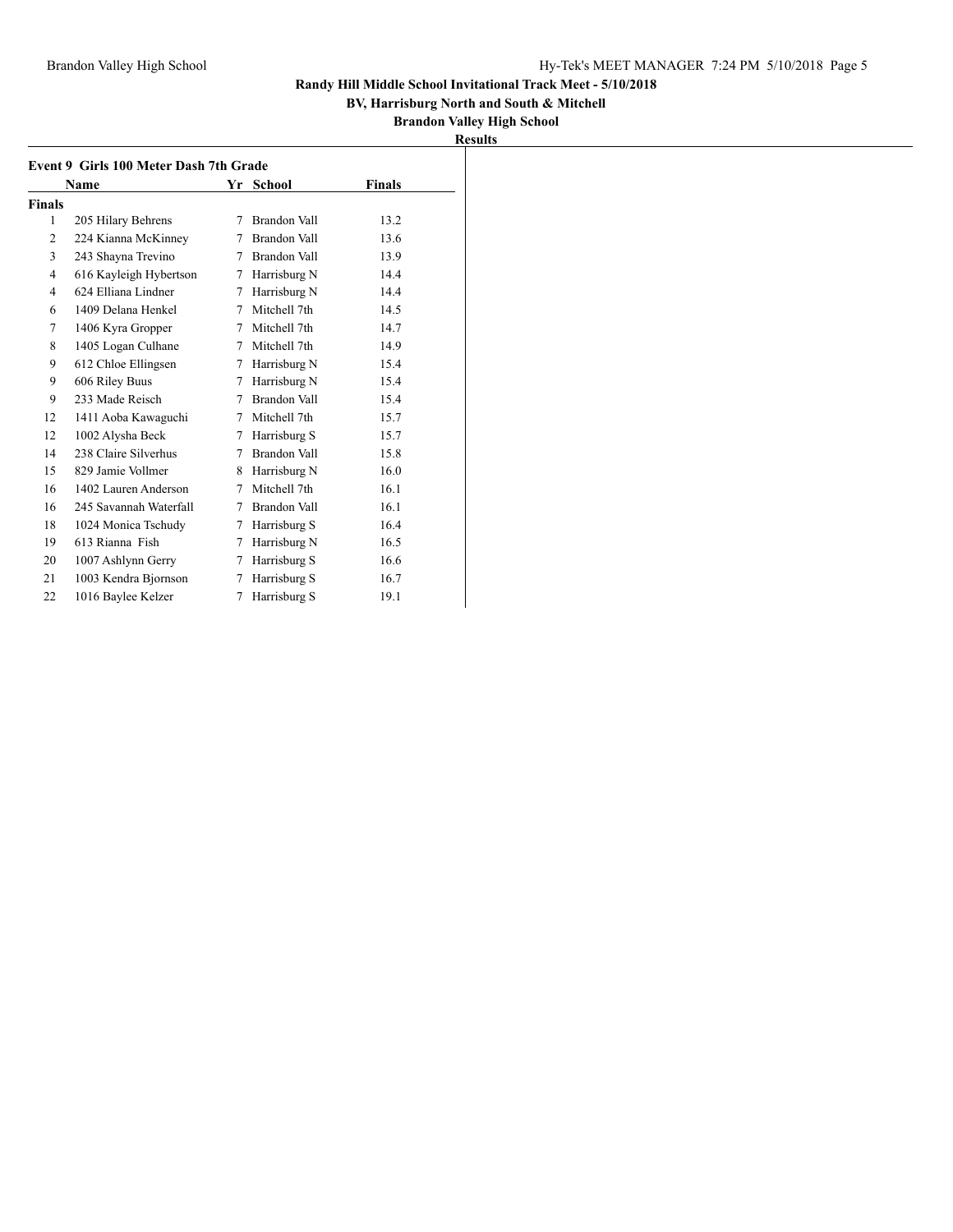**BV, Harrisburg North and South & Mitchell**

| n<br>ш<br>n<br>۰.<br>÷. |  |
|-------------------------|--|
|                         |  |

|               | Event 10 Girls 100 Meter Dash 8th Grade |    |                     |        |
|---------------|-----------------------------------------|----|---------------------|--------|
|               | Name                                    |    | Yr School           | Finals |
| <b>Finals</b> |                                         |    |                     |        |
| 1             | 435 Gemma Symington                     | 8  | Brandon Vall        | 13.1   |
| 2             | 438 Aysia Van Hulzen                    | 8. | Brandon Vall        | 13.5   |
| 3             | 1624 Sarah Sebert                       | 8. | Mitchell 8th        | 14.0   |
| 4             | 412 Ellen Joseph                        | 8  | Brandon Vall        | 14.2   |
| 4             | 824 Jersey Sonnenschein                 | 8  | Harrisburg N        | 14.2   |
| 6             | 1616 Sydney Lemer                       | 8  | Mitchell 8th        | 14.3   |
| 7             | 1610 Aliyah Howard                      | 8  | Mitchell 8th        | 14.5   |
| 8             | 1601 Kelsey Amick                       | 8  | Mitchell 8th        | 14.6   |
| 9             | 1612 Naduna Kawaguchi                   | 8  | Mitchell 8th        | 14.8   |
| 10            | 1218 Kayden Schwebke                    | 8  | Harrisburg S        | 15.0   |
| 10            | 1205 Kaitlyn Disbrow                    | 8  | Harrisburg S        | 15.0   |
| 12            | 437 Athlete Unknown                     | 8  | <b>Brandon Vall</b> | 15.2   |
| 12            | 817 Lauren Peterson                     | 8  | Harrisburg N        | 15.2   |
| 14            | 1211 Jordyn Miles                       | 8  | Harrisburg S        | 15.5   |
| 15            | 806 Ella Donat                          | 8  | Harrisburg N        | 15.6   |
| 16            | 1201 Emilee Boyer                       | 8  | Harrisburg S        | 15.9   |
| 16            | 1622 Melody Reisdorff                   | 8  | Mitchell 8th        | 15.9   |
| 18            | 1224 Kaitlynn Vietmeier                 | 8  | Harrisburg S        | 16.2   |
| 19            | 424 Amy Pacheco                         | 8  | <b>Brandon Vall</b> | 16.4   |
| 20            | 822 Hannah Schroeder                    | 8  | Harrisburg N        | 16.7   |
| 21            | 1226 Madison Ziebarth                   | 8  | Harrisburg S        | 16.9   |
| 22            | 1209 Aubrey Hunt                        | 8  | Harrisburg S        | 18.3   |
| 23            | 829 Jamie Vollmer                       | 8  | Harrisburg N        | 20.4   |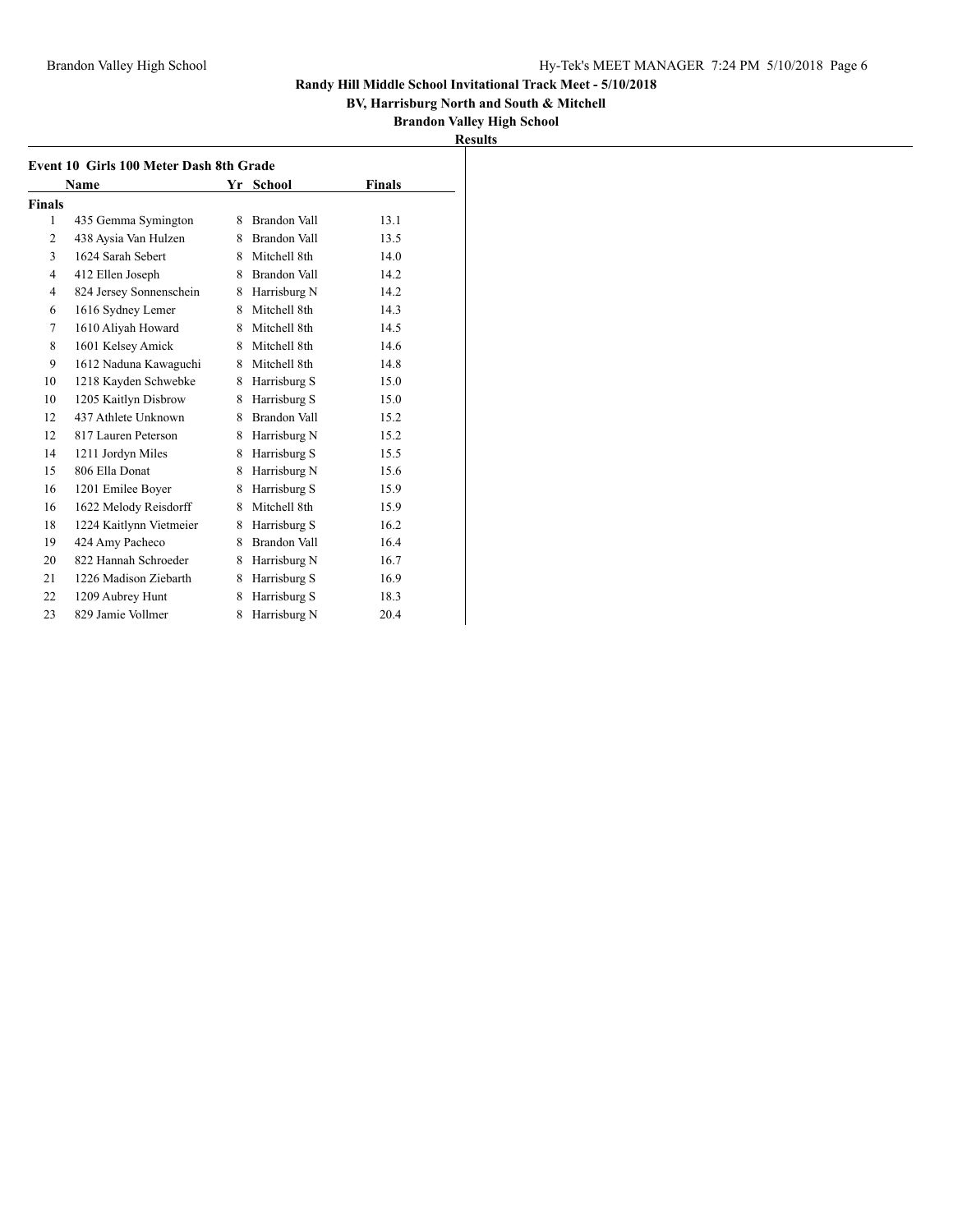## **BV, Harrisburg North and South & Mitchell**

| <b>Results</b> |  |
|----------------|--|

|                | Name                 |   | Yr School           | Finals |
|----------------|----------------------|---|---------------------|--------|
| <b>Finals</b>  |                      |   |                     |        |
| 1              | 527 Gavin Ross       | 7 | Harrisburg N        | 12.0   |
| $\overline{c}$ | 1304 Lukas Bennett   | 7 | Mitchell 7th        | 12.1   |
| 3              | 107 Grayden Binger   | 7 | <b>Brandon Vall</b> | 13.1   |
| 4              | 1327 Treyson Schultz | 7 | Mitchell 7th        | 13.4   |
| 5              | 911 Gracen Tupps     | 7 | Harrisburg S        | 13.4   |
| 6              | 109 Jack Bommersbach | 7 | Brandon Vall        | 13.9   |
| 7              | 913 Jayce Van Beek   | 7 | Harrisburg S        | 14.0   |
| 8              | 1321 Colby Ostbye    | 7 | Mitchell 7th        | 14.2   |
| 9              | 147 Owen Sanders     | 7 | Brandon Vall        | 14.3   |
| 10             | 141 Ty Peyton        | 7 | Brandon Vall        | 14.4   |
| 11             | 114 Cole Dekker      | 7 | Brandon Vall        | 14.6   |
| 12             | 1309 Seth Deuter     | 7 | Mitchell 7th        | 15.1   |
| 13             | 533 Ian Ulmer        | 7 | Harrisburg N        | 15.2   |
| 14             | 903 Bryson Esser     | 7 | Harrisburg S        | 15.3   |
| 15             | 528 Jaylen Schimmel  | 7 | Harrisburg N        | 15.6   |
| 16             | 118 Matthew Erkonen  | 7 | Brandon Vall        | 15.7   |
| 16             | 106 Ashton Benson    | 7 | <b>Brandon Vall</b> | 15.7   |
| 18             | 525 Jacob Moon       | 7 | Harrisburg N        | 15.9   |
| 19             | 1324 Tanner Puez     | 7 | Mitchell 7th        | 16.0   |
| 20             | 512 Isaiah Green     | 7 | Harrisburg N        | 16.9   |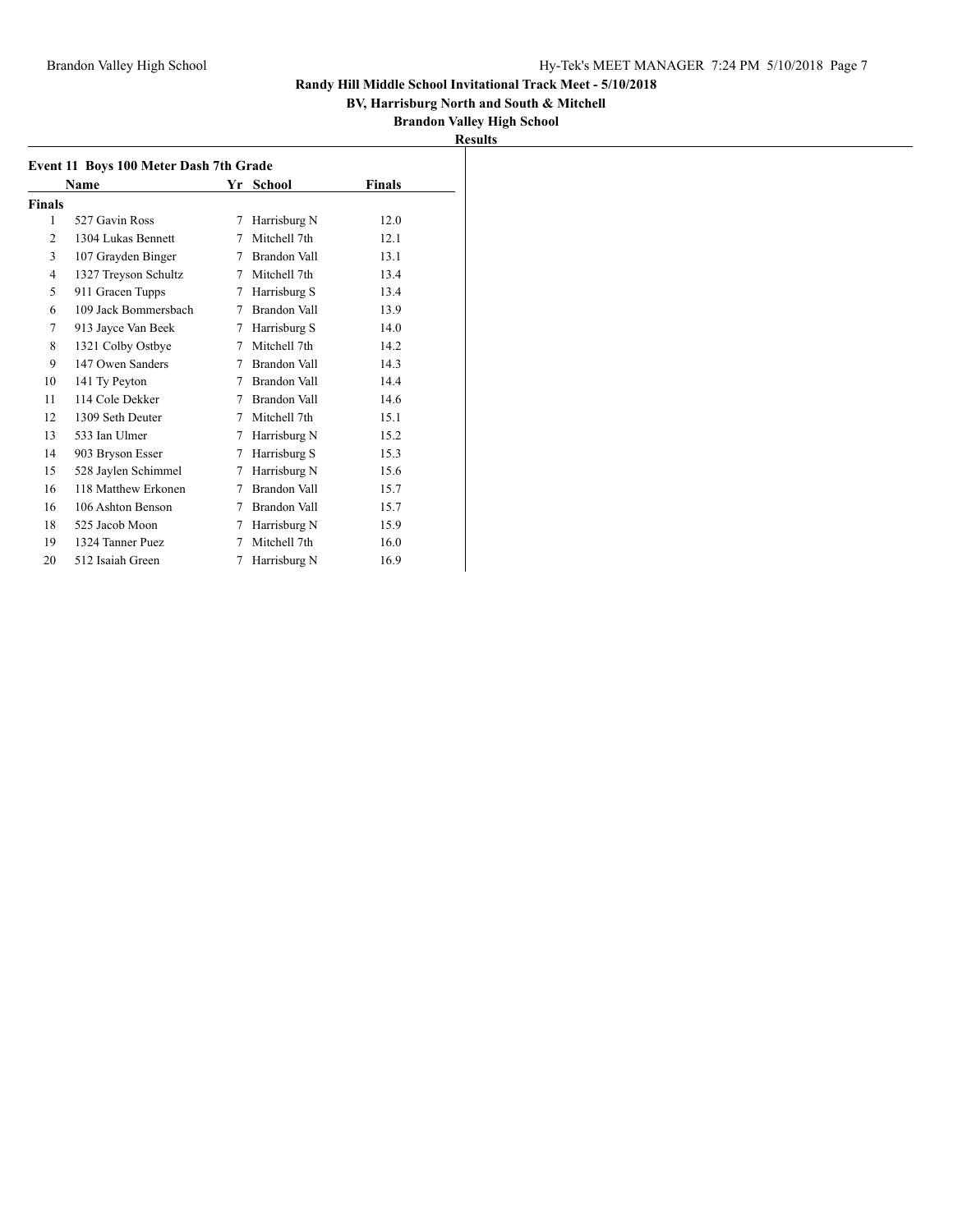**BV, Harrisburg North and South & Mitchell**

| 11 I<br>PS. |  |
|-------------|--|
|             |  |

|               | Event 12 Boys 100 Meter Dash 8th Grade |    |                     |               |
|---------------|----------------------------------------|----|---------------------|---------------|
|               | Name                                   |    | Yr School           | <b>Finals</b> |
| <b>Finals</b> |                                        |    |                     |               |
| 1             | 706 Bahrenfuss Carter                  | 8. | Harrisburg N        | 11.9          |
| 2             | 340 Noah Thompson                      | 8. | Brandon Vall        | 12.1          |
| 3             | 321 Jordan Johnson                     | 8  | Brandon Vall        | 12.4          |
| 3             | 717 Carlson Lincoln                    | 8  | Harrisburg N        | 12.4          |
| 5             | 1520 Jonah Schmidt                     | 8  | Mitchell 8th        | 12.5          |
| 6             | 1509 Jace Larson                       | 8  | Mitchell 8th        | 12.6          |
| 7             | 1102 Angelo Ceretto                    | 8  | Harrisburg S        | 12.7          |
| 8             | 1508 Jayden Hohn                       | 8  | Mitchell 8th        | 12.8          |
| 9             | 1104 Noah Ford                         | 8  | Harrisburg S        | 12.9          |
| 10            | 311 Jaden Corbett                      | 8  | <b>Brandon Vall</b> | 13.3          |
| 10            | 1526 Caden Vandronglen                 | 8  | Mitchell 8th        | 13.3          |
| 12            | 1517 Dylan Richey                      | 8. | Mitchell 8th        | 13.4          |
| 12            | 1514 Travis Novak                      | 8  | Mitchell 8th        | 13.4          |
| 12            | 329 Mason Padgett                      | 8. | <b>Brandon Vall</b> | 13.4          |
| 15            | 712 LaPlante-Endres John               | 8  | Harrisburg N        | 13.6          |
| 16            | 713 Wipf John                          | 8  | Harrisburg N        | 13.8          |
| 16            | 724 McHenry Seth                       | 8  | Harrisburg N        | 13.8          |
| 18            | 718 Johnson Mason                      | 8  | Harrisburg N        | 14.1          |
| 19            | 1122 Blake Manthey                     |    | Harrisburg S        | 14.3          |
| 19            | 1107 Colin Horrocks                    | 8  | Harrisburg S        | 14.3          |
| 21            | 348 Noah Vogel                         | 8. | Brandon Vall        | 14.4          |
| 22            | 1101 Isaac Bjonson                     | 8  | Harrisburg S        | 15.1          |
| 23            | 336 Sam Scholten                       | 8. | Brandon Vall        | 15.6          |
| 24            | 322 Sam Klein                          | 8  | Brandon Vall        | 15.9          |
| 25            | 343 Athlete Unknown                    | 8  | <b>Brandon Vall</b> | 16.7          |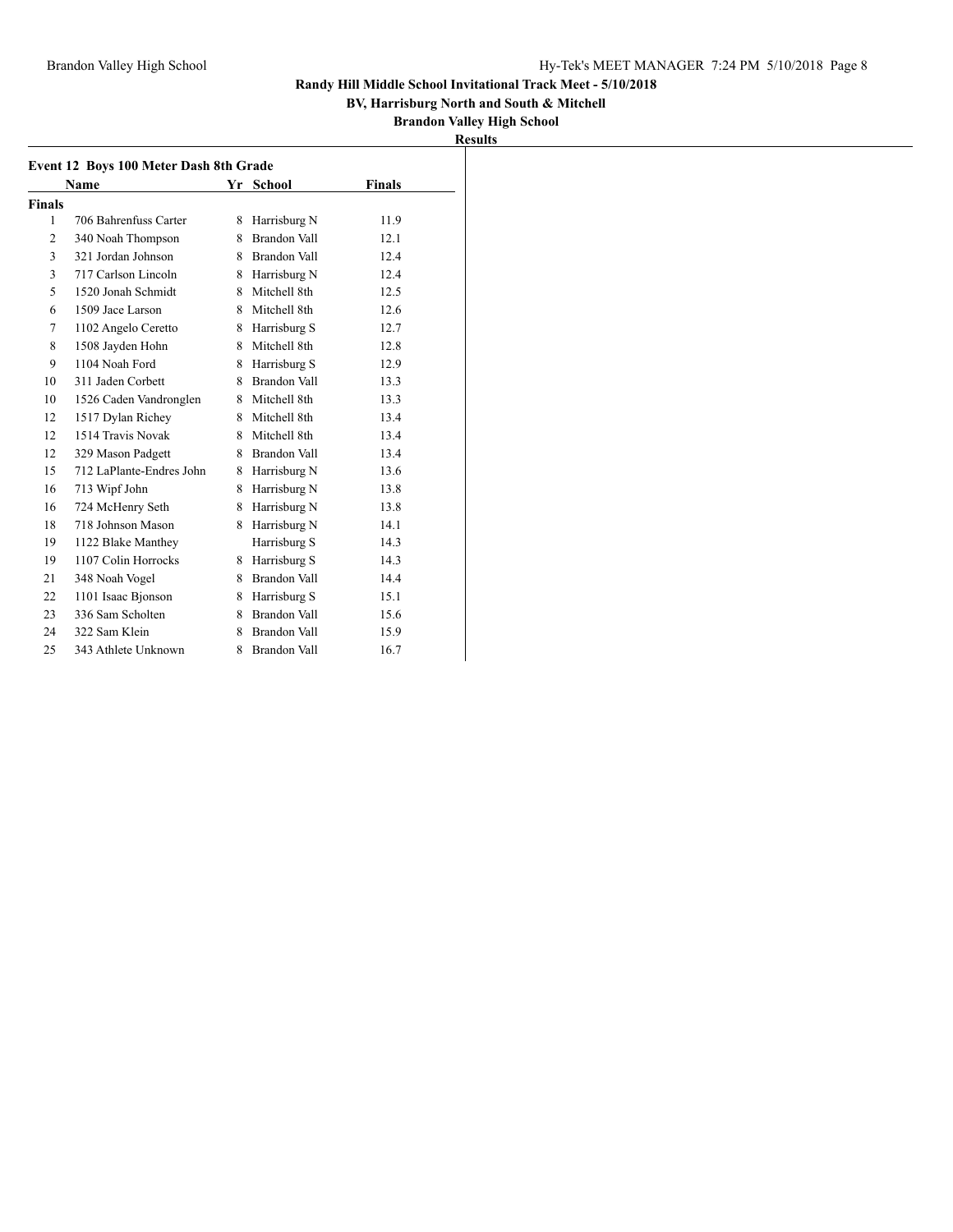## **BV, Harrisburg North and South & Mitchell**

| ۰<br>н |  |
|--------|--|
|        |  |

|               | Event 17 Girls 4x200 Meter Relay 7th Grade |       |               |
|---------------|--------------------------------------------|-------|---------------|
|               | <b>Team</b>                                | Relay | <b>Finals</b> |
| <b>Finals</b> |                                            |       |               |
|               | <b>Brandon Vall</b>                        | A     | 2:09.9        |
|               | Mitchell 7th Grade                         | А     | 2:11.7        |
| $\Delta$      | Harrisburg S                               | A     | 2:14.8        |
| 4             | Harrisburg N                               | А     | 2:25.0        |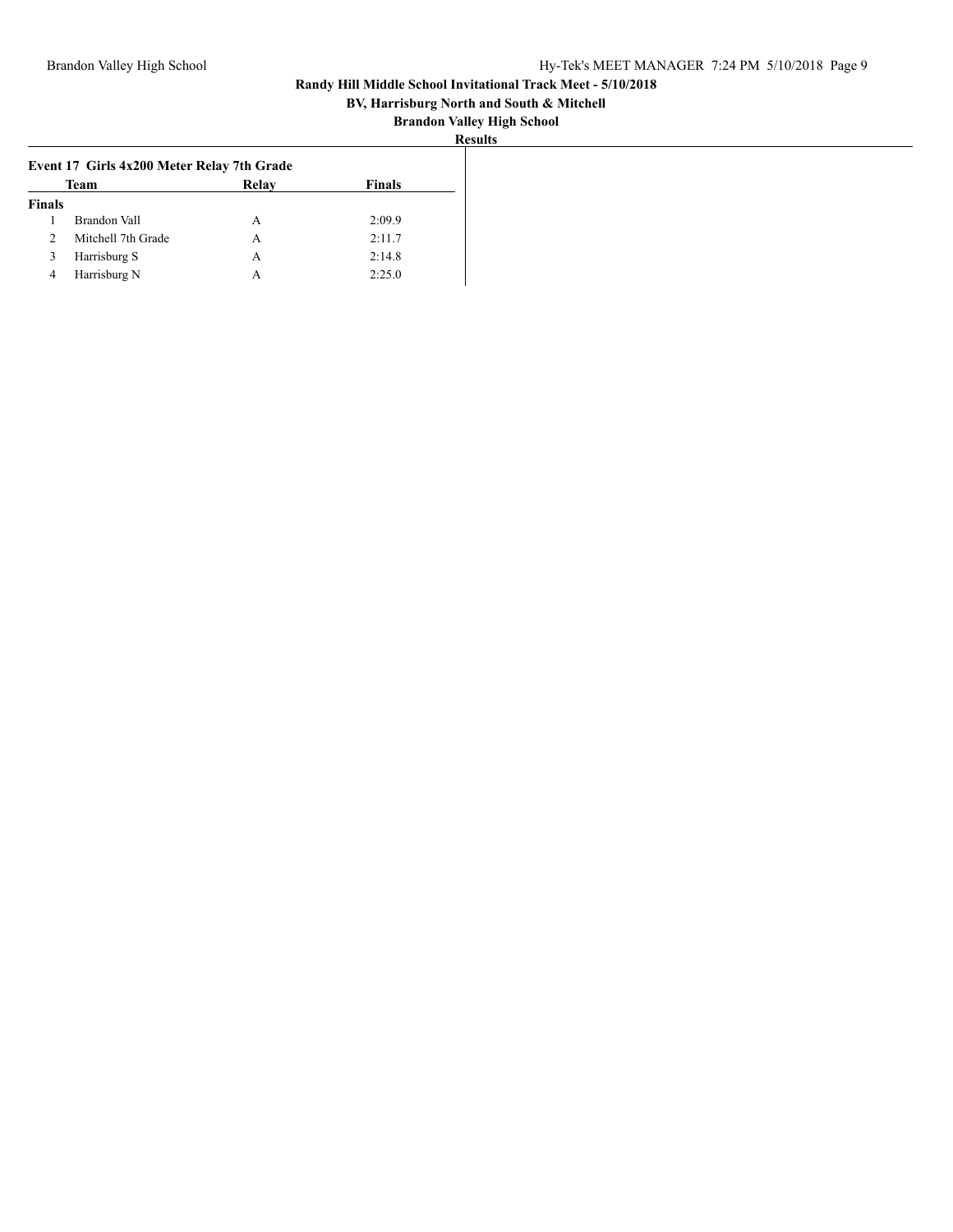## **BV, Harrisburg North and South & Mitchell**

|--|

|               | Event 18 Girls 4x200 Meter Relay 8th Grade |       |        |
|---------------|--------------------------------------------|-------|--------|
|               | <b>Team</b>                                | Relay | Finals |
| <b>Finals</b> |                                            |       |        |
|               | Brandon Vall                               | A     | 1:59.5 |
| ∠             | Harrisburg N                               | А     | 2:03.2 |
|               | Mitchell 8th Grade                         | А     | 2:08.8 |
| 4             | Harrisburg S                               | А     | 2:13.6 |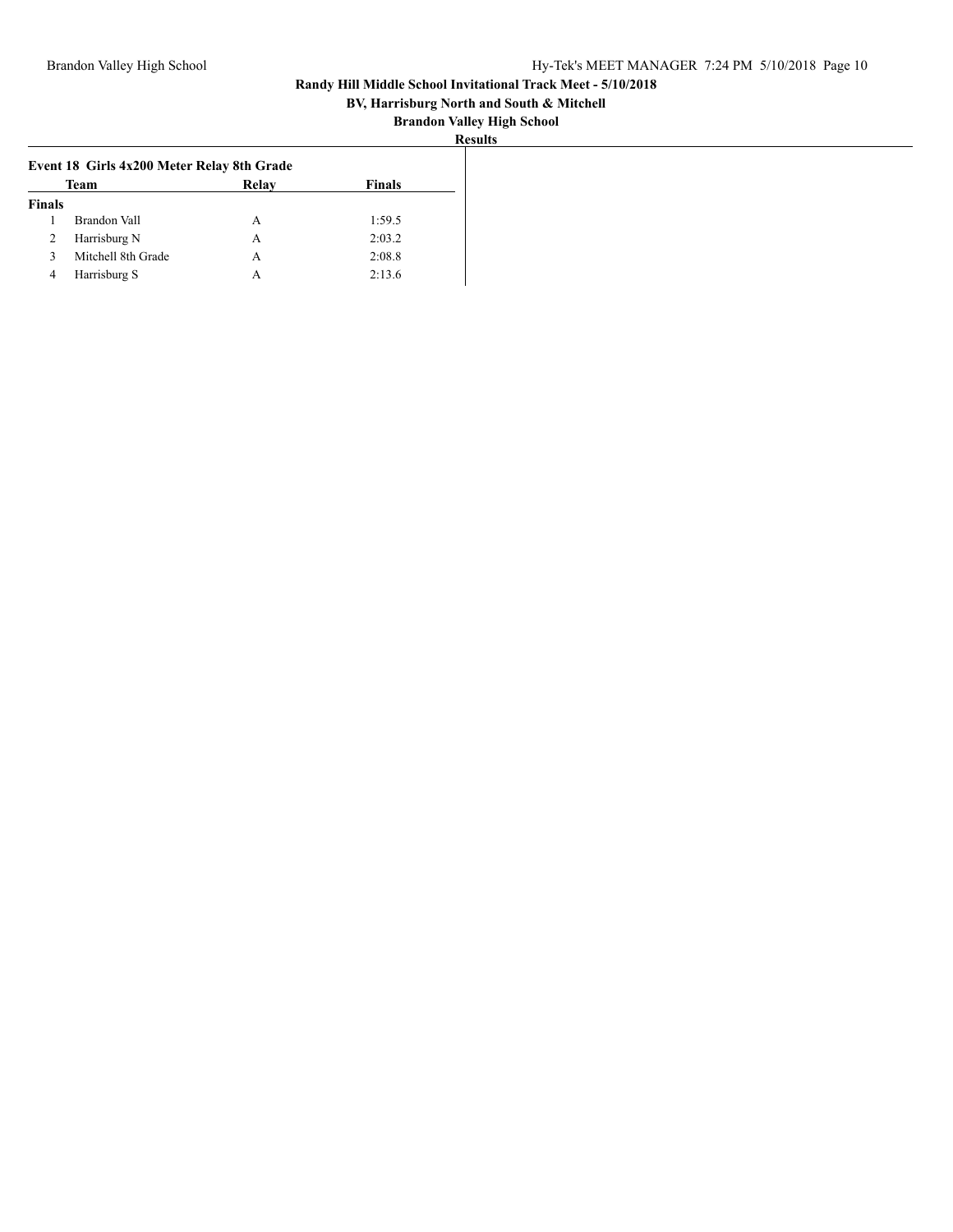## **BV, Harrisburg North and South & Mitchell**

|               | Event 19 Boys 4x200 Meter Relay 7th Grade |              |               |
|---------------|-------------------------------------------|--------------|---------------|
|               | Team                                      | <b>Relay</b> | <b>Finals</b> |
| <b>Finals</b> |                                           |              |               |
|               | Brandon Vall                              | A            | 2:00.6        |
| ∠             | Harrisburg N                              | А            | 2:01.0        |
|               | Harrisburg S                              | А            | 2:06.1        |
|               | Mitchell 8th Grade                        | А            | 2:06.5        |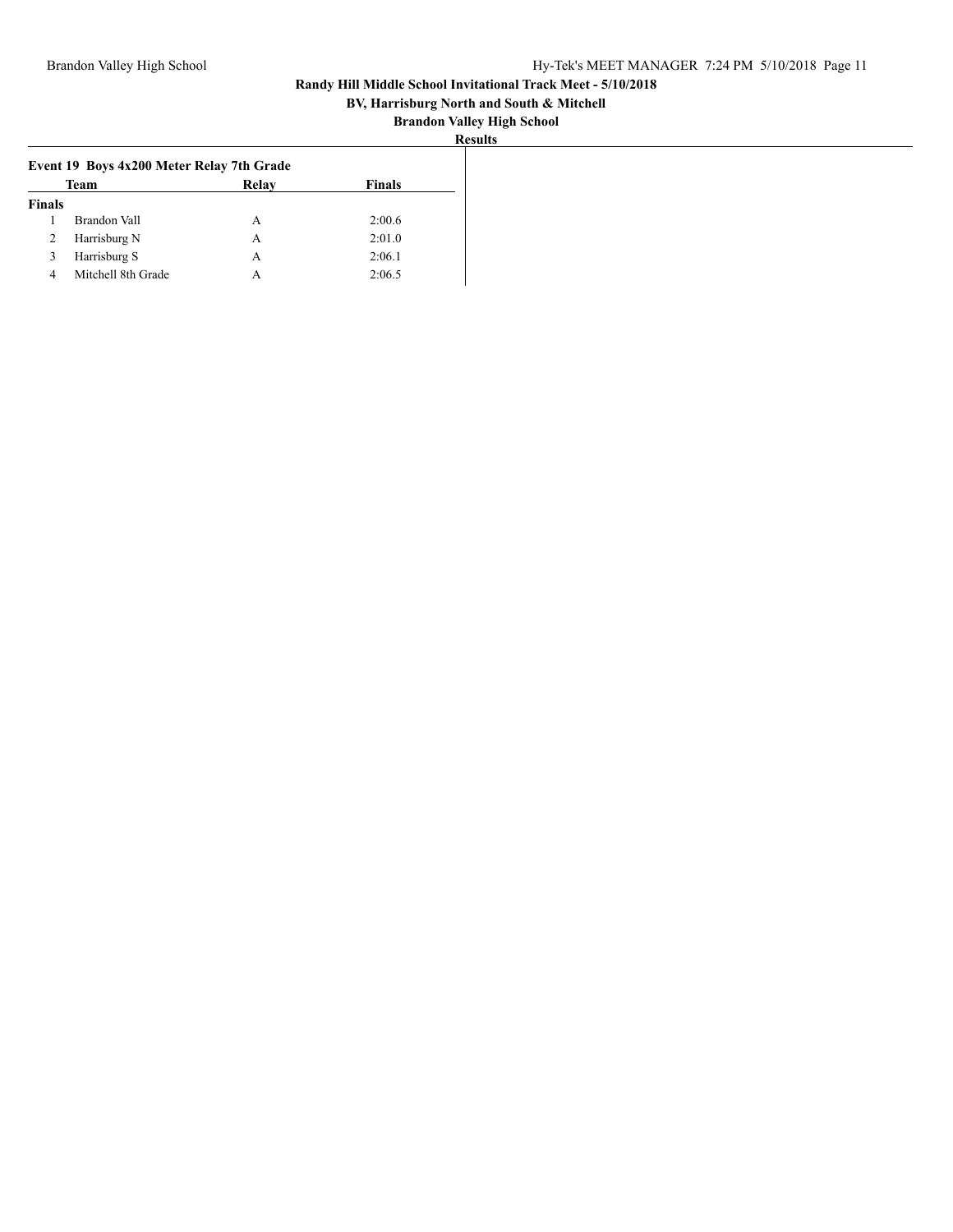## **BV, Harrisburg North and South & Mitchell**

| `Sults |
|--------|
|--------|

|               | Event 20 Boys 4x200 Meter Relay 8th Grade |              |        |
|---------------|-------------------------------------------|--------------|--------|
|               | Team                                      | <b>Relay</b> | Finals |
| <b>Finals</b> |                                           |              |        |
|               | <b>Brandon Vall</b>                       | A            | 1:44.7 |
|               | Mitchell 8th Grade                        | А            | 1:53.0 |
|               | Harrisburg N                              | А            | 2:00.2 |
| 4             | Harrisburg S                              | A            | 2:01.1 |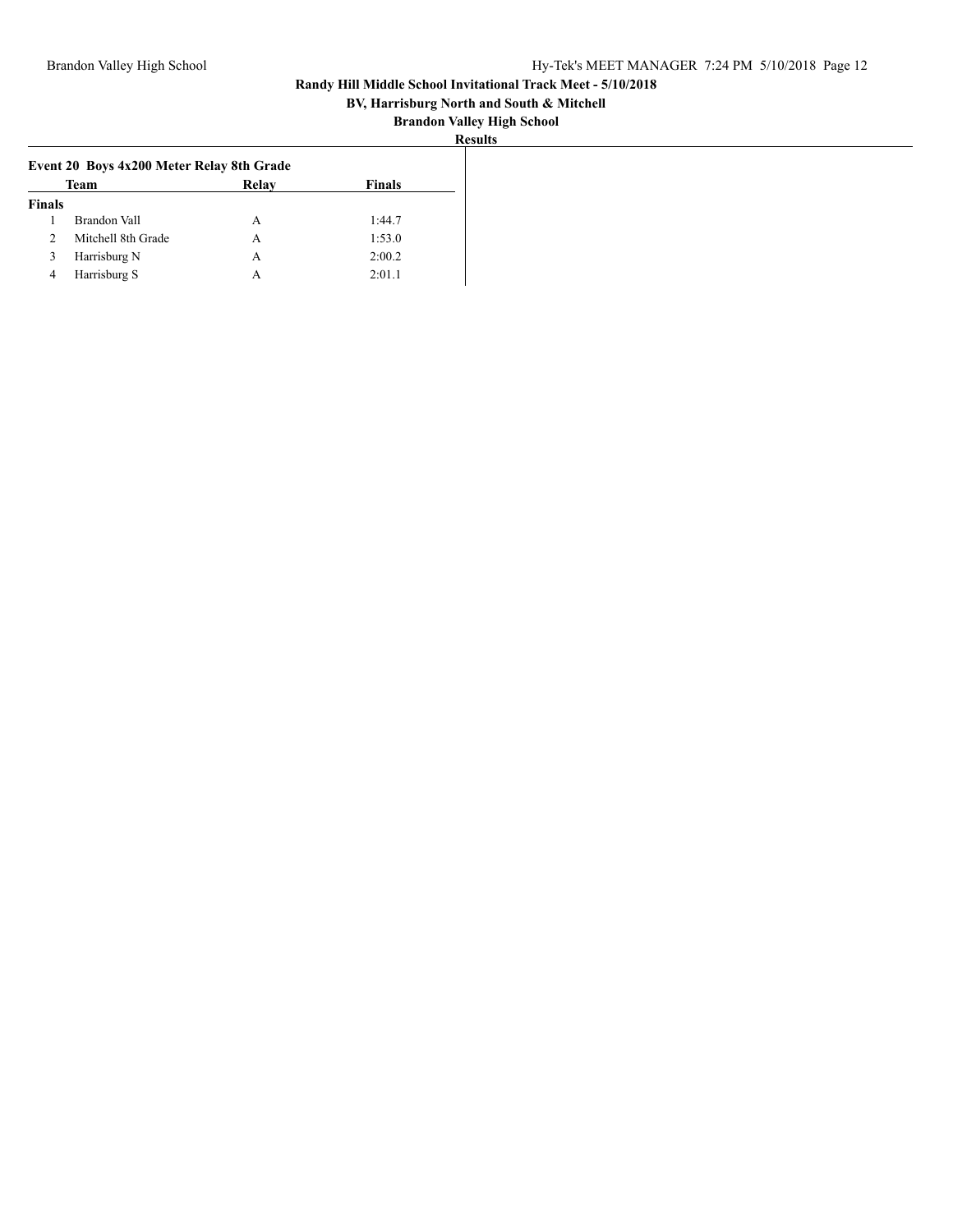## **BV, Harrisburg North and South & Mitchell**

| <b>Results</b> |  |
|----------------|--|

|               | Name                     |   | Yr School    | <b>Finals</b> |
|---------------|--------------------------|---|--------------|---------------|
| <b>Finals</b> |                          |   |              |               |
|               | 1422 Alexandra Vermeulen | 7 | Mitchell 7th | 6:14.3        |
| 2             | 1009 Kyra Hoffer         | 7 | Harrisburg S | 6:18.9        |
| 3             | 1417 Kennedy Olsen       |   | Mitchell 7th | 6:20.7        |
| 4             | 240 Makenzie Tekrony     |   | Brandon Vall | 6:24.9        |
| 5             | 216 Torre Gulseth        |   | Brandon Vall | 6:38.2        |
| 6             | 221 Kianna Johnson       |   | Brandon Vall | 6:49.3        |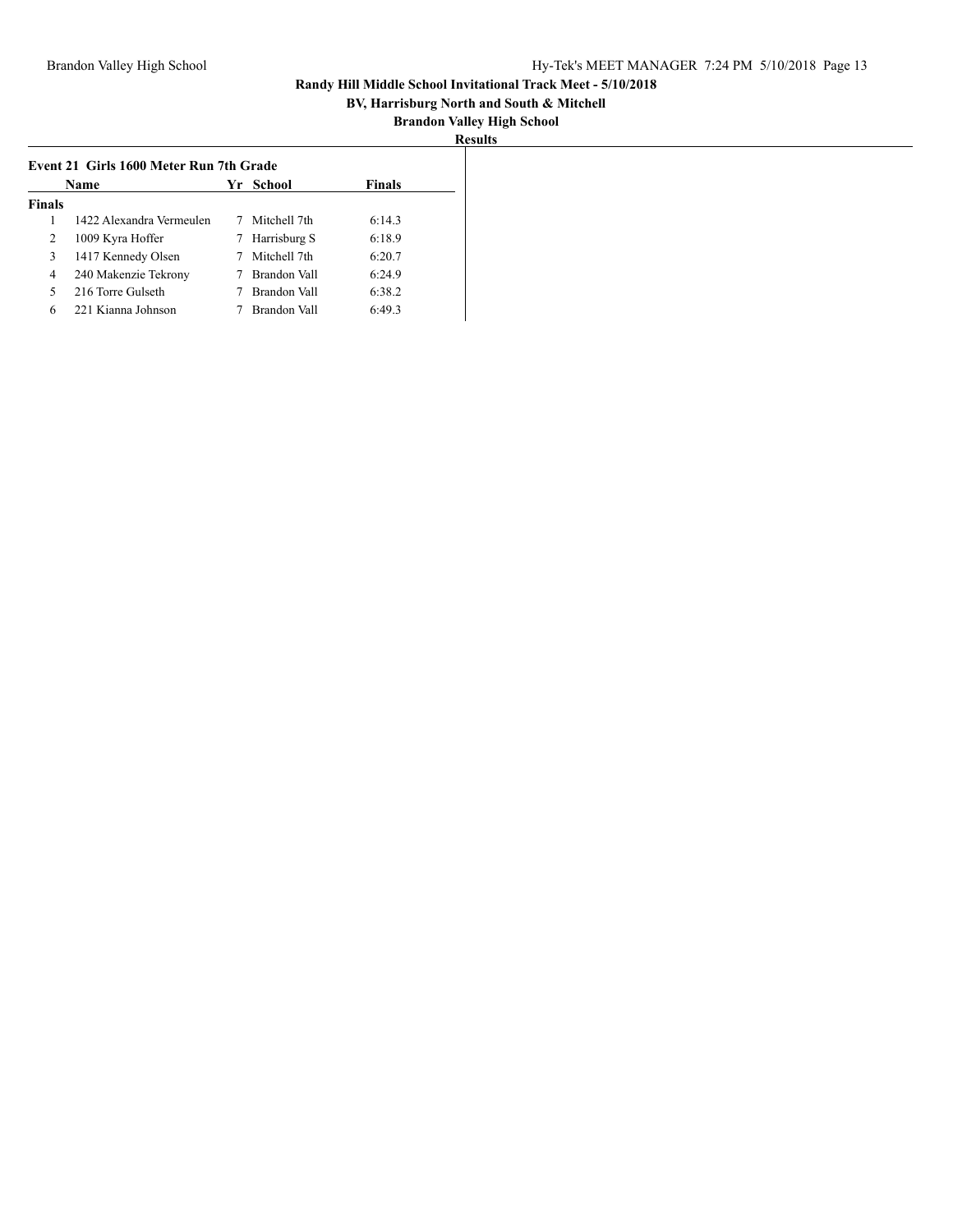## **BV, Harrisburg North and South & Mitchell**

|               | <b>Name</b>              |    | Yr School    | <b>Finals</b> |
|---------------|--------------------------|----|--------------|---------------|
| <b>Finals</b> |                          |    |              |               |
|               | 1207 Sydney Hage         | 8. | Harrisburg S | 5:56.7        |
| 2             | 420 Zoey Mandery         | 8  | Brandon Vall | 6:11.2        |
| 3             | 433 Hannah Sprecher      | 8. | Brandon Vall | 6:25.6        |
| 4             | 1603 Anna Driscoll       | 8. | Mitchell 8th | 6:33.3        |
|               | 1221 Brooke Ulrickson    | 8. | Harrisburg S | 6:36.6        |
| 6             | 1602 Kaitlyn Christensen |    | Mitchell 8th | 6:59.0        |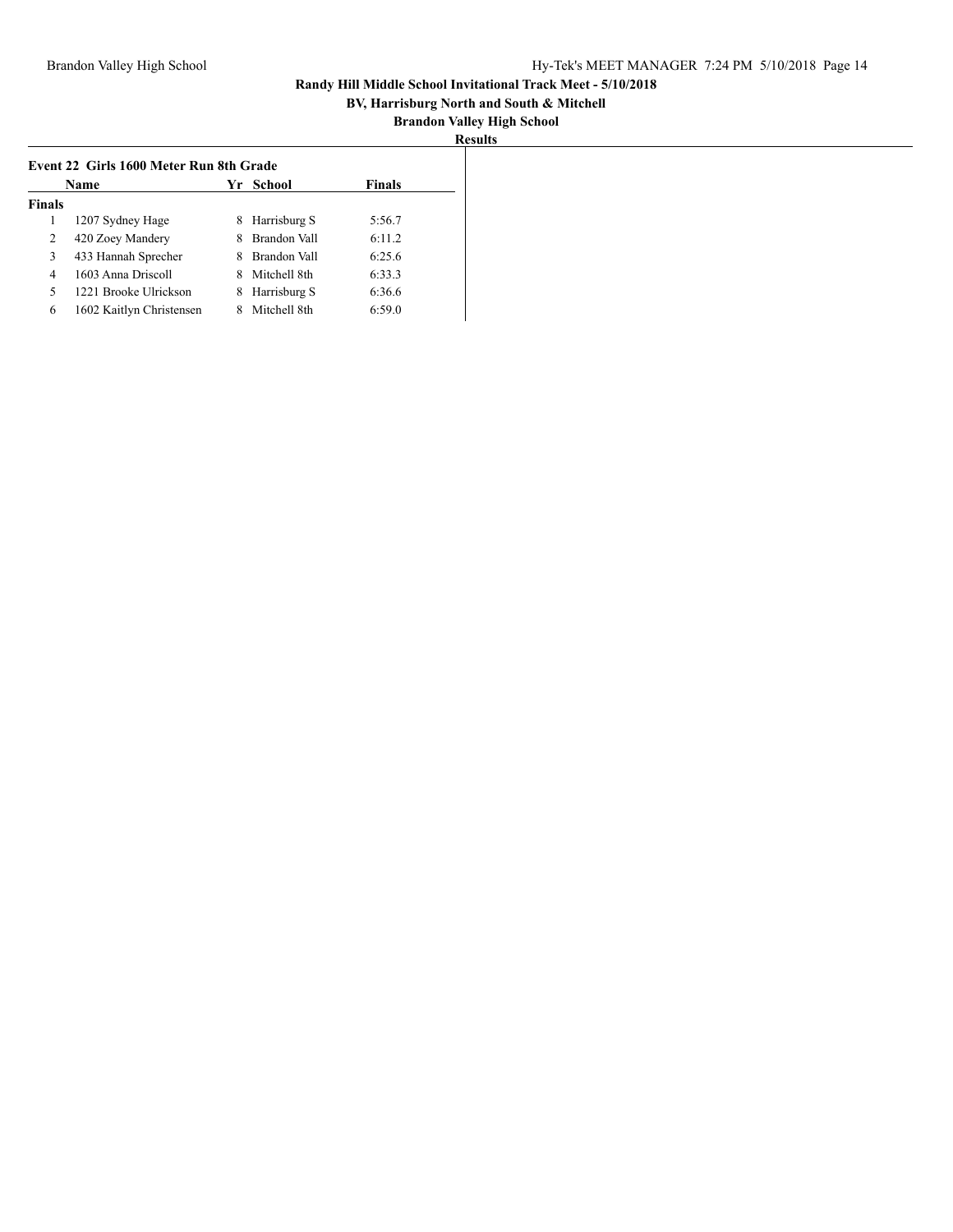## **BV, Harrisburg North and South & Mitchell**

|               | <b>Name</b>           |   | Yr School    | <b>Finals</b> |
|---------------|-----------------------|---|--------------|---------------|
| <b>Finals</b> |                       |   |              |               |
|               | 110 Caleb Christenson |   | Brandon Vall | 5:32.4        |
| $\mathcal{L}$ | 902 Max Bates         | 7 | Harrisburg S | 5:40.0        |
| 3             | 910 Peyton Tryon      |   | Harrisburg S | 5:54.4        |
| 4             | 1318 Dawson Miller    |   | Mitchell 7th | 5:57.8        |
| 5             | 108 Tristan Bisbee    |   | Brandon Vall | 6:11.1        |
| 6             | 128 Colby Jones       |   | Brandon Vall | 6:22.4        |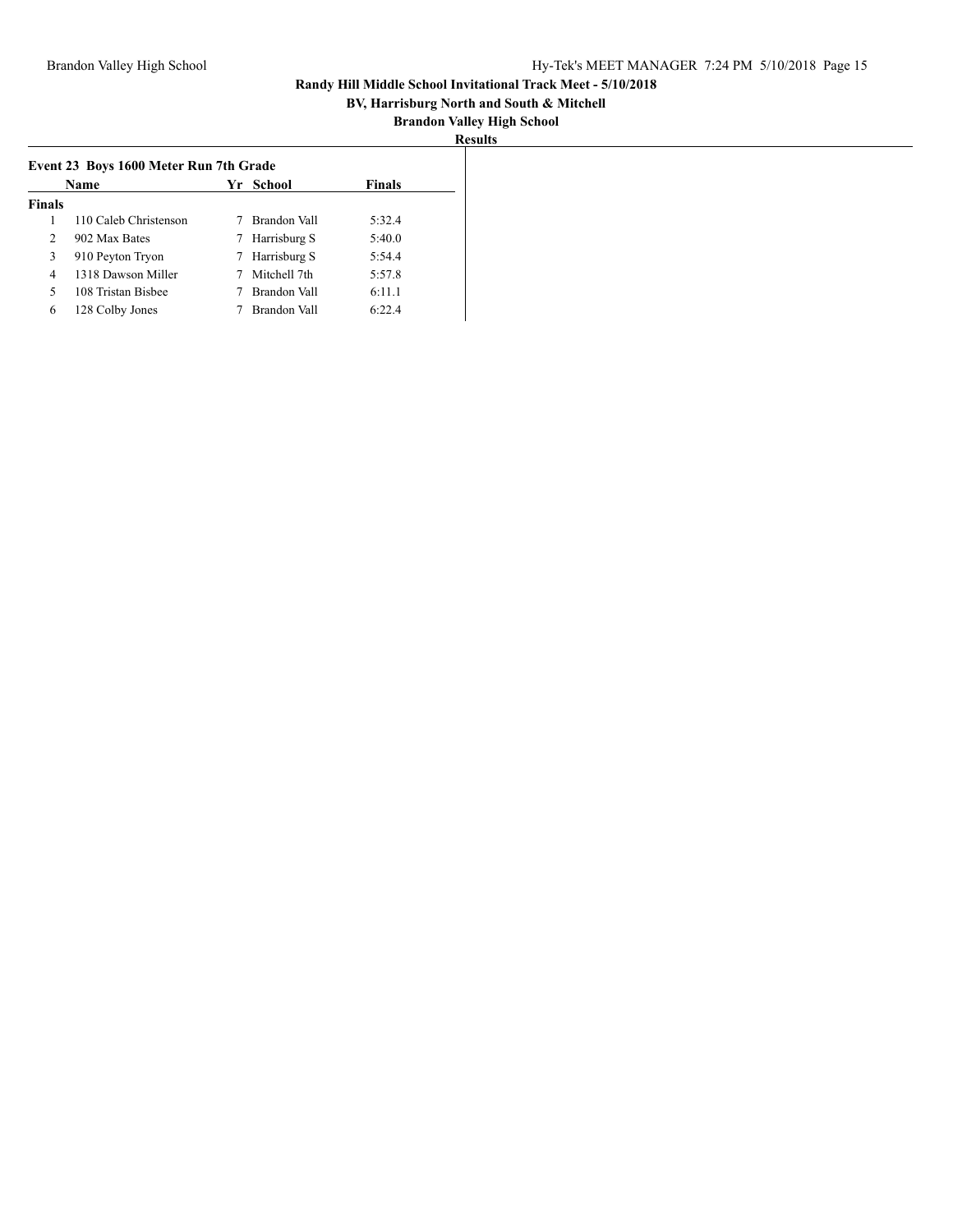## **BV, Harrisburg North and South & Mitchell**

|               | <b>Name</b>         |   | Yr School    | <b>Finals</b> |
|---------------|---------------------|---|--------------|---------------|
| <b>Finals</b> |                     |   |              |               |
|               | 331 Riley Peyton    | 8 | Brandon Vall | 5:10.9        |
| 2             | 725 Weeg Soren      | 8 | Harrisburg N | 5:32.6        |
| 3             | 347 Ryan Vest       | 8 | Brandon Vall | 5:50.4        |
| 4             | 344 Ben VanDeBerg   | 8 | Brandon Vall | 5:53.7        |
| 5             | 702 Bruning Ben     | 8 | Harrisburg N | 5:55.9        |
| 6             | 1503 Spencer Eldeen | 8 | Mitchell 8th | 6:07.6        |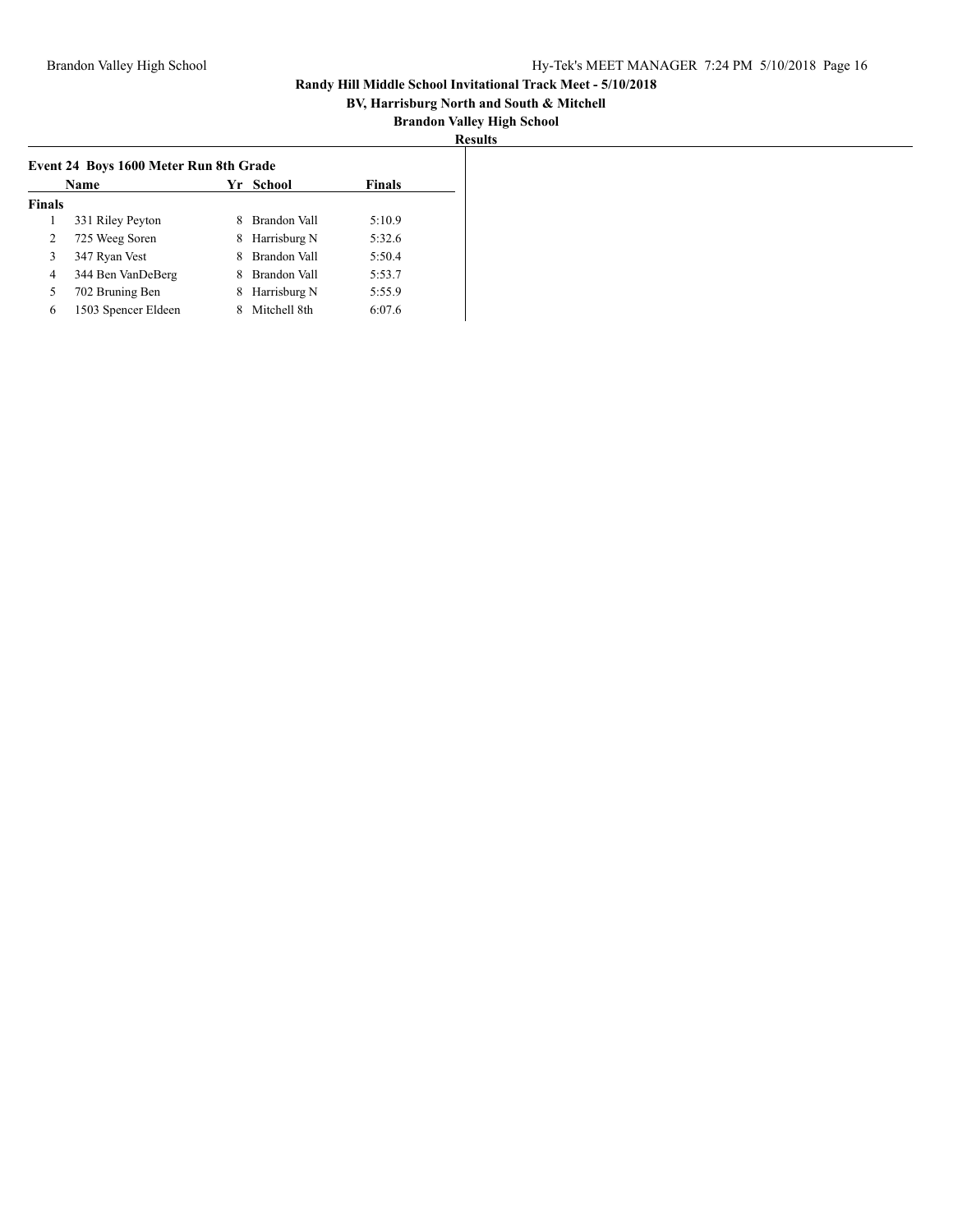## **BV, Harrisburg North and South & Mitchell**

|--|

|               | Event 25 Girls 4x100 Meter Relay 7th Grade |              |               |
|---------------|--------------------------------------------|--------------|---------------|
|               | Team                                       | <b>Relay</b> | <b>Finals</b> |
| <b>Finals</b> |                                            |              |               |
|               | Brandon Vall                               | A            | 57.3          |
|               | Mitchell 7th Grade                         | А            | 1:02.8        |
|               | Harrisburg S                               | А            | 1:04.7        |
| 4             | Harrisburg N                               | А            | 1:05.5        |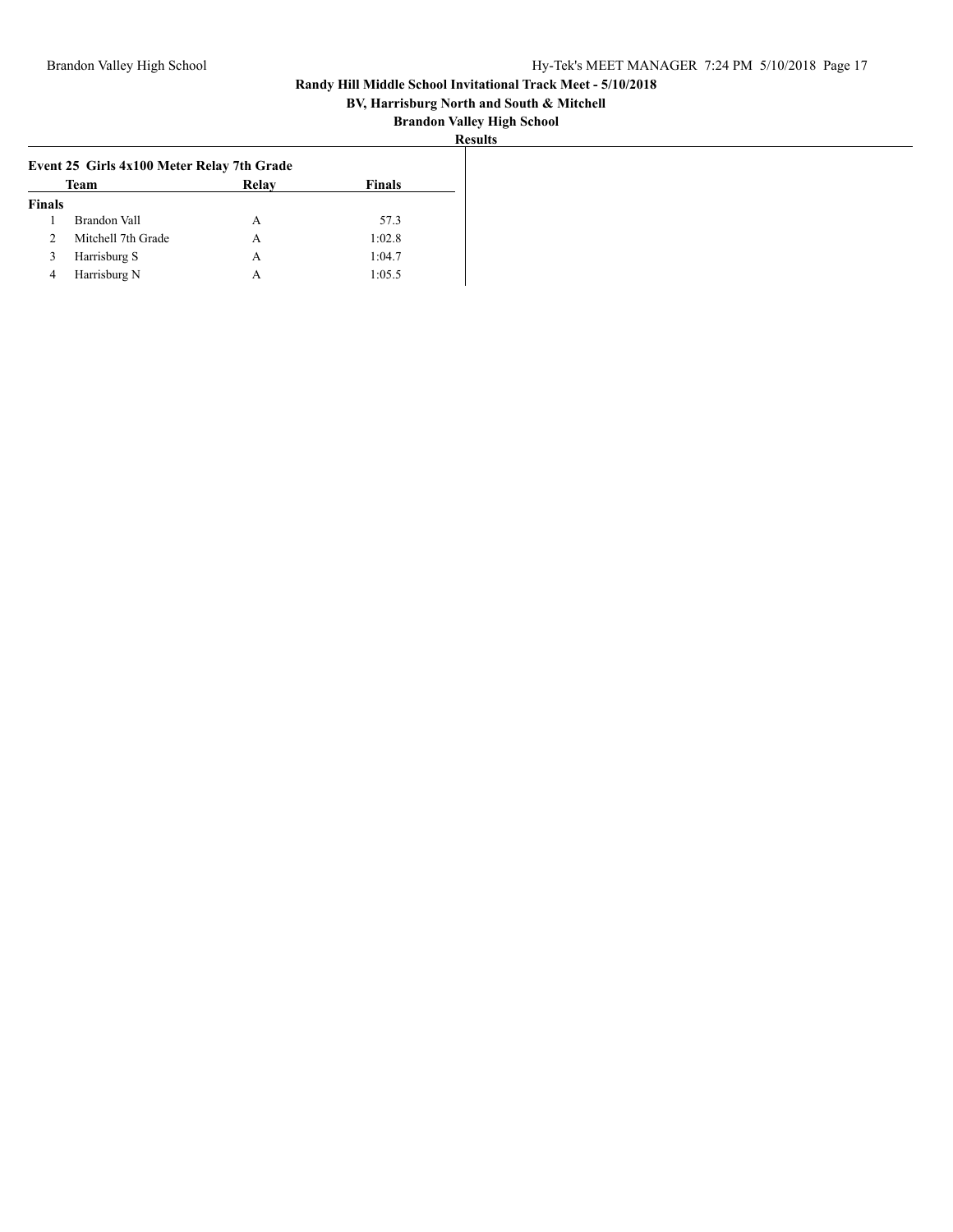## **BV, Harrisburg North and South & Mitchell**

| ≺esults |
|---------|
|---------|

|               | Event 26 Girls 4x100 Meter Relay 8th Grade |       |               |
|---------------|--------------------------------------------|-------|---------------|
|               | <b>Team</b>                                | Relay | <b>Finals</b> |
| <b>Finals</b> |                                            |       |               |
|               | Brandon Vall                               | A     | 56.1          |
|               | Mitchell 8th Grade                         | А     | 59.1          |
|               | Harrisburg S                               | А     | 1:00.9        |
| 4             | Harrisburg N                               | A     | 1:04.3        |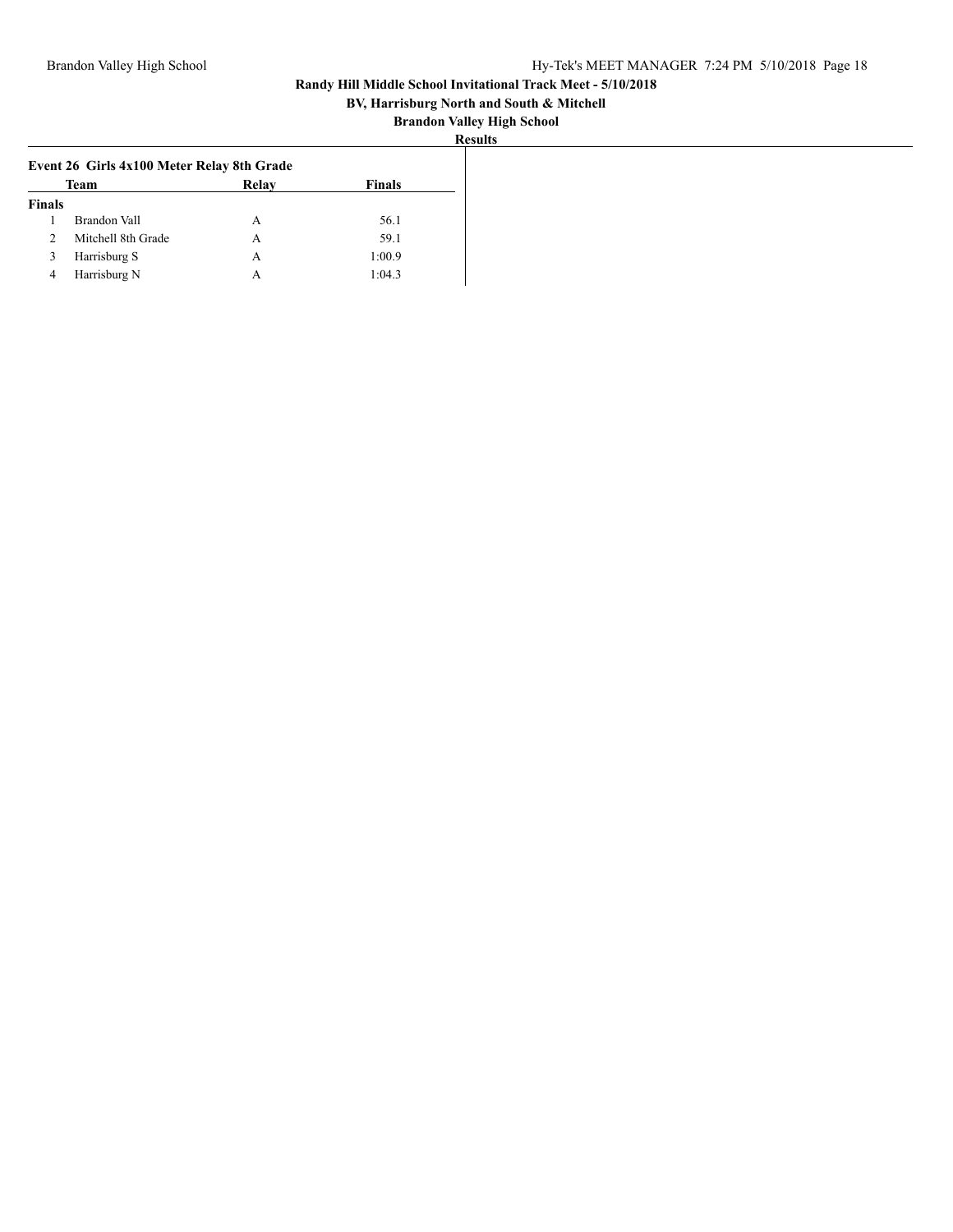## **BV, Harrisburg North and South & Mitchell**

|--|

|               | Event 27 Boys 4x100 Meter Relay 7th Grade |       |               |
|---------------|-------------------------------------------|-------|---------------|
|               | <b>Team</b>                               | Relay | <b>Finals</b> |
| <b>Finals</b> |                                           |       |               |
|               | Mitchell 7th Grade                        | А     | 53.4          |
| ∠             | Harrisburg N                              | А     | 53.8          |
|               | Brandon Vall                              | А     | 55.9          |
| 4             | Harrisburg S                              | А     | 1:06.8        |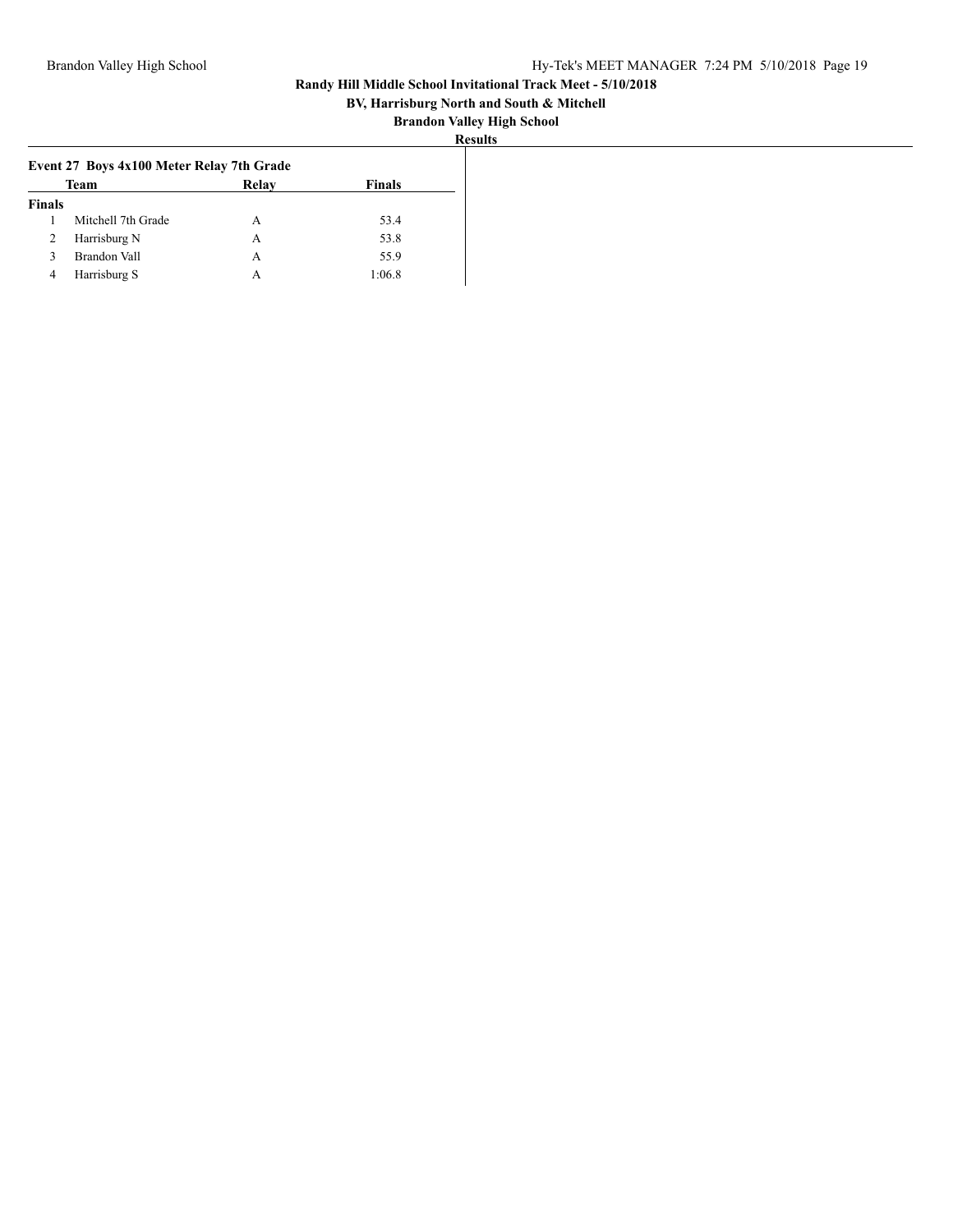## **BV, Harrisburg North and South & Mitchell**

| :S11 11 |
|---------|
|---------|

|               | Event 28 Boys 4x100 Meter Relay 8th Grade |       |               |
|---------------|-------------------------------------------|-------|---------------|
|               | Team                                      | Relay | <b>Finals</b> |
| <b>Finals</b> |                                           |       |               |
|               | Brandon Vall                              | А     | 50.1          |
|               | Mitchell 8th Grade                        | А     | 51.3          |
| 3             | Harrisburg N                              | A     | 51.9          |
|               | Harrisburg S                              | А     | 55.9          |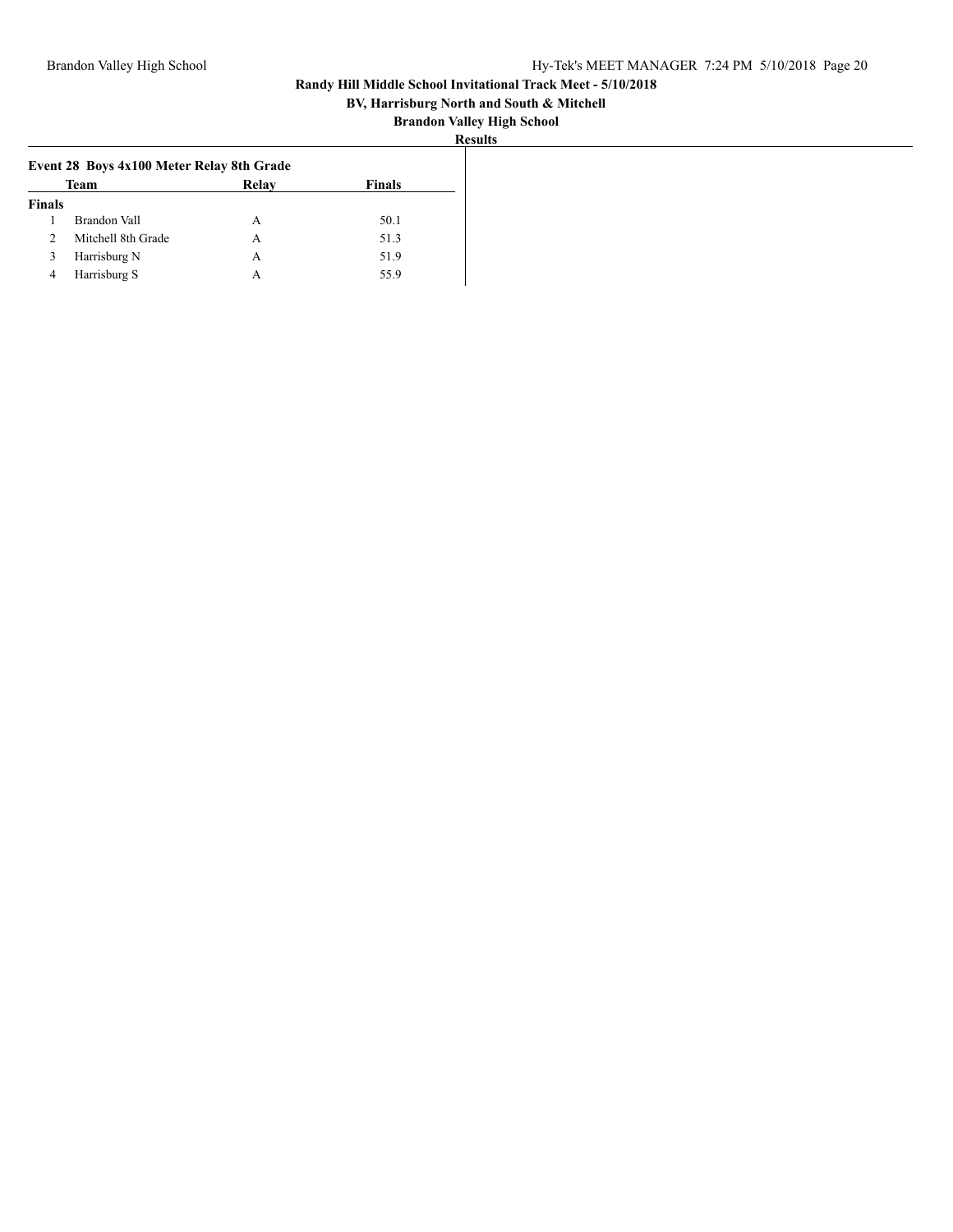## **BV, Harrisburg North and South & Mitchell**

|                | Name                    |   | Yr School    | <b>Finals</b> |
|----------------|-------------------------|---|--------------|---------------|
| <b>Finals</b>  |                         |   |              |               |
| 1              | 247 Josey Wickersham    | 7 | Brandon Vall | 1:08.6        |
| $\overline{2}$ | 206 Chantel Bickler     | 7 | Brandon Vall | 1:10.3        |
| 3              | 605 Ella Budig          | 7 | Harrisburg N | 1:11.0        |
| 4              | 1408 Claore Hegg        | 7 | Mitchell 7th | 1:13.4        |
| 5              | 610 Kaymon Dwire        | 7 | Harrisburg N | 1:13.9        |
| 6              | 1418 Madison Sigmund    | 7 | Mitchell 7th | 1:14.1        |
| 7              | 1021 Sophie Smithback   | 7 | Harrisburg S | 1:14.9        |
| 8              | 239 Kelsi Sylliaasen    | 7 | Brandon Vall | 1:15.9        |
| 9              | 1416 Alyssa Magee       | 7 | Mitchell 7th | 1:16.4        |
| 10             | 1017 Makinzi Lauterbach | 7 | Harrisburg S | 1:16.8        |
| 11             | 1413 Alexis Korzan      | 7 | Mitchell 7th | 1:17.5        |
| 12             | 1001 Ava Anderson       | 7 | Harrisburg S | 1:18.3        |
| 13             | 638 Maggie Tschetter    | 7 | Harrisburg N | 1:20.9        |
| 14             | 622 Maya Koehlmoos      | 7 | Harrisburg N | 1:21.0        |
| 15             | 641 Morgan Wessels      | 7 | Harrisburg N | 1:23.1        |
| 16             | 1026 Gracie Vande Lune  | 7 | Harrisburg S | 1:23.5        |
| 17             | 617 Isabel Jones        | 7 | Harrisburg N | 1:25.1        |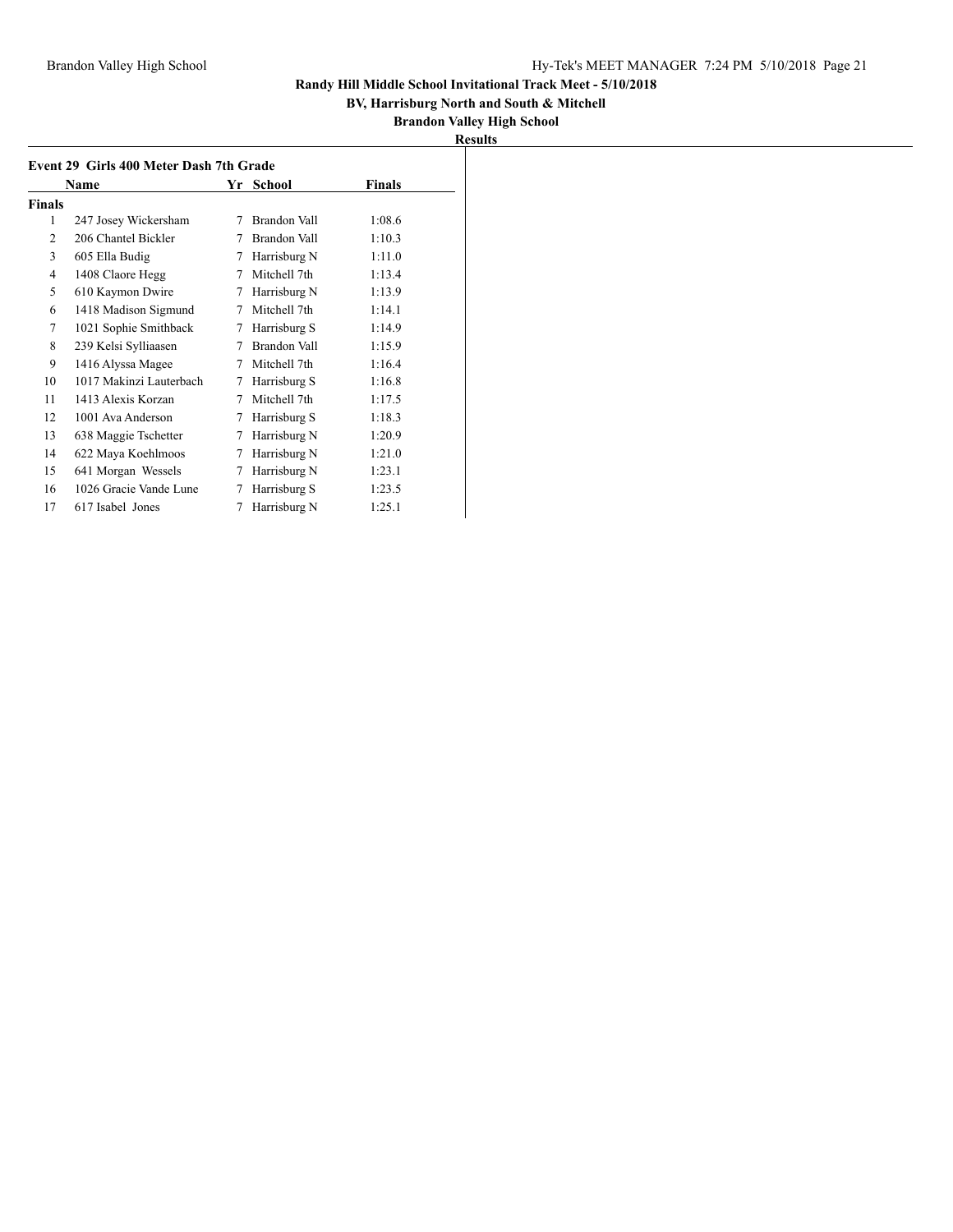## **BV, Harrisburg North and South & Mitchell**

|--|

| Event 30 Girls 400 Meter Dash 8th Grade |                          |   |              |        |  |
|-----------------------------------------|--------------------------|---|--------------|--------|--|
|                                         | Name                     |   | Yr School    | Finals |  |
| Finals                                  |                          |   |              |        |  |
| 1                                       | 1202 Anna Bushfield      | 8 | Harrisburg S | 1:07.9 |  |
| 2                                       | 439 Emily Van Roekel     | 8 | Brandon Vall | 1:09.0 |  |
| 3                                       | 1215 Kaylee Plahn        | 8 | Harrisburg S | 1:09.8 |  |
| $\overline{4}$                          | 1607 Gabby Garrels       | 8 | Mitchell 8th | 1:10.2 |  |
| 5                                       | 824 Jersey Sonnenschein  | 8 | Harrisburg N | 1:10.3 |  |
| 6                                       | 426 Elaina Rice          | 8 | Brandon Vall | 1:12.4 |  |
| 7                                       | 410 Nichole Hansen       | 8 | Brandon Vall | 1:15.4 |  |
| 8                                       | 802 Abigail Beaumont     | 8 | Harrisburg N | 1:18.1 |  |
| 9                                       | 401 Atleigh Cody         | 8 | Brandon Vall | 1:18.9 |  |
| 9                                       | 819 Kaylee Reil          | 8 | Harrisburg N | 1:18.9 |  |
| 11                                      | 1602 Kaitlyn Christensen | 8 | Mitchell 8th | 1:21.4 |  |
| 12                                      | 1621 Jocelyn Prewett     | 8 | Mitchell 8th | 1:21.6 |  |
| 13                                      | 1622 Melody Reisdorff    | 8 | Mitchell 8th | 1:22.8 |  |
| 14                                      | 823 Ava Sevening         | 8 | Harrisburg N | 1:22.9 |  |
| 14                                      | 812 Kenszie Hurney       | 8 | Harrisburg N | 1:22.9 |  |
| 16                                      | 825 Grace Stroschein     | 8 | Harrisburg N | 1:24.1 |  |
| 17                                      | 828 Victoria Vazquez     | 8 | Harrisburg N | 1:32.0 |  |
| 18                                      | 1608 Sopia Goudy         | 8 | Mitchell 8th | 1:32.7 |  |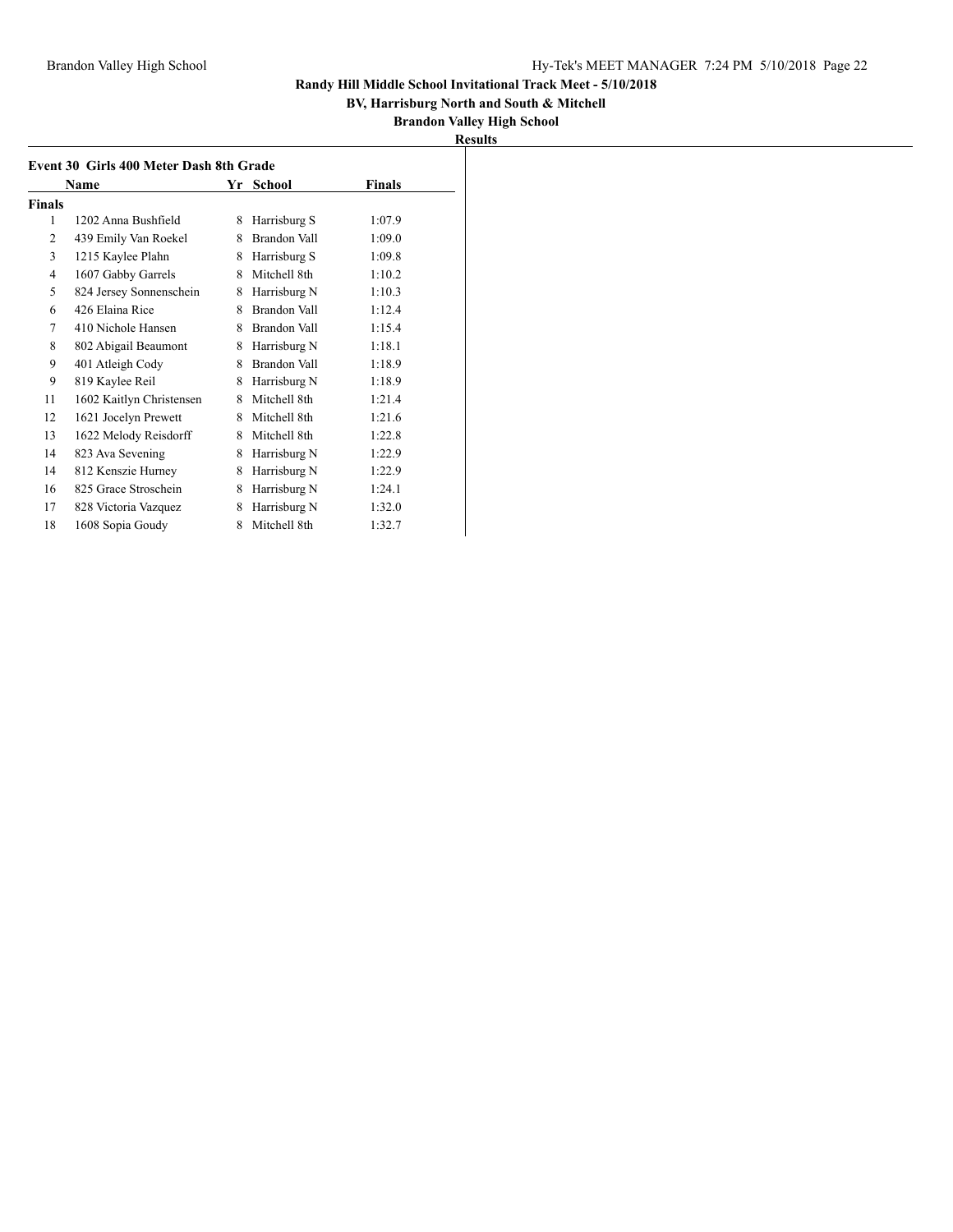## **BV, Harrisburg North and South & Mitchell**

## **Brandon Valley High School <u>esults</u>**

|                | <b>Name</b>           |   | Yr School           | <b>Finals</b> |
|----------------|-----------------------|---|---------------------|---------------|
| <b>Finals</b>  |                       |   |                     |               |
| 1              | 1331 Olive Vincent    | 7 | Mitchell 7th        | 1:01.2        |
| $\mathfrak{D}$ | 509 Connor Coleman    | 7 | Harrisburg N        | 1:05.4        |
| 3              | 1325 Brenen Rose      | 7 | Mitchell 7th        | 1:05.5        |
| 4              | 1306 Eitemiller Chase | 7 | Mitchell 7th        | 1:07.6        |
| 5              | 143 Ryan Presler      | 7 | <b>Brandon Vall</b> | 1:09.3        |
| 6              | 513 Antonio Hacker    | 7 | Harrisburg N        | 1:09.4        |
| 7              | 530 Gavin Smith       | 7 | Harrisburg N        | 1:10.5        |
| 8              | 130 Dylan Langerock   | 7 | Brandon Vall        | 1:12.0        |
| 9              | 1319 Porter Miller    | 7 | Mitchell 7th        | 1:12.5        |
| 10             | 135 JD Murphy         | 7 | Brandon Vall        | 1:13.2        |
| 11             | 505 Porter Blake      | 7 | Harrisburg N        | 1:13.3        |
| 12             | 1307 Jackson Childs   | 7 | Mitchell 7th        | 1:13.8        |
| 13             | 1315 Ryan Krall       | 7 | Mitchell 7th        | 1:15.0        |
| 14             | 514 Graham Hartman    | 7 | Harrisburg N        | 1:16.3        |
| 15             | 532 Vincent Terrio    | 7 | Harrisburg N        | 1:16.5        |
| 16             | 145 Donovan Rice      | 7 | Brandon Vall        | 1:17.9        |
| 17             | 908 Trevor Schmidt    |   | Harrisburg S        | 1:23.5        |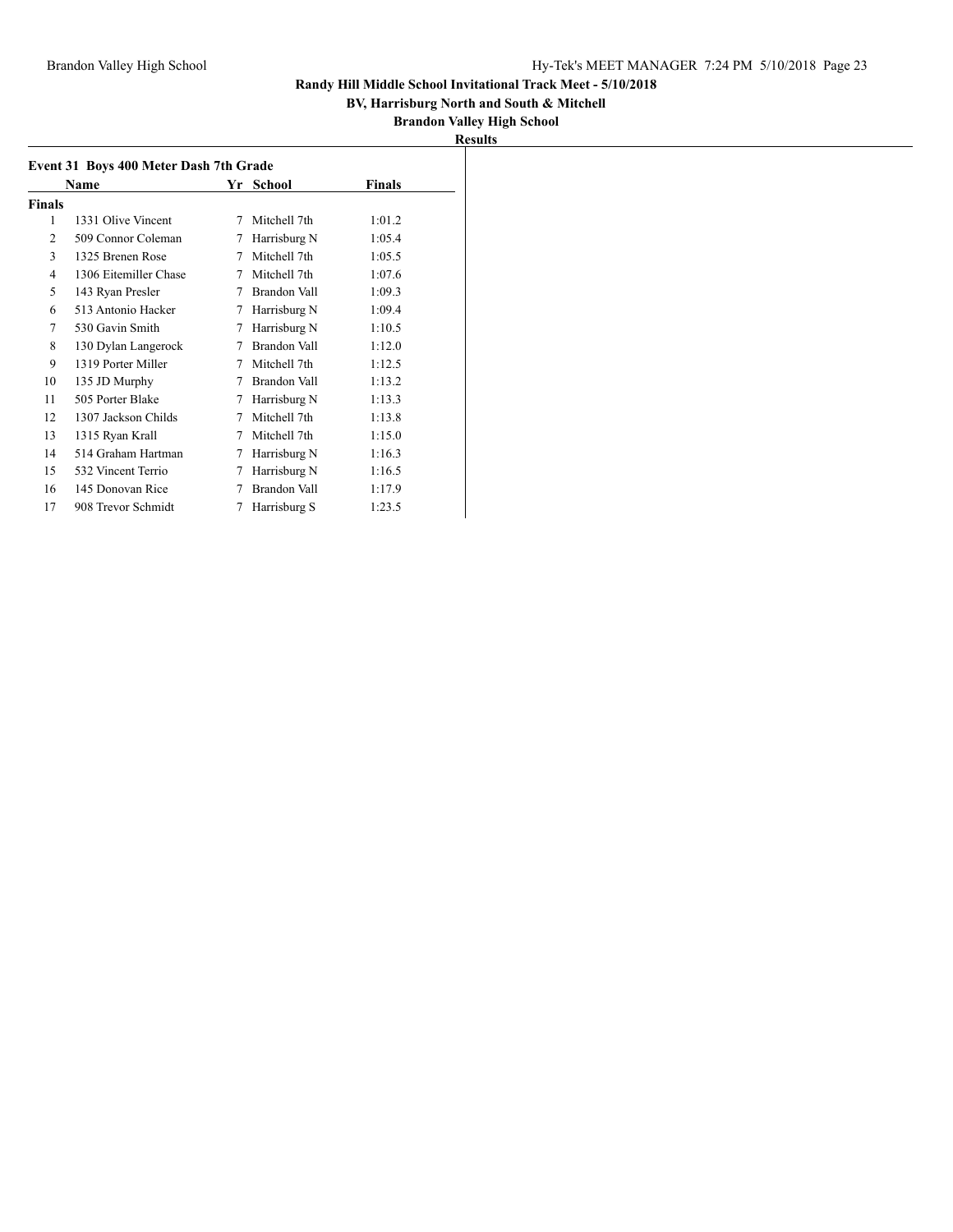## **BV, Harrisburg North and South & Mitchell**

| <b>Results</b> |
|----------------|
|----------------|

| Event 32 Boys 400 Meter Dash 8th Grade |                      |   |                     |               |  |
|----------------------------------------|----------------------|---|---------------------|---------------|--|
|                                        | <b>Name</b>          |   | Yr School           | <b>Finals</b> |  |
| Finals                                 |                      |   |                     |               |  |
| 1                                      | 715 Yungbluth Kai    | 8 | Harrisburg N        | 58.6          |  |
| 2                                      | 1111 Cade Larson     | 8 | Harrisburg S        | 1:01.3        |  |
| 3                                      | 1528 Tucker Vilhauer | 8 | Mitchell 8th        | 1:03.4        |  |
| 4                                      | 307 Kyler Briest     | 8 | <b>Brandon Vall</b> | 1:04.0        |  |
| 5                                      | 727 Hofer Taylor     | 8 | Harrisburg N        | 1:05.1        |  |
| 6                                      | 1515 Ashton Reimnitz | 8 | Mitchell 8th        | 1:05.4        |  |
| 7                                      | 703 Stratman Ben     | 8 | Harrisburg N        | 1:05.7        |  |
| 8                                      | 1512 Carter Moller   | 8 | Mitchell 8th        | 1:06.7        |  |
| 9                                      | 713 Wipf John        | 8 | Harrisburg N        | 1:09.7        |  |
| 10                                     | 1122 Blake Manthey   |   | Harrisburg S        | 1:11.1        |  |
| 11                                     | 345 Joe Vanderbush   | 8 | Brandon Vall        | 1:11.8        |  |
| 12                                     | 1113 Alex Munce      | 8 | Harrisburg S        | 1:12.2        |  |
| 13                                     | 1507 Wyatt Haibeck   | 8 | Mitchell 8th        | 1:13.2        |  |
| 14                                     | 708 Odney Esten      | 8 | Harrisburg N        | 1:13.9        |  |
| 15                                     | 324 Bryce Kwiecinski | 8 | Brandon Vall        | 1:14.6        |  |
| 16                                     | 720 Pruett Michael   | 8 | Harrisburg N        | 1:14.8        |  |
| 17                                     | 1101 Isaac Bjonson   | 8 | Harrisburg S        | 1:15.2        |  |
|                                        |                      |   |                     |               |  |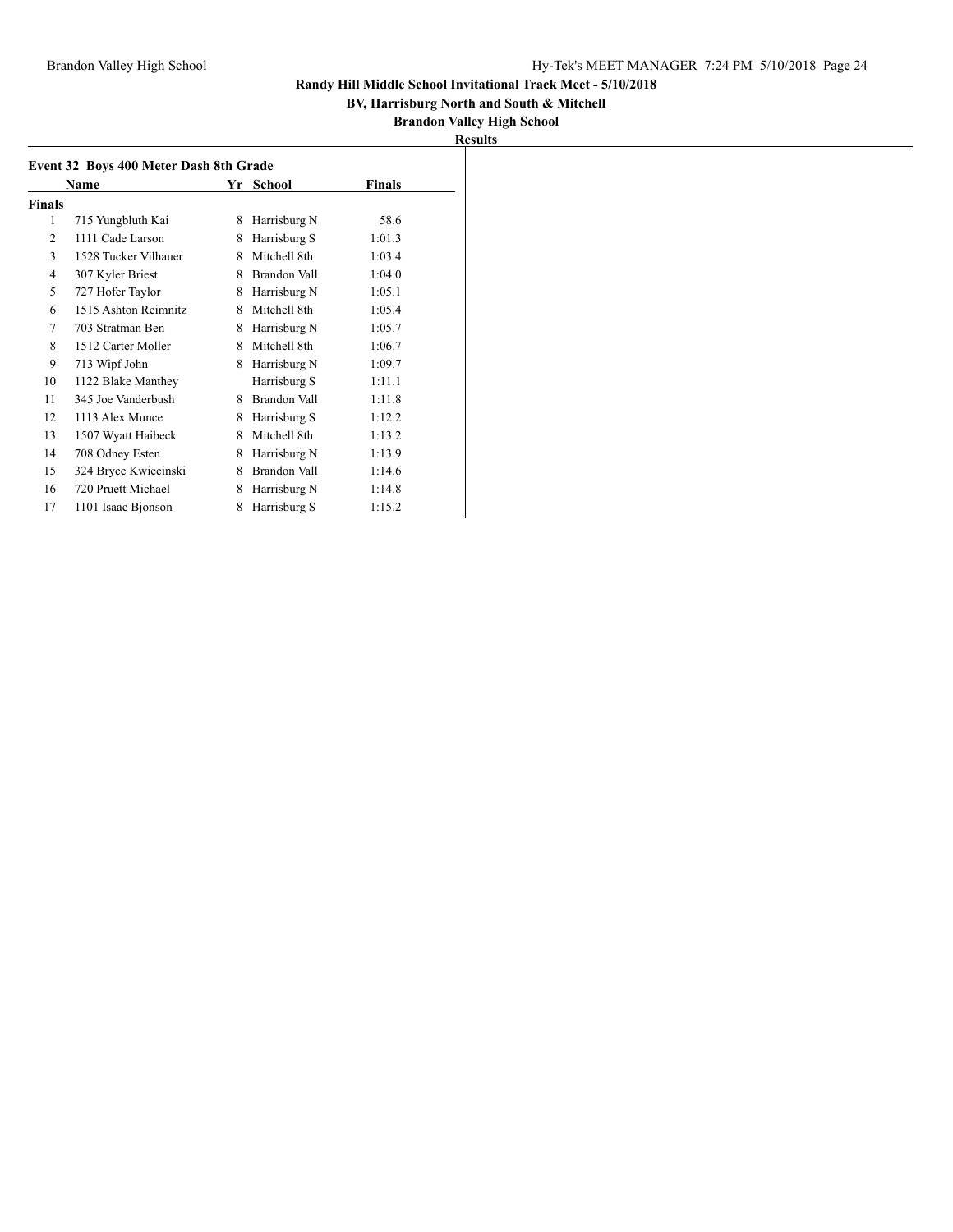## **BV, Harrisburg North and South & Mitchell**

| Results |
|---------|
|---------|

| Event 33 Girls 200 Meter Hurdles 7th Grade |                        |    |                     |        |  |
|--------------------------------------------|------------------------|----|---------------------|--------|--|
|                                            | Name                   | Yr | School              | Finals |  |
| Finals                                     |                        |    |                     |        |  |
| 1                                          | 227 Dymonde Nave       | 7  | Brandon Vall        | 34.6   |  |
| $\overline{2}$                             | 223 Abok Kiir          |    | Brandon Vall        | 36.3   |  |
| 3                                          | 634 Sierra Stiff       | 7  | Harrisburg N        | 36.4   |  |
| 4                                          | 618 Ashley Jucht       | 7  | Harrisburg N        | 36.7   |  |
| 5                                          | 619 Sophia Just        | 7  | Harrisburg N        | 37.3   |  |
| 6                                          | 230 Lucy Peterson      | 7  | Brandon Vall        | 37.9   |  |
| 7                                          | 632 Hannah Stagman     | 7  | Harrisburg N        | 38.0   |  |
| 8                                          | 606 Riley Buus         | 7  | Harrisburg N        | 38.5   |  |
| 9                                          | 215 Ellie Goetzinger   | 7  | Brandon Vall        | 38.7   |  |
| 10                                         | 635 Alyssa Thompson    | 7  | Harrisburg N        | 39.5   |  |
| 11                                         | 1402 Lauren Anderson   |    | Mitchell 7th        | 40.0   |  |
| 12                                         | 213 Devynn Deffenbaugh |    | <b>Brandon Vall</b> | 40.2   |  |
| 13                                         | 1410 Natalie Hobbie    |    | Mitchell 7th        | 40.3   |  |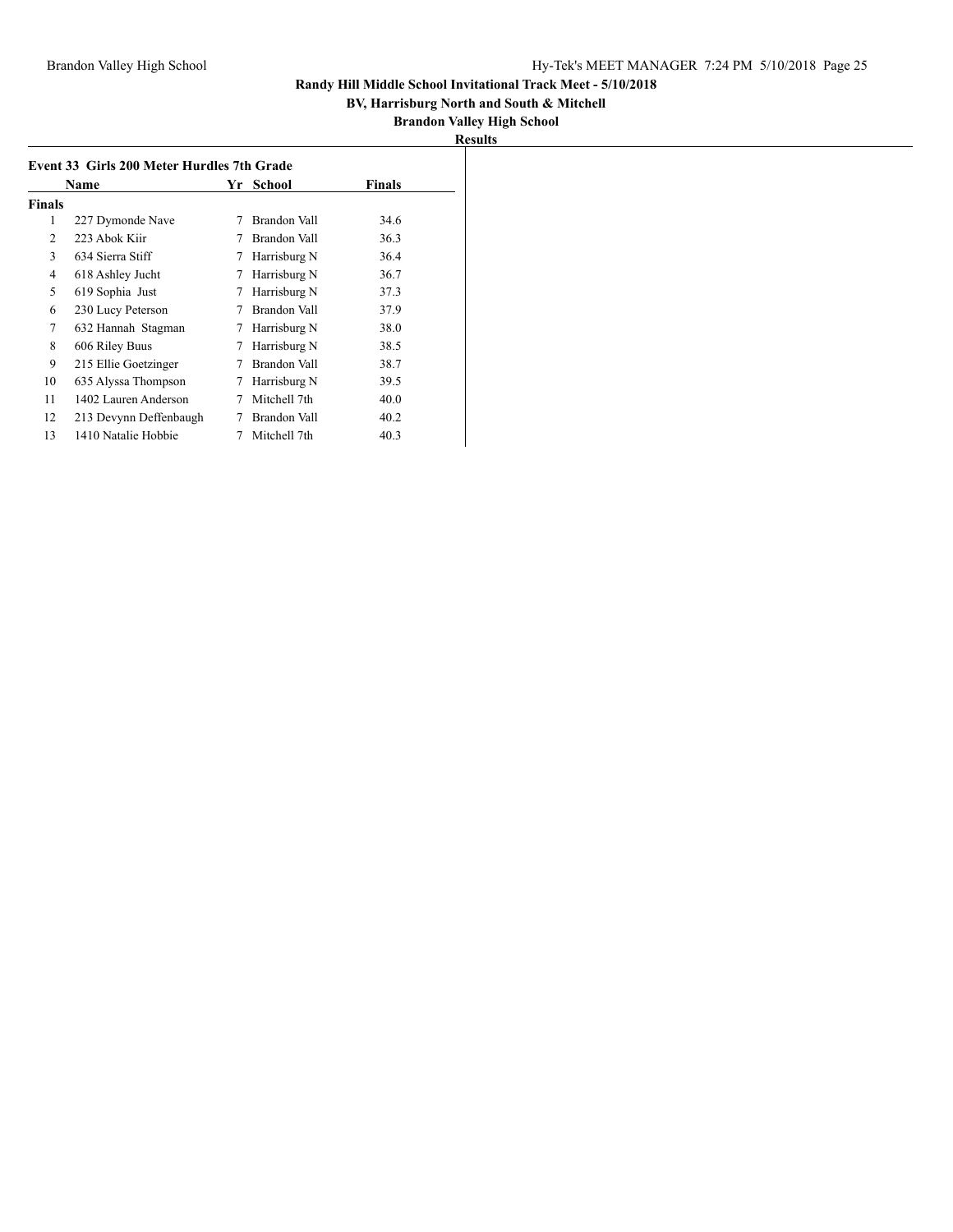## **BV, Harrisburg North and South & Mitchell**

|--|

| Event 34 Girls 200 Meter Hurdles 8th Grade |                          |   |              |        |  |
|--------------------------------------------|--------------------------|---|--------------|--------|--|
|                                            | Name                     |   | Yr School    | Finals |  |
| Finals                                     |                          |   |              |        |  |
| 1                                          | 824 Jersey Sonnenschein  | 8 | Harrisburg N | 33.0   |  |
| 2                                          | 818 Emma Proehl          | 8 | Harrisburg N | 33.9   |  |
| 3                                          | 1615 Keirstyn Kreil      | 8 | Mitchell 8th | 35.0   |  |
| 4                                          | 409 Emma Hallstrom       | 8 | Brandon Vall | 35.3   |  |
| 5                                          | 826 Athlete Unknown      | 8 | Harrisburg N | 35.7   |  |
| 6                                          | 1609 Taylor Haring       | 8 | Mitchell 8th | 36.7   |  |
| 7                                          | 413 Avery Kautz          | 8 | Brandon Vall | 36.9   |  |
| 8                                          | 1211 Jordyn Miles        | 8 | Harrisburg S | 38.1   |  |
| 9                                          | 1208 Jaden Hollingsworth | 8 | Harrisburg S | 38.2   |  |
| 10                                         | 408 Regan Haase          | 8 | Brandon Vall | 38.3   |  |
| 11                                         | 418 Allison Lauritzen    | 8 | Brandon Vall | 38.9   |  |
| 12                                         | 1226 Madison Ziebarth    | 8 | Harrisburg S | 39.2   |  |
| 13                                         | 406 Tristyn Fletcher     | 8 | Brandon Vall | 40.1   |  |
| 14                                         | 1613 Alayna Keckler      | 8 | Mitchell 8th | 40.2   |  |
| 15                                         | 1213 Savannah Mutua      | 8 | Harrisburg S | 40.5   |  |
| 16                                         | 1626 Ashlyn Weier        | 8 | Mitchell 8th | 50.2   |  |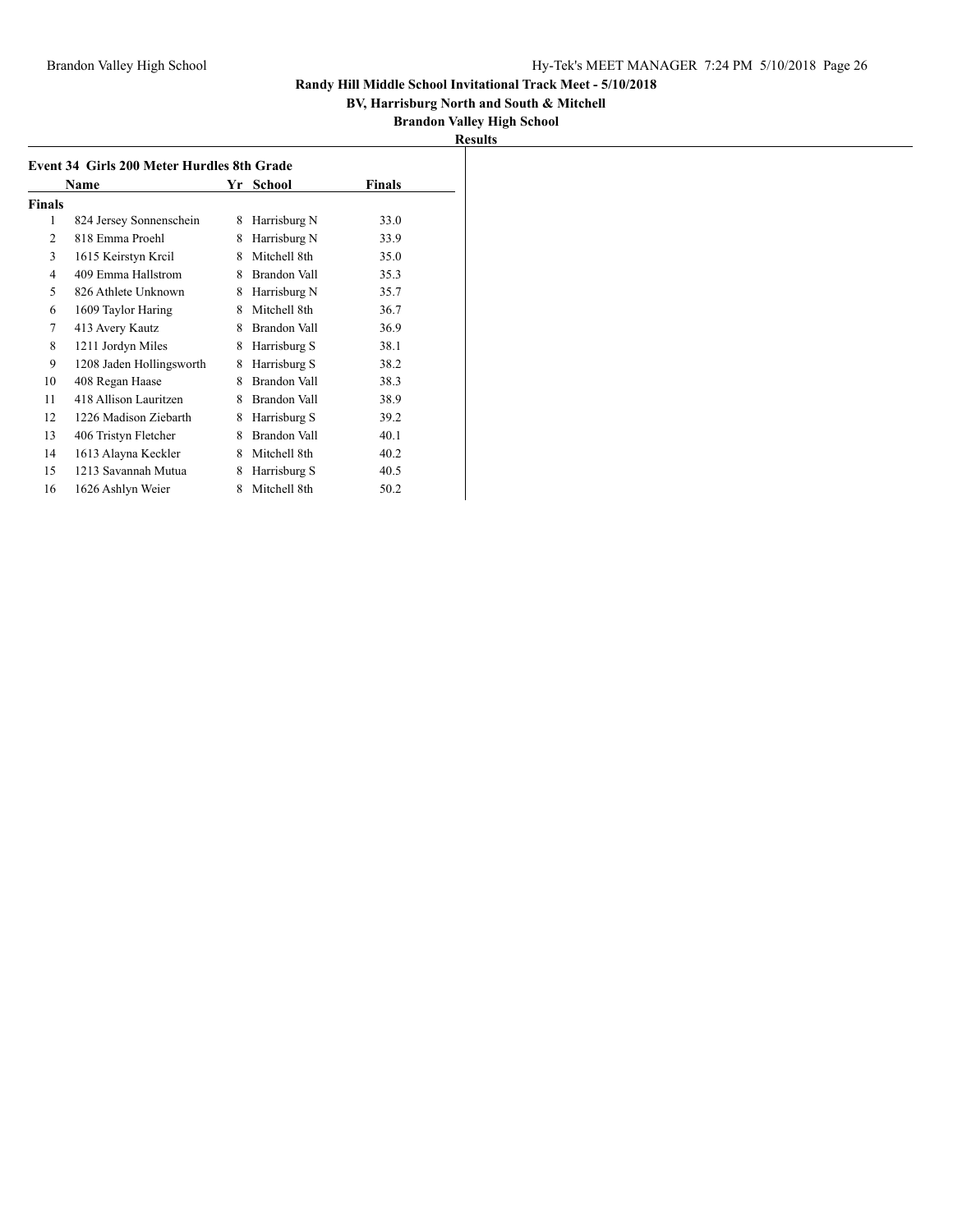## **BV, Harrisburg North and South & Mitchell**

|                | Event 35 Boys 200 Meter Hurdles 7th Grade |   |              |               |  |  |
|----------------|-------------------------------------------|---|--------------|---------------|--|--|
|                | Name                                      |   | Yr School    | <b>Finals</b> |  |  |
| <b>Finals</b>  |                                           |   |              |               |  |  |
| 1              | 1322 Bryce Palmer                         |   | Mitchell 7th | 30.1          |  |  |
| $\overline{2}$ | 522 Alex Kummer                           | 7 | Harrisburg N | 35.4          |  |  |
| 3              | 503 Peter Belbas                          | 7 | Harrisburg N | 36.1          |  |  |
| 4              | 153 Spencer Warkenthien                   |   | Brandon Vall | 37.9          |  |  |
| 5              | 145 Donovan Rice                          |   | Brandon Vall | 39.9          |  |  |
| 6              | 519 Ian Jordan                            | 7 | Harrisburg N | 40.2          |  |  |
| 7              | 906 Wesley Kunkel                         | 7 | Harrisburg S | 40.6          |  |  |
|                | 915 Hunter Wagner                         |   | Harrisburg S | DO            |  |  |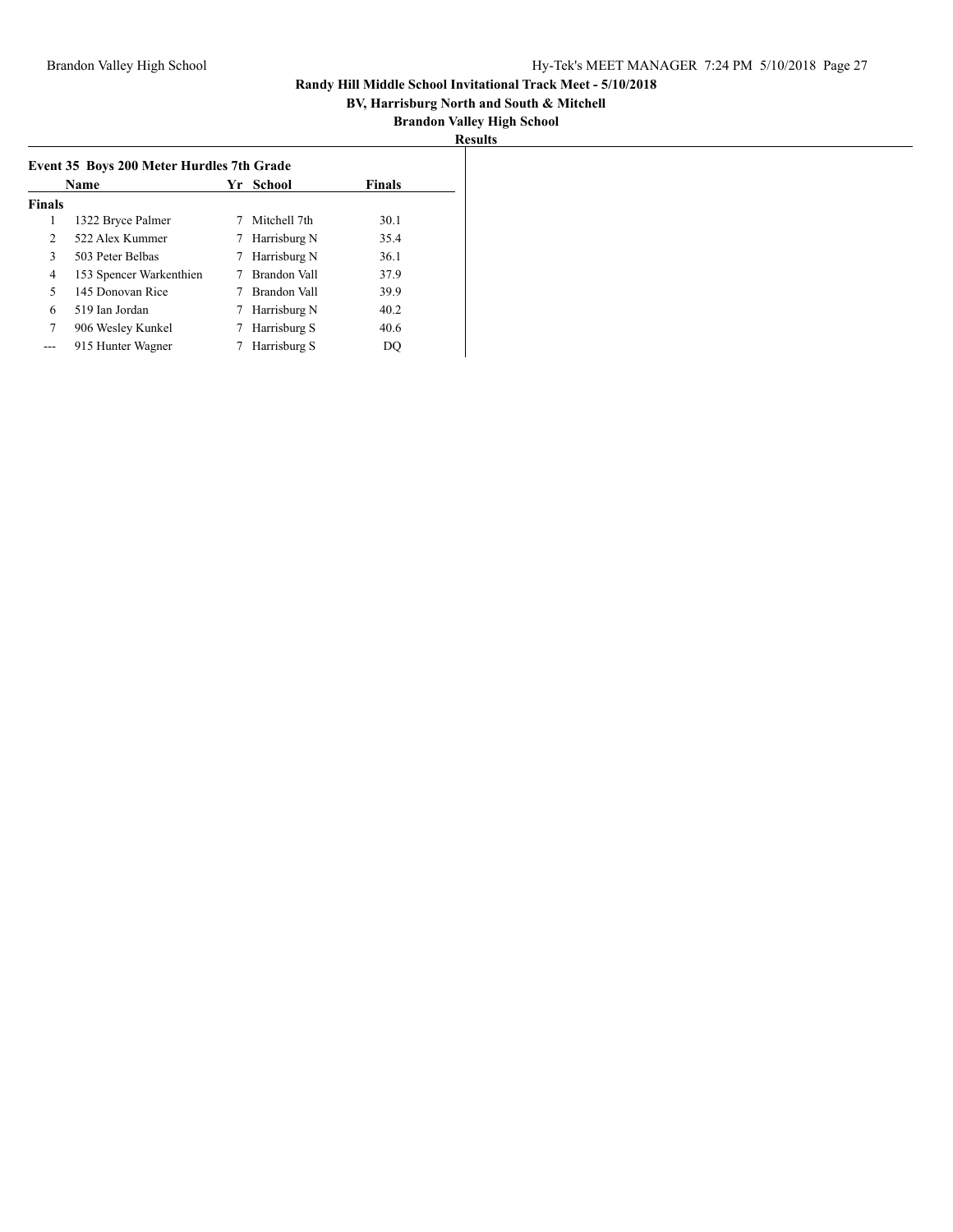## **BV, Harrisburg North and South & Mitchell**

| ľ<br>ш<br>v.<br>- |
|-------------------|
|                   |

|               | <b>Name</b>        | Yr | School       | <b>Finals</b> |
|---------------|--------------------|----|--------------|---------------|
| <b>Finals</b> |                    |    |              |               |
|               | 1519 Kole Schelske | 8  | Mitchell 8th | 30.4          |
| 2             | 1105 Logan Hammer  | 8  | Harrisburg S | 30.9          |
| 3             | 307 Kyler Briest   | 8  | Brandon Vall | 31.8          |
| 4             | 707 Moores Cody    | 8  | Harrisburg N | 33.0          |
| 5             | 1514 Travis Novak  | 8  | Mitchell 8th | 33.8          |
| 6             | 1506 Joseph Haddon | 8  | Mitchell 8th | 33.9          |
| 7             | 704 Tufty Bennett  | 8  | Harrisburg N | 40.2          |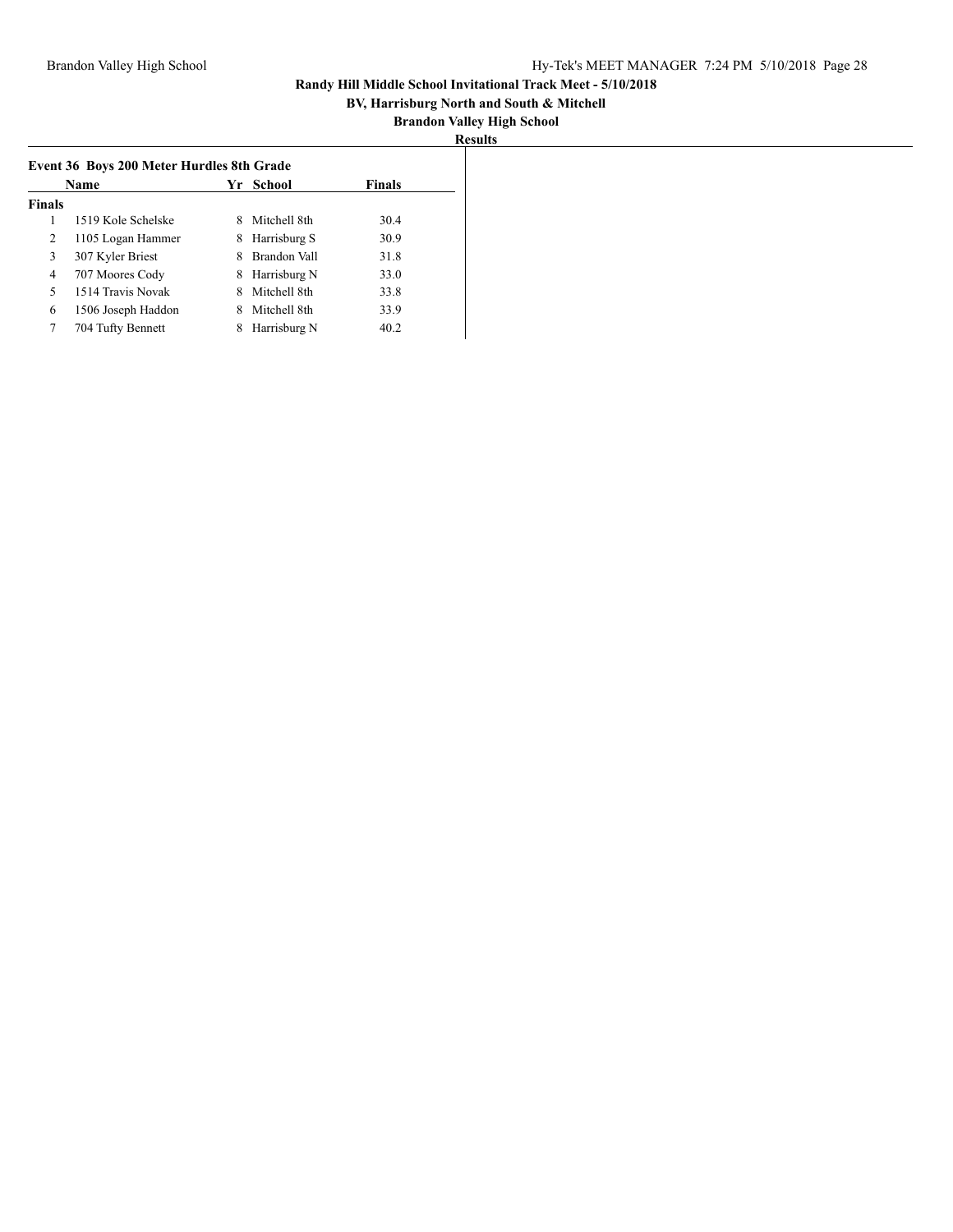## **BV, Harrisburg North and South & Mitchell**

| <b>Results</b> |
|----------------|
|----------------|

|               | Event 41 Girls 800 Meter Run 7th Grade |    |              |               |  |  |
|---------------|----------------------------------------|----|--------------|---------------|--|--|
|               | Name                                   |    | Yr School    | <b>Finals</b> |  |  |
| <b>Finals</b> |                                        |    |              |               |  |  |
| 1             | 206 Chantel Bickler                    |    | Brandon Vall | 2:45.9        |  |  |
| 2             | 618 Ashley Jucht                       |    | Harrisburg N | 2:51.1        |  |  |
| 3             | 1009 Kyra Hoffer                       | 7. | Harrisburg S | 2:57.1        |  |  |
| 4             | 422 Annika Noem                        | 8  | Brandon Vall | 2:57.6        |  |  |
| 5             | 235 Ella Roths                         |    | Brandon Vall | 2:58.6        |  |  |
| 6             | 240 Makenzie Tekrony                   |    | Brandon Vall | 2:59.3        |  |  |
| 7             | 1418 Madison Sigmund                   |    | Mitchell 7th | 2:59.4        |  |  |
| 8             | 221 Kianna Johnson                     |    | Brandon Vall | 3:00.2        |  |  |
|               |                                        |    |              |               |  |  |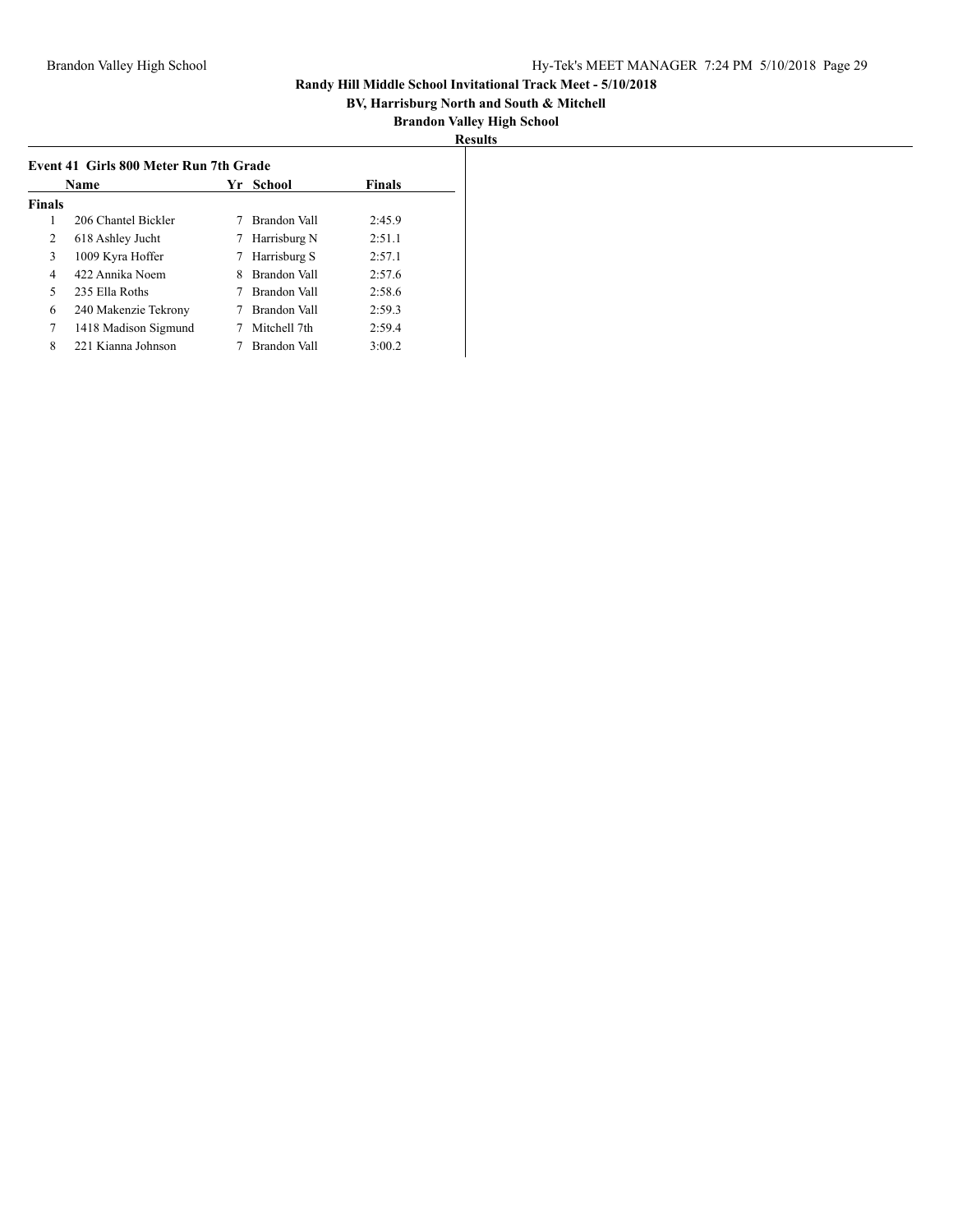## **BV, Harrisburg North and South & Mitchell**

| ¤esults |
|---------|
|---------|

| Event 42 Girls 800 Meter Run 8th Grade<br><b>Name</b> |                       |   | Yr School    | <b>Finals</b> |
|-------------------------------------------------------|-----------------------|---|--------------|---------------|
| <b>Finals</b>                                         |                       |   |              |               |
| 1                                                     | 420 Zoey Mandery      | 8 | Brandon Vall | 2:53.6        |
| 2                                                     | 436 Sydney Thue       | 8 | Brandon Vall | 2:54.5        |
| 3                                                     | 1221 Brooke Ulrickson | 8 | Harrisburg S | 3:00.1        |
| 4                                                     | 433 Hannah Sprecher   | 8 | Brandon Vall | 3:00.6        |
| 5                                                     | 432 Rachael Spencer   |   | Brandon Vall | 3:01.2        |
| 6                                                     | 1603 Anna Driscoll    | 8 | Mitchell 8th | 3:06.4        |
| 7                                                     | 814 Megan Lukken      | 8 | Harrisburg N | 3:14.2        |
| 8                                                     | 819 Kaylee Reil       | 8 | Harrisburg N | 3:25.8        |
|                                                       |                       |   |              |               |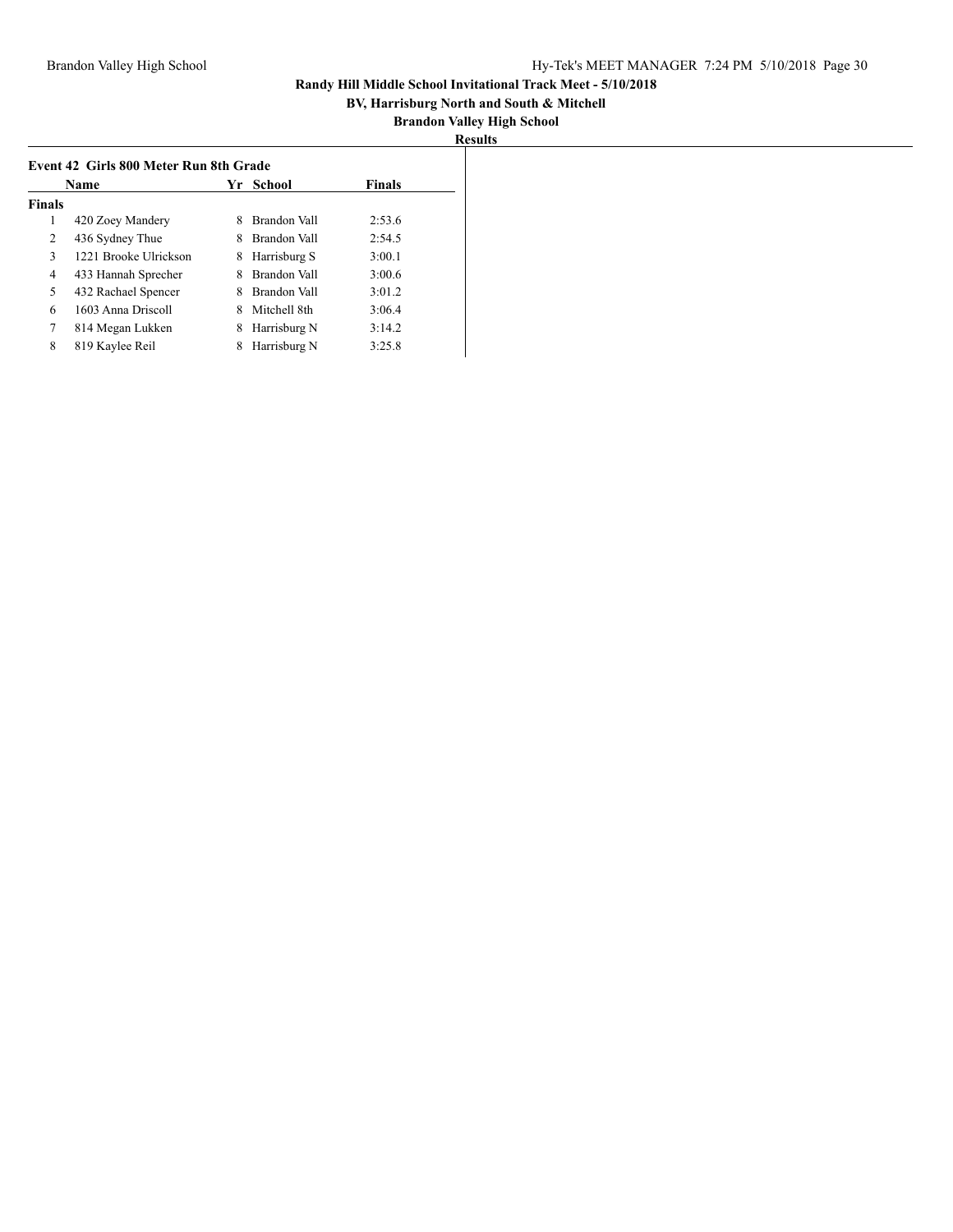## **BV, Harrisburg North and South & Mitchell**

|--|

|                | Event 43 Boys 800 Meter Run 7th Grade |    |              |               |  |  |
|----------------|---------------------------------------|----|--------------|---------------|--|--|
|                | Name                                  | Yr | School       | <b>Finals</b> |  |  |
| <b>Finals</b>  |                                       |    |              |               |  |  |
| 1              | 110 Caleb Christenson                 |    | Brandon Vall | 2:34.2        |  |  |
| $\overline{2}$ | 902 Max Bates                         |    | Harrisburg S | 2:38.3        |  |  |
| 3              | 116 Evan Eberspacher                  |    | Brandon Vall | 2:40.9        |  |  |
| 4              | 910 Peyton Tryon                      |    | Harrisburg S | 2:41.7        |  |  |
| 5              | 1306 Eitemiller Chase                 |    | Mitchell 7th | 2:45.8        |  |  |
| 6              | 108 Tristan Bisbee                    |    | Brandon Vall | 2:48.2        |  |  |
| 7              | 505 Porter Blake                      |    | Harrisburg N | 2:54.3        |  |  |
| 8              | 510 Ethan Determan                    |    | Harrisburg N | 2:54.8        |  |  |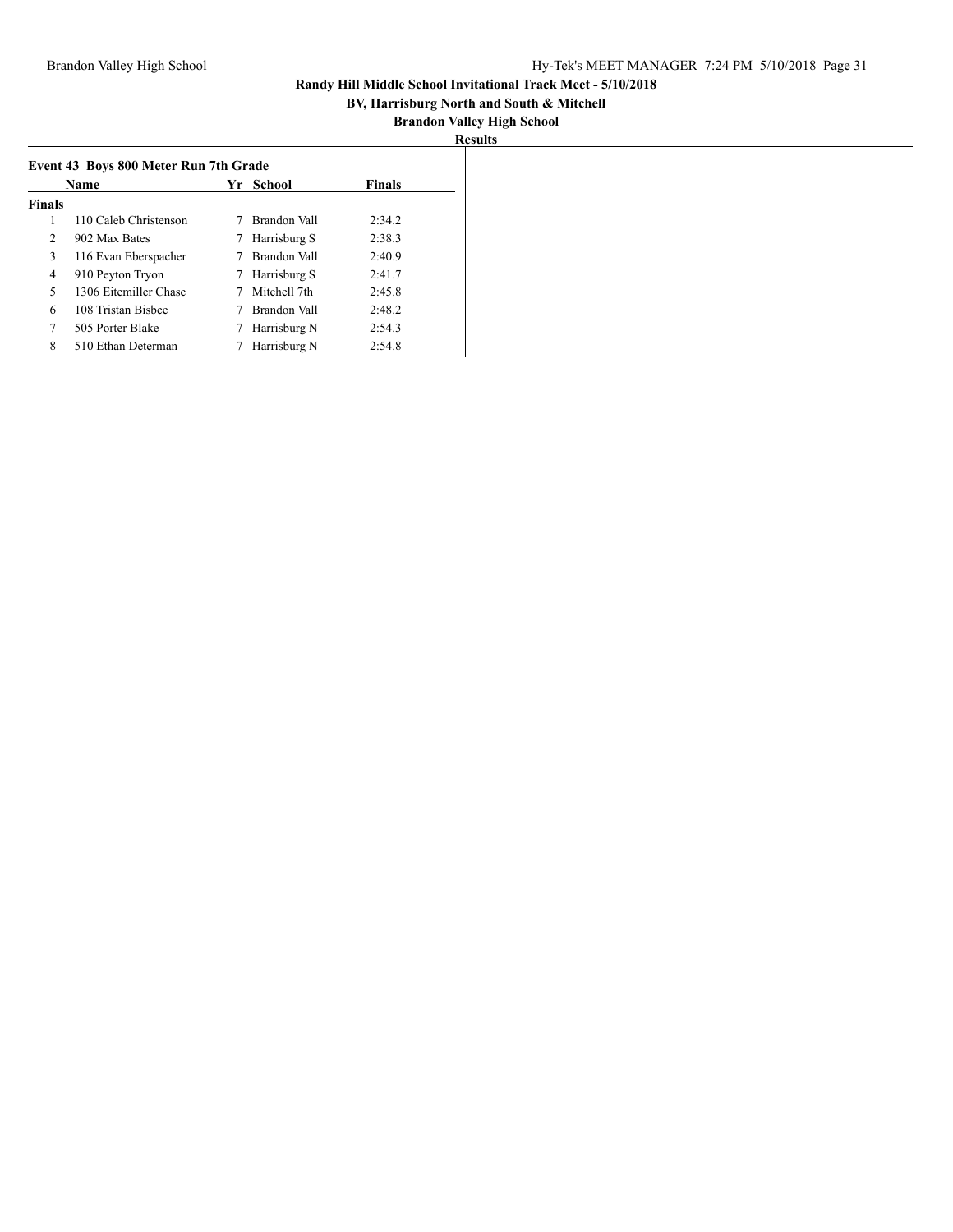## **BV, Harrisburg North and South & Mitchell**

|--|

|                | Event 44 Boys 800 Meter Run 8th Grade |    |              |               |  |  |
|----------------|---------------------------------------|----|--------------|---------------|--|--|
|                | Name                                  | Yr | School       | <b>Finals</b> |  |  |
| <b>Finals</b>  |                                       |    |              |               |  |  |
| 1              | 331 Riley Peyton                      |    | Brandon Vall | 2:20.3        |  |  |
| $\overline{2}$ | 304 Cole Borchardt                    | 8  | Brandon Vall | 2:27.4        |  |  |
| 3              | 1501 Ryan Chapman                     | 8  | Mitchell 8th | 2:31.2        |  |  |
| 4              | 305 Sabren Bortnem                    | 8  | Brandon Vall | 2:33.7        |  |  |
| 5              | 301 Joe Anders                        |    | Brandon Vall | 2:33.8        |  |  |
| 6              | 337 Rahul Singh                       | 8  | Brandon Vall | 2:35.7        |  |  |
| 7              | 1118 Kadin Tuttle                     | 8  | Harrisburg S | 2:41.2        |  |  |
| 8              | 1503 Spencer Eldeen                   |    | Mitchell 8th | 2:42.3        |  |  |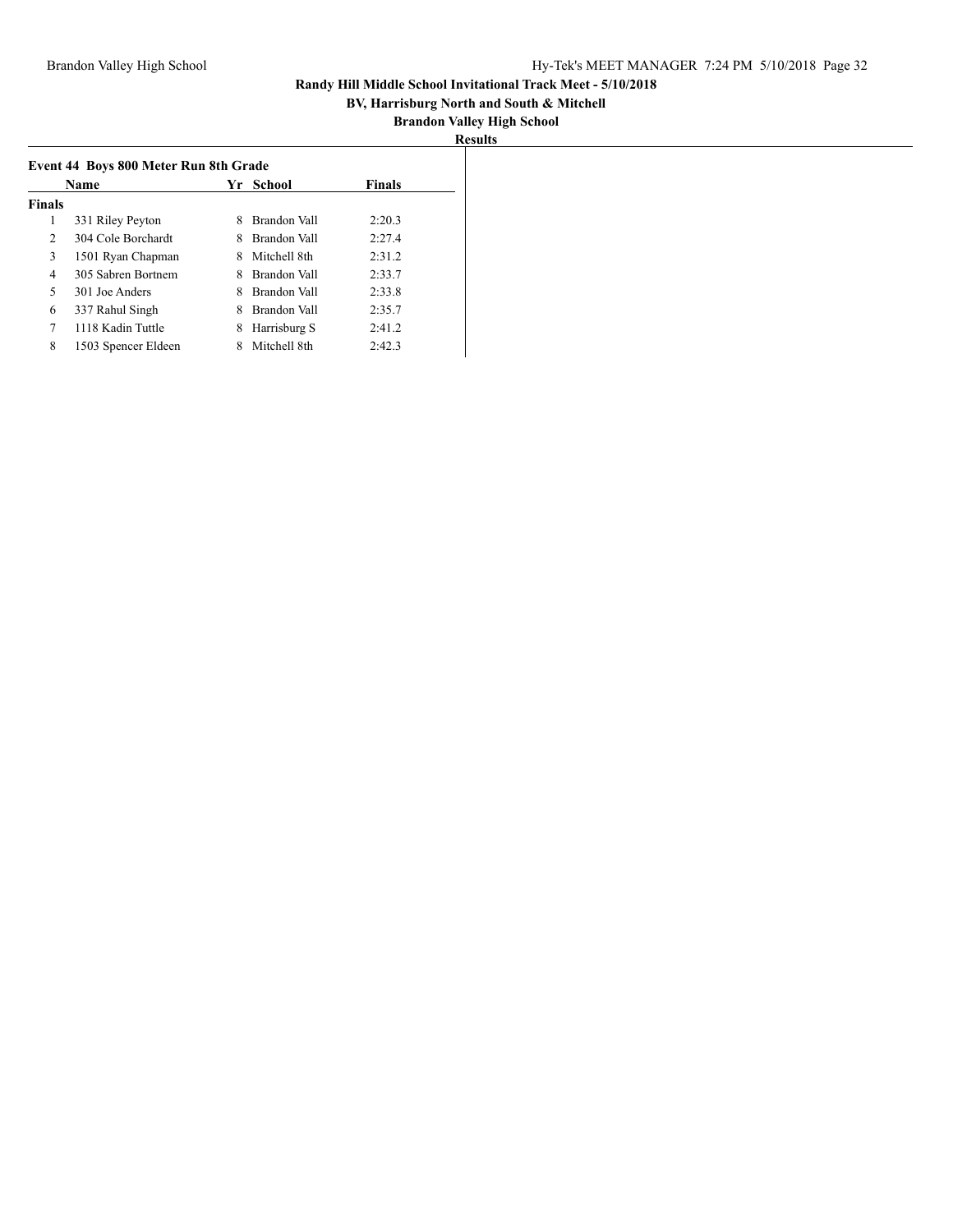## **BV, Harrisburg North and South & Mitchell**

|        | Name                   |   | Yr School    | Finals |
|--------|------------------------|---|--------------|--------|
| Finals |                        |   |              |        |
| 1      | 205 Hilary Behrens     | 7 | Brandon Vall | 28.3   |
| 2      | 224 Kianna McKinney    | 7 | Brandon Vall | 29.1   |
| 3      | 1020 Morisson Samuels  | 7 | Harrisburg S | 30.2   |
| 4      | 1404 Brooke Bartscher  | 7 | Mitchell 7th | 30.5   |
| 5      | 243 Shayna Trevino     | 7 | Brandon Vall | 30.6   |
| 6      | 614 Ellison Hasert     | 7 | Harrisburg N | 30.7   |
| 7      | 602 Sara Avila         | 7 | Harrisburg N | 32.2   |
| 8      | 1413 Alexis Korzan     | 7 | Mitchell 7th | 32.3   |
| 9      | 248 Kennedi Woessner   | 7 | Brandon Vall | 32.6   |
| 10     | 239 Kelsi Sylliaasen   | 7 | Brandon Vall | 32.7   |
| 11     | 217 Emma Hansen        | 7 | Brandon Vall | 33.2   |
| 12     | 1416 Alyssa Magee      | 7 | Mitchell 7th | 34.1   |
| 13     | 1002 Alysha Beck       | 7 | Harrisburg S | 34.2   |
| 14     | 1405 Logan Culhane     | 7 | Mitchell 7th | 34.4   |
| 15     | 1411 Aoba Kawaguchi    | 7 | Mitchell 7th | 34.6   |
| 16     | 605 Ella Budig         | 7 | Harrisburg N | 35.0   |
| 17     | 1007 Ashlynn Gerry     | 7 | Harrisburg S | 35.7   |
| 18     | 631 Kelly Sevold       | 7 | Harrisburg N | 35.9   |
| 18     | 1024 Monica Tschudy    | 7 | Harrisburg S | 35.9   |
| 20     | 1003 Kendra Bjornson   | 7 | Harrisburg S | 36.1   |
| 21     | 633 Grace Sterling     | 7 | Harrisburg N | 36.8   |
| 22     | 1026 Gracie Vande Lune | 7 | Harrisburg S | 37.0   |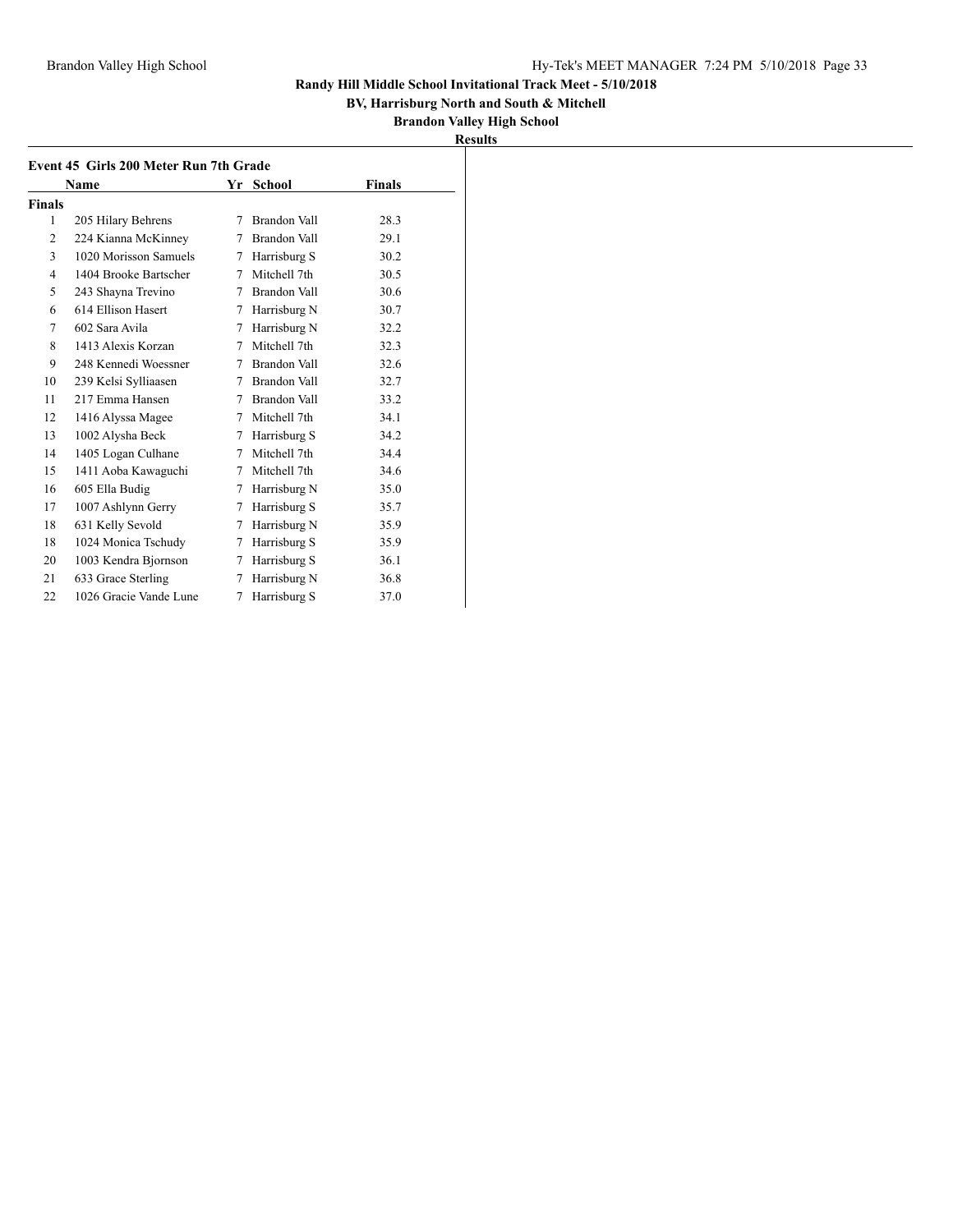## **BV, Harrisburg North and South & Mitchell**

| <b>Results</b> |
|----------------|
|----------------|

|                | Name                   |   | Yr School    | <b>Finals</b> |
|----------------|------------------------|---|--------------|---------------|
| <b>Finals</b>  |                        |   |              |               |
| 1              | 435 Gemma Symington    | 8 | Brandon Vall | 28.1          |
| $\overline{c}$ | 816 Beatrice Okken     | 8 | Harrisburg N | 29.3          |
| 3              | 426 Elaina Rice        | 8 | Brandon Vall | 29.7          |
| 4              | 1202 Anna Bushfield    | 8 | Harrisburg S | 30.2          |
| 5              | 809 brynn gulbranson   | 8 | Harrisburg N | 30.5          |
| 6              | 427 Gaby Schroder      | 8 | Brandon Vall | 30.6          |
| 7              | 434 Taylor Stemen      | 8 | Brandon Vall | 30.8          |
| 8              | 1601 Kelsey Amick      | 8 | Mitchell 8th | 31.3          |
| 9              | 1607 Gabby Garrels     | 8 | Mitchell 8th | 31.4          |
| 10             | 1217 Zoe Rallis        | 8 | Harrisburg S | 31.7          |
| 11             | 808 Alexis Frangenburg | 8 | Harrisburg N | 32.0          |
| 12             | 1219 Kylee Slocum      | 8 | Harrisburg S | 32.5          |
| 13             | 817 Lauren Peterson    | 8 | Harrisburg N | 32.8          |
| 14             | 1622 Melody Reisdorff  | 8 | Mitchell 8th | 33.3          |
| 15             | 1205 Kaitlyn Disbrow   | 8 | Harrisburg S | 33.9          |
| 16             | 823 Ava Sevening       | 8 | Harrisburg N | 34.9          |
| 17             | 1608 Sopia Goudy       | 8 | Mitchell 8th | 36.6          |
| 18             | 1604 Felicity Fennel   | 8 | Mitchell 8th | 36.9          |
| 19             | 1209 Aubrey Hunt       | 8 | Harrisburg S | 38.6          |
|                |                        |   |              |               |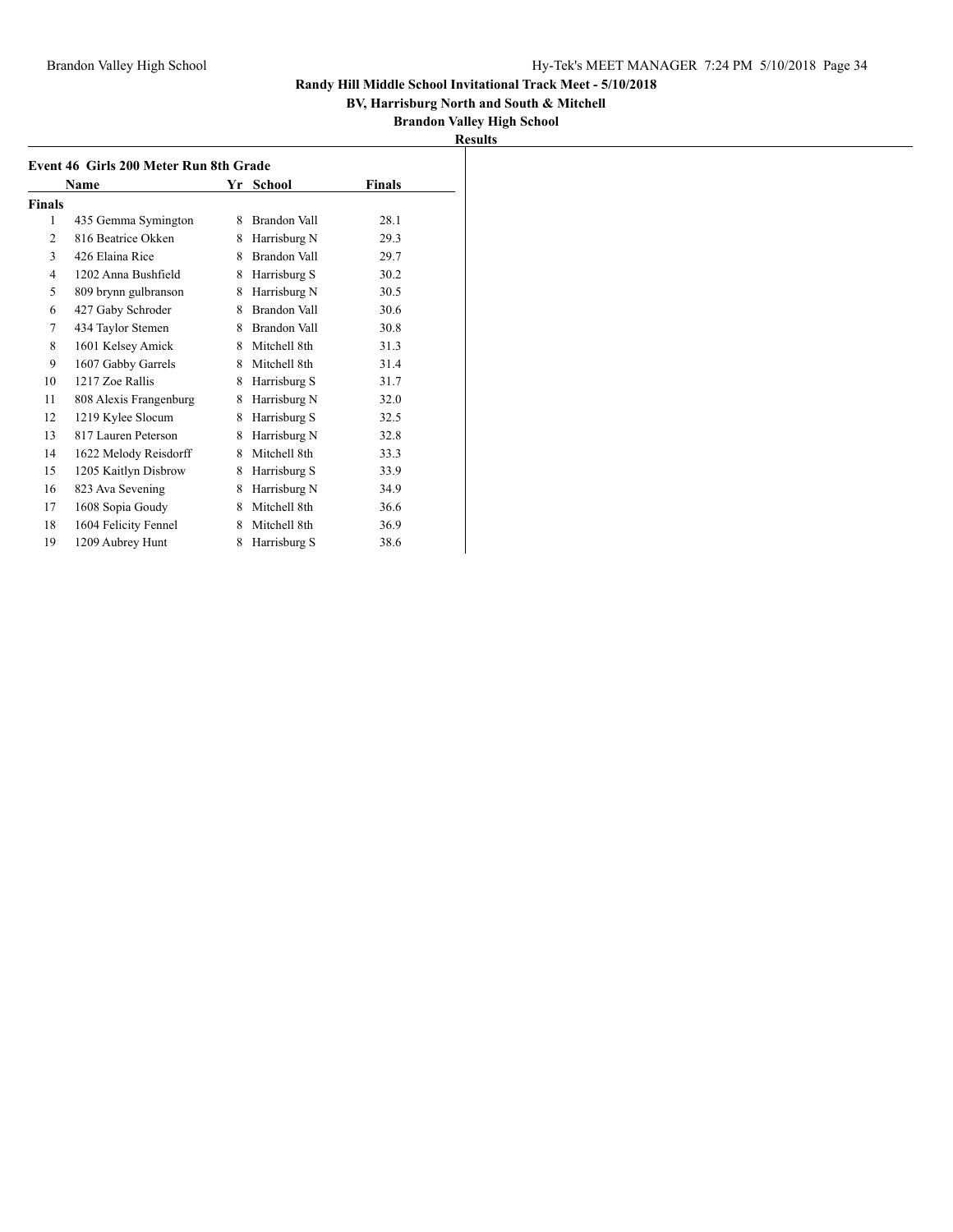## **BV, Harrisburg North and South & Mitchell**

|               | Name                  |   | Yr School    | Finals |
|---------------|-----------------------|---|--------------|--------|
| <b>Finals</b> |                       |   |              |        |
| 1             | 107 Grayden Binger    | 7 | Brandon Vall | 27.4   |
| 2             | 1327 Treyson Schultz  | 7 | Mitchell 7th | 27.6   |
| 3             | 911 Gracen Tupps      | 7 | Harrisburg S | 27.9   |
| 4             | 507 Nicholas Chan     | 7 | Harrisburg N | 28.2   |
| 5             | 151 Ryman Walth       | 7 | Brandon Vall | 28.3   |
| 6             | 502 George Belbas     | 7 | Harrisburg N | 28.8   |
| 7             | 109 Jack Bommersbach  | 7 | Brandon Vall | 29.2   |
| 8             | 134 Matthew Muhs      | 7 | Brandon Vall | 30.3   |
| 9             | 135 JD Murphy         | 7 | Brandon Vall | 30.7   |
| 10            | 139 Dylan Paauw       | 7 | Brandon Vall | 31.1   |
| 11            | 1313 Theron Kayser    | 7 | Mitchell 7th | 31.7   |
| 12            | 515 Tristan Heaton    | 7 | Harrisburg N | 31.8   |
| 13            | 1326 Garner Rubendall | 7 | Mitchell 7th | 32.2   |
| 14            | 903 Bryson Esser      | 7 | Harrisburg S | 33.4   |
| 15            | 1323 Blake Peterson   | 7 | Mitchell 7th | 33.6   |
| 16            | 1320 Steele Morgan    | 7 | Mitchell 7th | 33.8   |
| 17            | 906 Wesley Kunkel     | 7 | Harrisburg S | 38.9   |
| 18            | 908 Trevor Schmidt    | 7 | Harrisburg S | 41.3   |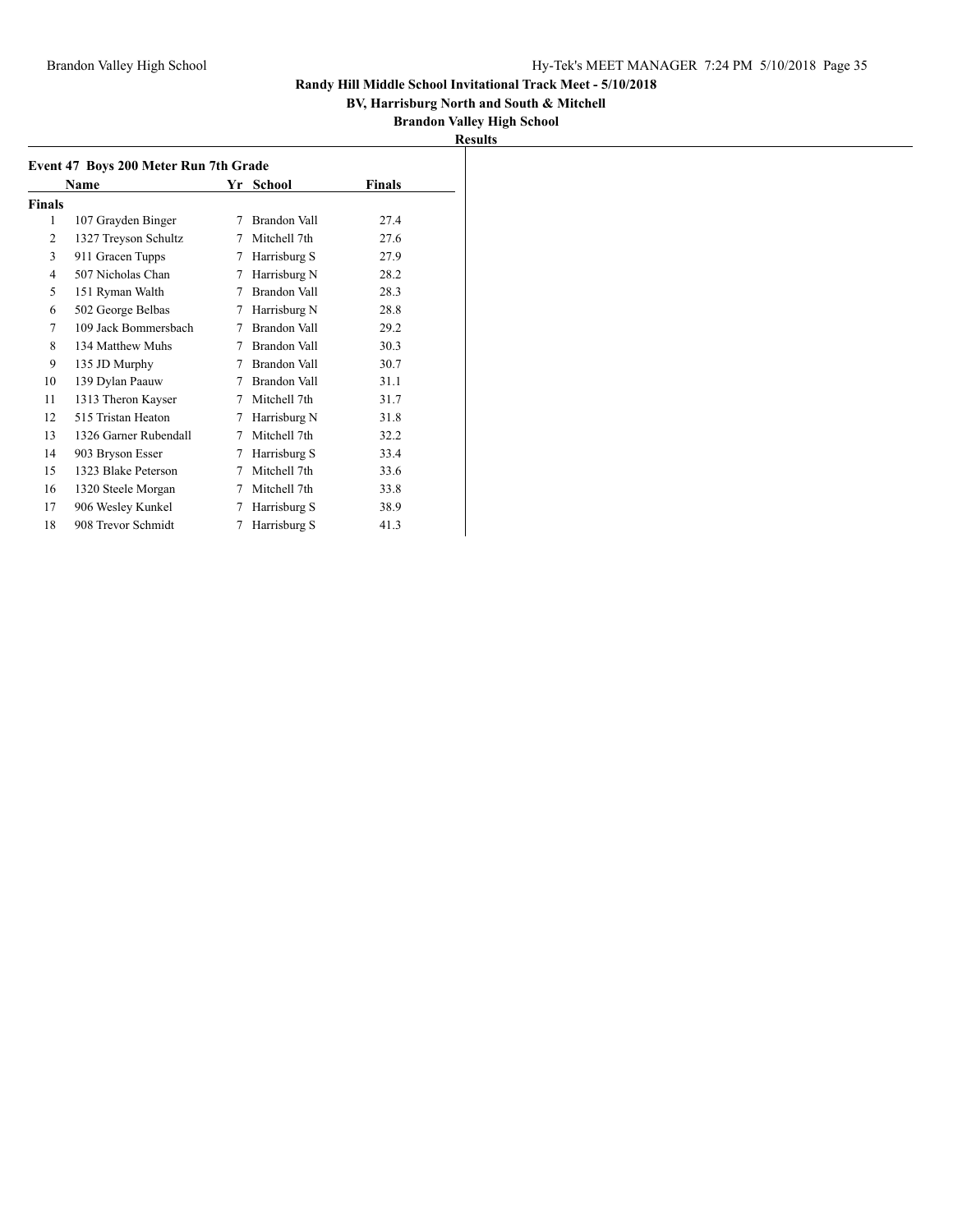## **BV, Harrisburg North and South & Mitchell**

| <b>Results</b> |
|----------------|
|----------------|

| Event 48 Boys 200 Meter Run 8th Grade |                            |    |                     |               |  |  |
|---------------------------------------|----------------------------|----|---------------------|---------------|--|--|
|                                       | <b>Name</b>                | Yr | School              | <b>Finals</b> |  |  |
| Finals                                |                            |    |                     |               |  |  |
| 1                                     | 706 Bahrenfuss Carter      | 8  | Harrisburg N        | 24.6          |  |  |
| 2                                     | 321 Jordan Johnson         | 8  | Brandon Vall        | 24.9          |  |  |
| 3                                     | 1111 Cade Larson           | 8  | Harrisburg S        | 26.0          |  |  |
| 4                                     | 728 Barnhardt Xavier       | 8  | Harrisburg N        | 27.5          |  |  |
| 5                                     | 1112 Gavin Mooney          | 8  | Harrisburg S        | 27.6          |  |  |
| 6                                     | 1512 Carter Moller         | 8  | Mitchell 8th        | 27.6          |  |  |
| 7                                     | 302 Matthew Beck           | 8  | <b>Brandon Vall</b> | 27.7          |  |  |
| 8                                     | 1120 Skyler Wodzinski      | 8  | Harrisburg S        | 27.9          |  |  |
| 9                                     | 724 McHenry Seth           | 8  | Harrisburg N        | 28.2          |  |  |
| 9                                     | 1515 Ashton Reimnitz       | 8  | Mitchell 8th        | 28.2          |  |  |
| 11                                    | 1518 John Riggs            | 8  | Mitchell 8th        | 28.3          |  |  |
| 12                                    | 716 Schroeder Kolin        | 8  | Harrisburg N        | 28.9          |  |  |
| 13                                    | 1527 Joseph VanOverschelde | 8  | Mitchell 8th        | 29.0          |  |  |
| 14                                    | 1517 Dylan Richey          | 8  | Mitchell 8th        | 29.1          |  |  |
| 15                                    | 1122 Blake Manthey         |    | Harrisburg S        | 30.6          |  |  |
| 16                                    | 1108 Joshua Klemme         | 8  | Harrisburg S        | 31.9          |  |  |
| 17                                    | 1103 Striker DeHaven       | 8  | Harrisburg S        | 33.2          |  |  |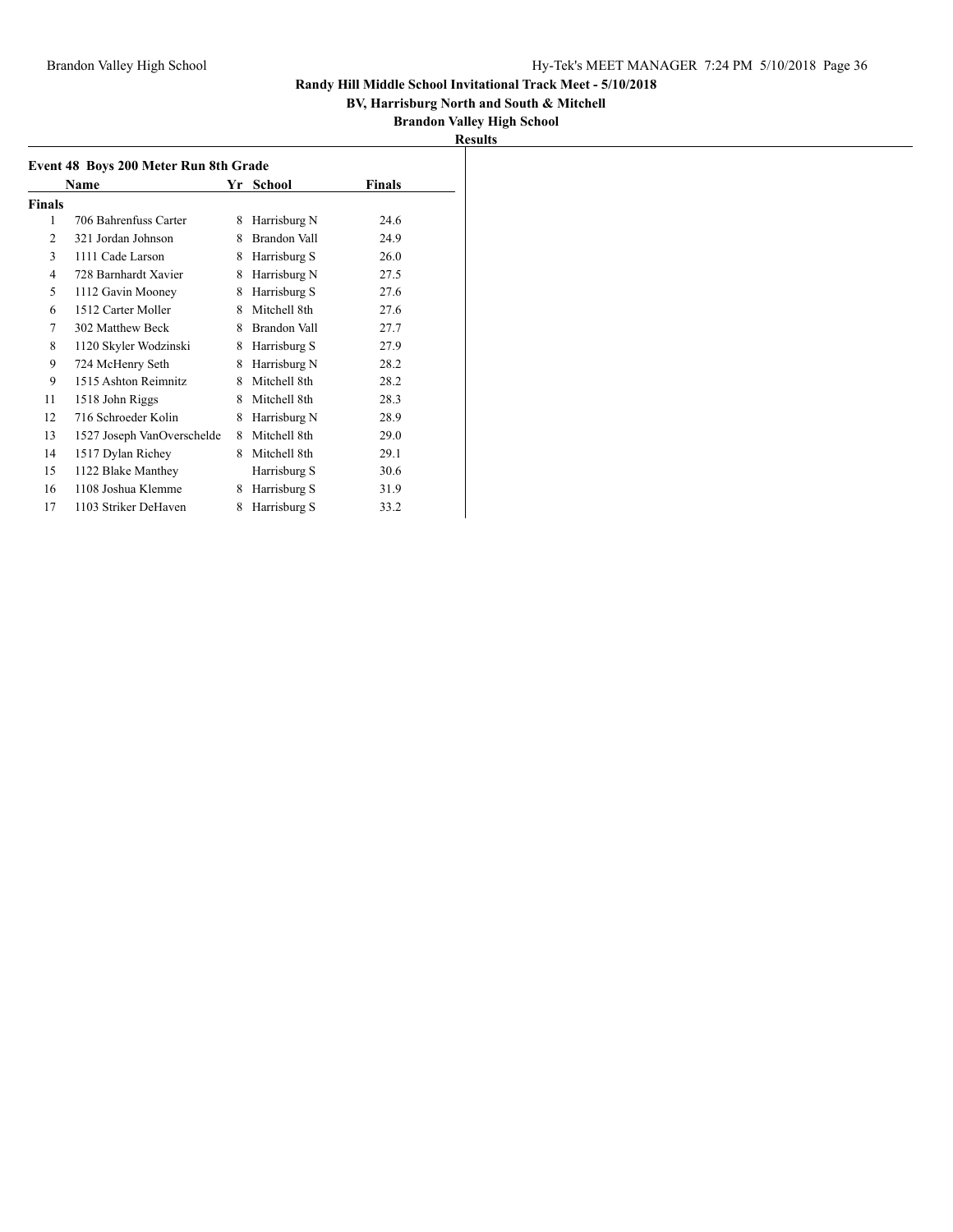## **BV, Harrisburg North and South & Mitchell**

| ו ח<br>×. |
|-----------|
|-----------|

|                                | Event 49 Girls 4x400 Meter Relay 7th Grade |  |        |  |
|--------------------------------|--------------------------------------------|--|--------|--|
| Relay<br>Finals<br><b>Team</b> |                                            |  |        |  |
| <b>Finals</b>                  |                                            |  |        |  |
|                                | Harrisburg N                               |  | 4:56.7 |  |
|                                | Mitchell 7th Grade                         |  | 5:11.9 |  |
|                                | Harrisburg S                               |  | 5:23.6 |  |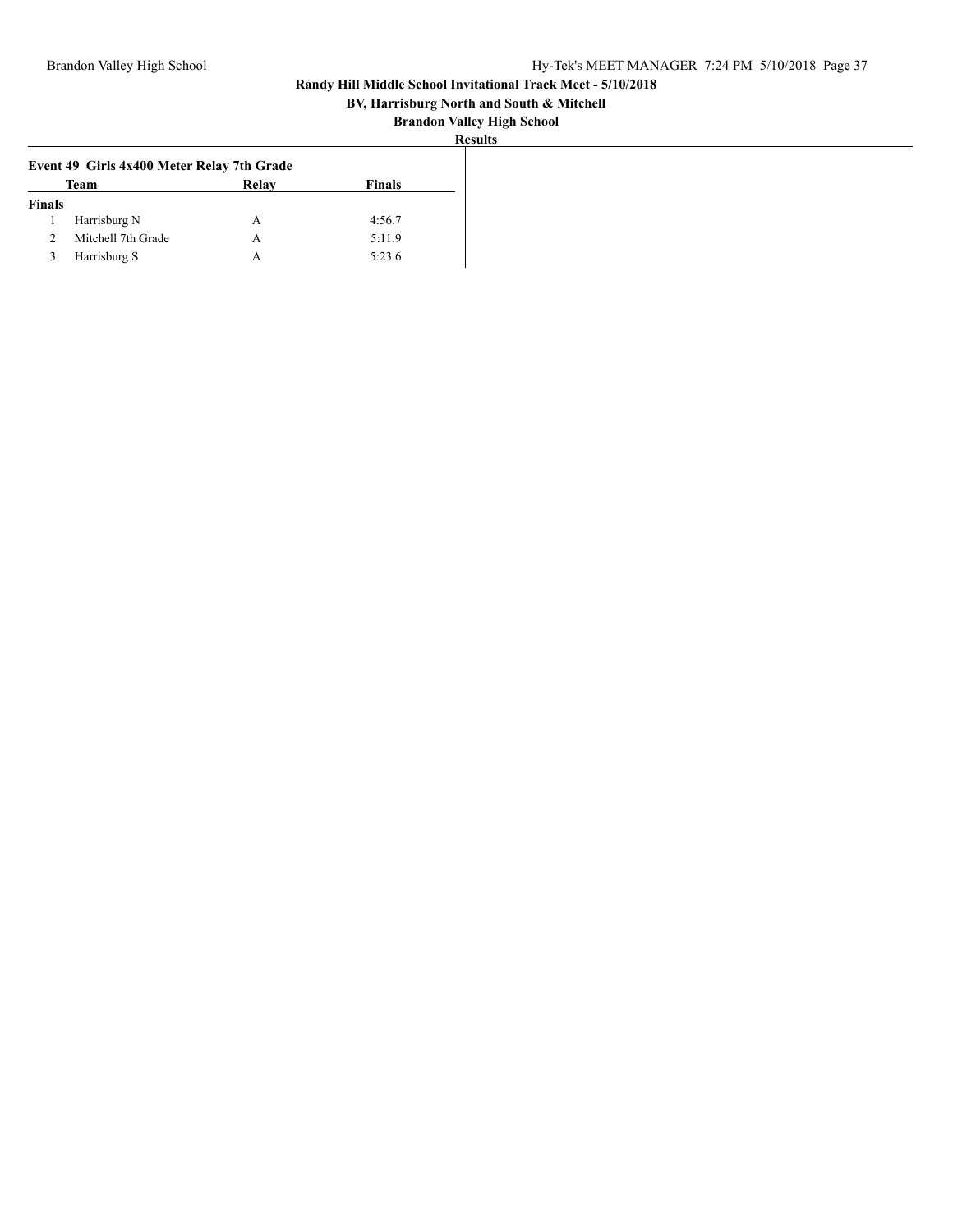## **BV, Harrisburg North and South & Mitchell**

|                                | Event 50 Girls 4x400 Meter Relay 8th Grade |   |        |
|--------------------------------|--------------------------------------------|---|--------|
| <b>Team</b><br>Relay<br>Finals |                                            |   |        |
| <b>Finals</b>                  |                                            |   |        |
|                                | Harrisburg S                               | А | 4:46.0 |
|                                | Brandon Vall                               | А | 4:58.1 |
|                                | Mitchell 8th Grade                         | А | 5:09.4 |
| 4                              | Harrisburg N                               |   | 5:38.4 |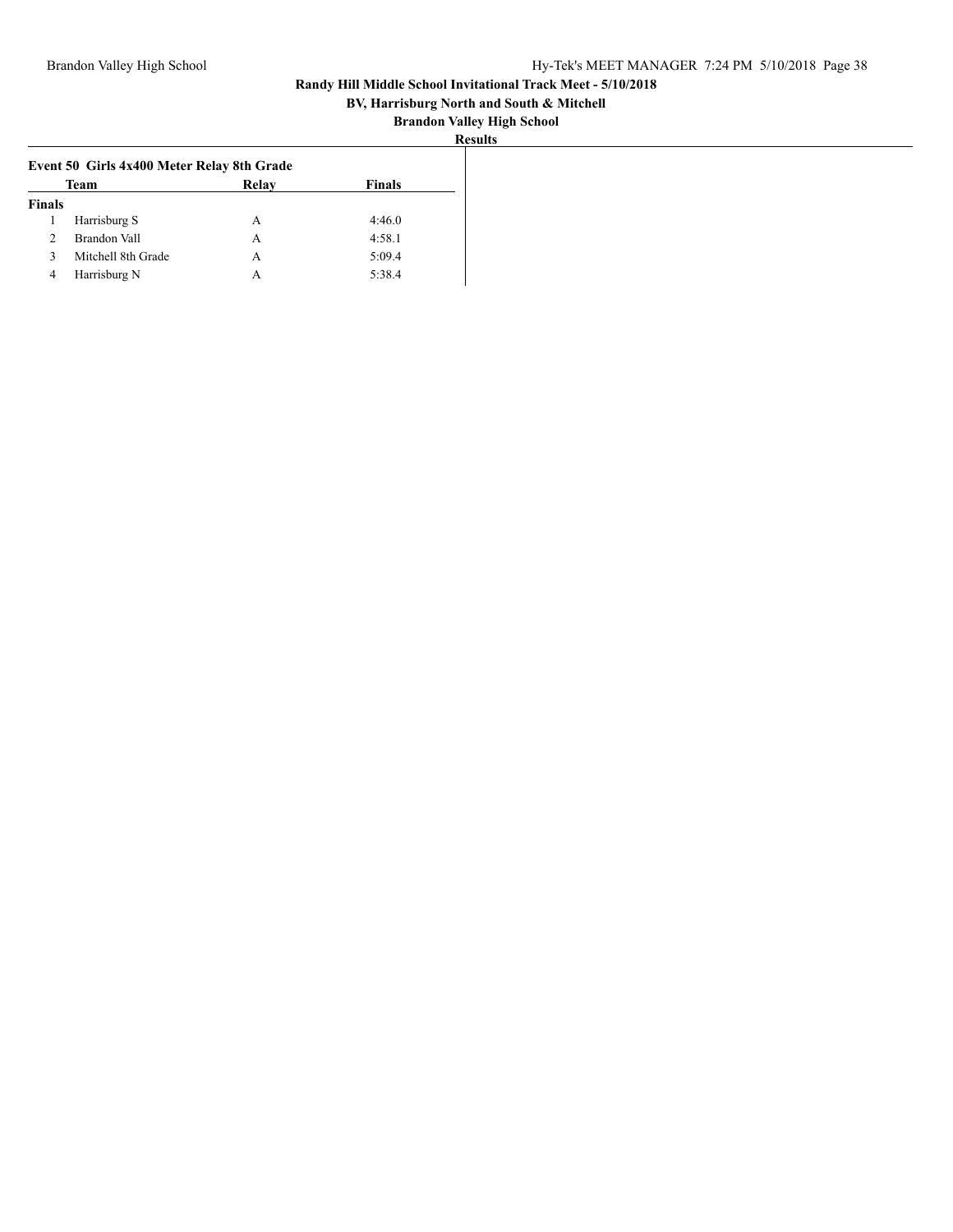## **BV, Harrisburg North and South & Mitchell**

|                                | Event 51 Boys 4x400 Meter Relay 7th Grade |   |        |
|--------------------------------|-------------------------------------------|---|--------|
| <b>Finals</b><br>Team<br>Relay |                                           |   |        |
| <b>Finals</b>                  |                                           |   |        |
|                                | Mitchell 7th Grade                        |   | 4:12.5 |
|                                | Brandon Vall                              |   | 4:31.4 |
|                                | Harrisburg N                              | A | 4:51.1 |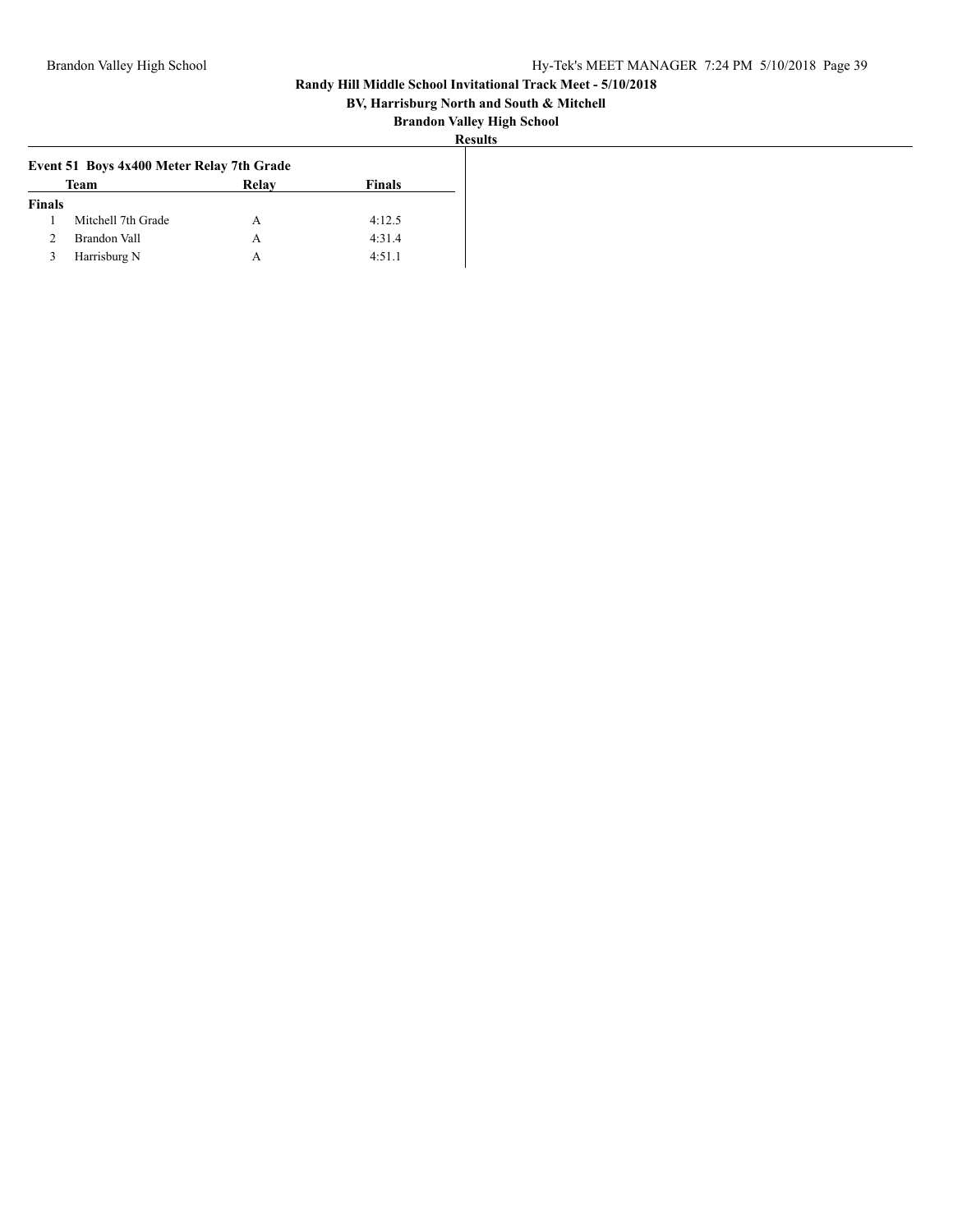## **BV, Harrisburg North and South & Mitchell**

| 11 11<br>w |
|------------|
|------------|

|                                | Event 52 Boys 4x400 Meter Relay 8th Grade |   |        |
|--------------------------------|-------------------------------------------|---|--------|
| Team<br>Relay<br><b>Finals</b> |                                           |   |        |
| <b>Finals</b>                  |                                           |   |        |
|                                | <b>Brandon Vall</b>                       | A | 4:08.1 |
| ∠                              | Harrisburg N                              | А | 4:11.5 |
|                                | Mitchell 8th Grade                        |   | 4:12.0 |
| 4                              | Harrisburg S                              | А | 4:26.9 |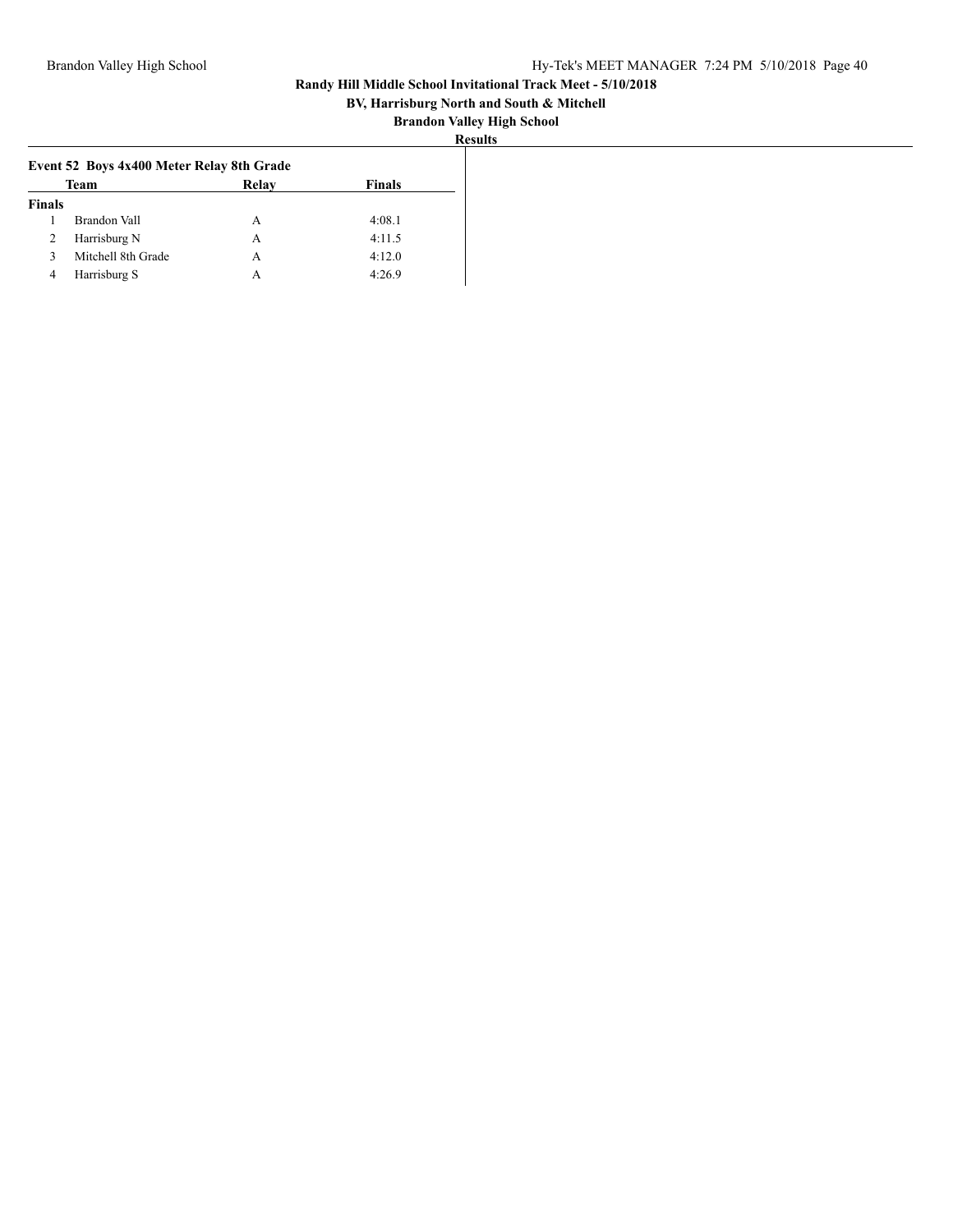## **BV, Harrisburg North and South & Mitchell**

| ۰<br>. . | ш |
|----------|---|
|          |   |

| Event 53 Girls Long Jump 7th Grade |                        |    |              |               |  |  |
|------------------------------------|------------------------|----|--------------|---------------|--|--|
|                                    | Name                   | Yr | School       | <b>Finals</b> |  |  |
| <b>Finals</b>                      |                        |    |              |               |  |  |
| 1                                  | 616 Kayleigh Hybertson | 7  | Harrisburg N | 13-02.50      |  |  |
| 2                                  | 247 Josey Wickersham   | 7  | Brandon Vall | 12-07.00      |  |  |
| 3                                  | 242 Aspen Thompson     | 7  | Brandon Vall | 12-00.00      |  |  |
| 4                                  | 241 Aftyn Terveer      | 7  | Brandon Vall | 11-08.00      |  |  |
| 5                                  | 1414 Maddi Lord        | 7  | Mitchell 7th | 11-07.00      |  |  |
| 5                                  | 1006 Hannah Eide       | 7  | Harrisburg S | 11-07.00      |  |  |
| 7                                  | 1416 Alyssa Magee      | 7  | Mitchell 7th | 11-04.50      |  |  |
| 8                                  | 1413 Alexis Korzan     | 7  | Mitchell 7th | $11 - 03.00$  |  |  |
| 9                                  | 1406 Kyra Gropper      | 7  | Mitchell 7th | 11-00.50      |  |  |
| 10                                 | 1011 Kaeli Hunter      | 7  | Harrisburg S | 10-10.00      |  |  |
| 11                                 | 209 Emma Burch         | 7  | Brandon Vall | 10-03.00      |  |  |
| 12                                 | 641 Morgan Wessels     | 7  | Harrisburg N | $9-10.00$     |  |  |
| 13                                 | 629 Payton Raabe       | 7  | Harrisburg N | 9-09.00       |  |  |
| 13                                 | 1024 Monica Tschudy    | 7  | Harrisburg S | 9-09.00       |  |  |
| 15                                 | 622 Maya Koehlmoos     | 7  | Harrisburg N | 9-07.00       |  |  |
| 16                                 | 627 Joci Nichols       | 7  | Harrisburg N | $9 - 06.00$   |  |  |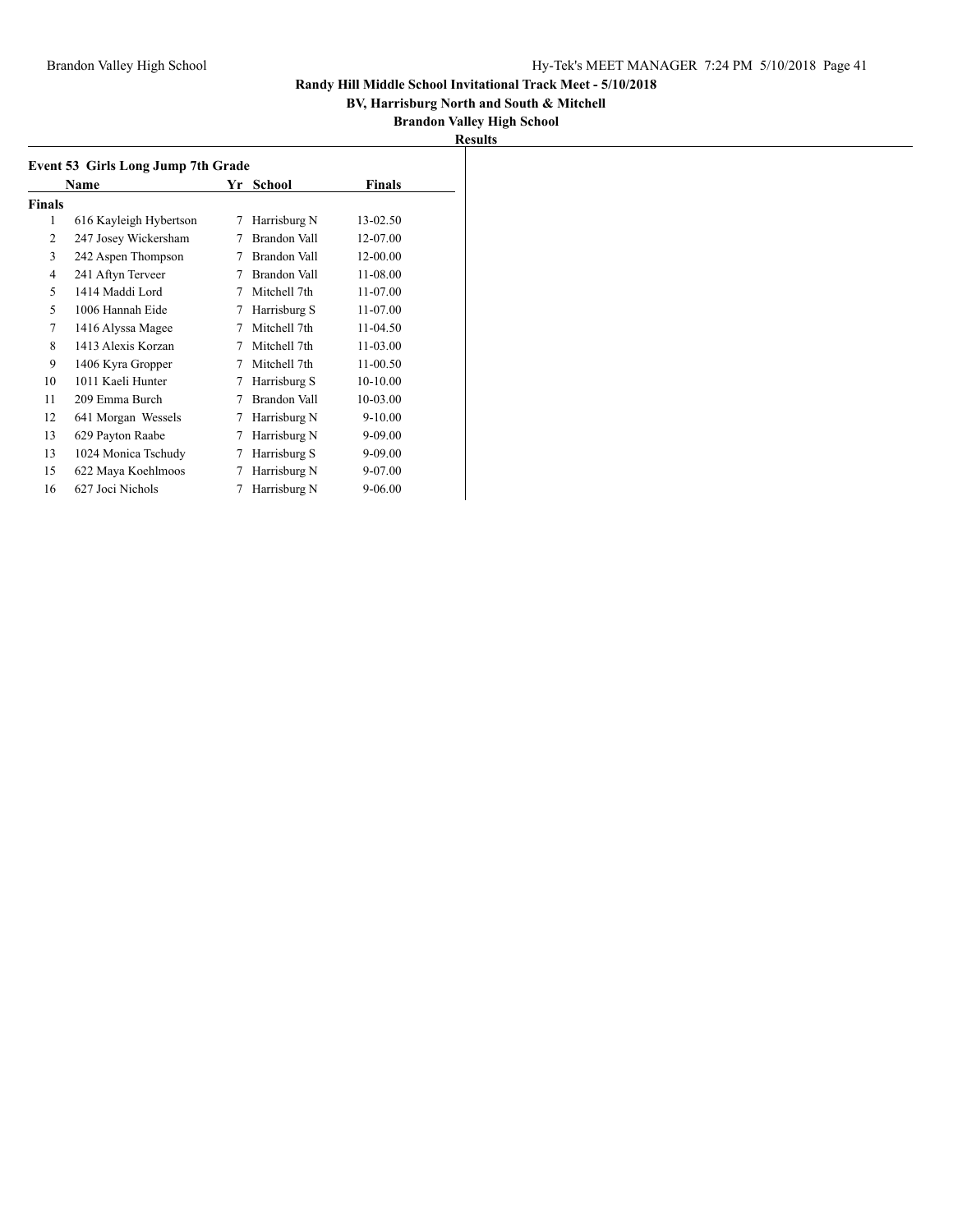## **BV, Harrisburg North and South & Mitchell**

| ш<br>91<br>m<br>- | ľ |
|-------------------|---|
|                   |   |

| <b>Event 54 Girls Long Jump 8th Grade</b> |                          |   |                     |             |  |  |
|-------------------------------------------|--------------------------|---|---------------------|-------------|--|--|
|                                           | Name                     |   | Yr School           | Finals      |  |  |
| <b>Finals</b>                             |                          |   |                     |             |  |  |
| 1                                         | 816 Beatrice Okken       | 8 | Harrisburg N        | 14-02.00    |  |  |
| 1                                         | 434 Taylor Stemen        | 8 | Brandon Vall        | 14-02.00    |  |  |
| 3                                         | 416 Elizabeth Kopp       | 8 | Brandon Vall        | 13-08.00    |  |  |
| $\overline{4}$                            | 1217 Zoe Rallis          | 8 | Harrisburg S        | J13-08.00   |  |  |
| 5                                         | 1219 Kylee Slocum        | 8 | Harrisburg S        | 13-00.00    |  |  |
| 6                                         | 805 Maddie Brudvig       | 8 | Harrisburg N        | 12-10.00    |  |  |
| 7                                         | 817 Lauren Peterson      | 8 | Harrisburg N        | 12-08.00    |  |  |
| 7                                         | 1208 Jaden Hollingsworth | 8 | Harrisburg S        | 12-08.00    |  |  |
| 9                                         | 1615 Keirstyn Kreil      | 8 | Mitchell 8th        | 12-05.00    |  |  |
| 10                                        | 1616 Sydney Lemer        | 8 | Mitchell 8th        | 12-04.00    |  |  |
| 11                                        | 431 Emilee Small         | 8 | Brandon Vall        | 12-00.00    |  |  |
| 12                                        | 1620 Kassidy Overweg     | 8 | Mitchell 8th        | 11-09.00    |  |  |
| 13                                        | 428 Ella Selness         | 8 | Brandon Vall        | 11-06.00    |  |  |
| 14                                        | 806 Ella Donat           | 8 | Harrisburg N        | 11-05.00    |  |  |
| 15                                        | 810 Berkley Halstenson   | 8 | Harrisburg N        | 10-08.00    |  |  |
| 16                                        | 1224 Kaitlynn Vietmeier  | 8 | Harrisburg S        | $9 - 10.00$ |  |  |
| 17                                        | 1613 Alayna Keckler      | 8 | Mitchell 8th        | 9-07.50     |  |  |
| 18                                        | 402 Ashten DeJager       | 8 | Brandon Vall        | $9 - 03.50$ |  |  |
| 18                                        | 1608 Sopia Goudy         | 8 | Mitchell 8th        | 9-03.50     |  |  |
| 20                                        | 421 Grace Meyerink       | 8 | <b>Brandon Vall</b> | $9 - 03.00$ |  |  |
|                                           |                          |   |                     |             |  |  |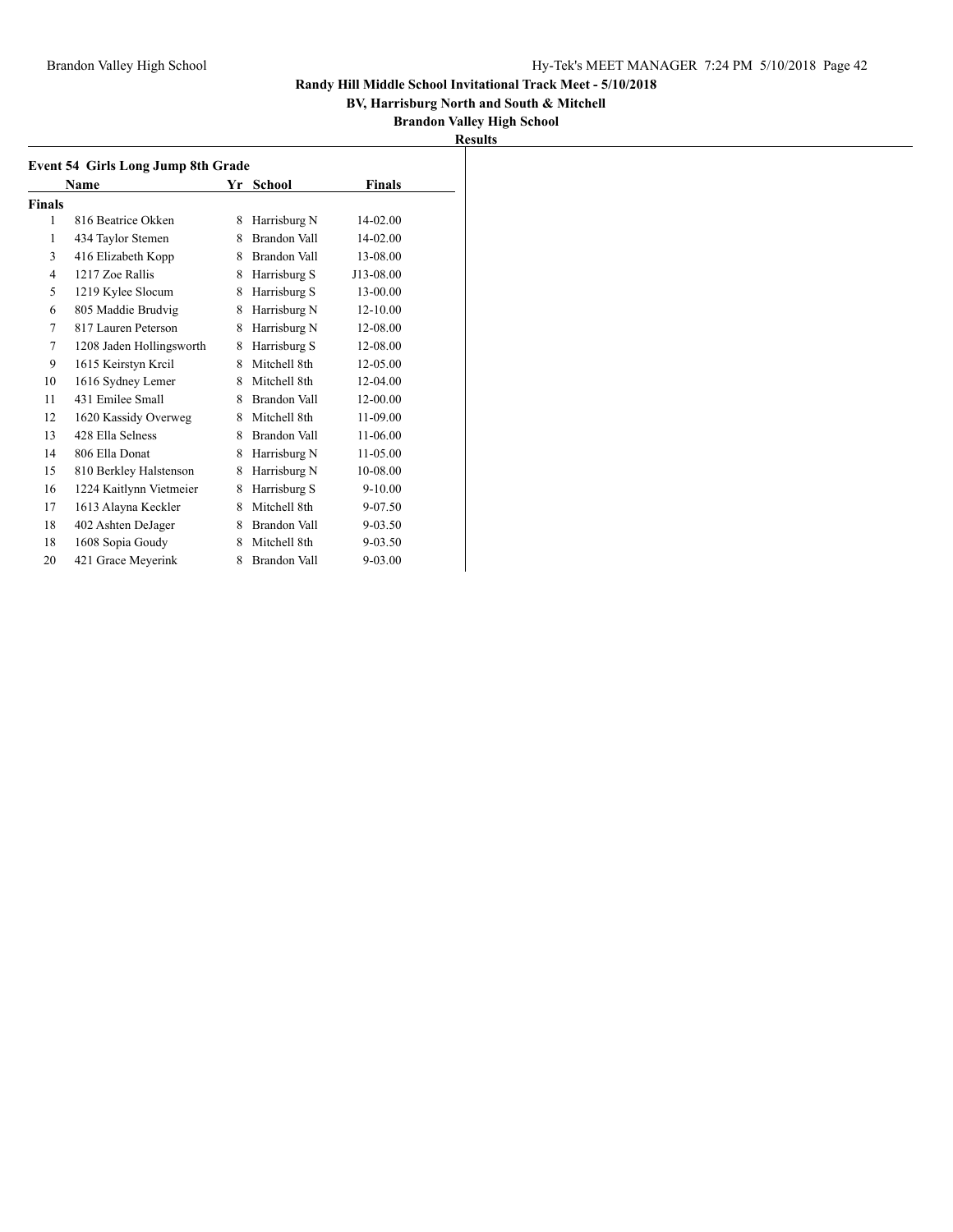## **BV, Harrisburg North and South & Mitchell**

| Results |
|---------|
|---------|

|        | Event 55 Boys Long Jump 7th Grade<br>Name |   | Yr School    | Finals   |
|--------|-------------------------------------------|---|--------------|----------|
| Finals |                                           |   |              |          |
| 1      | 1331 Olive Vincent                        | 7 | Mitchell 7th | 16-00.00 |
| 1      | 507 Nicholas Chan                         | 7 | Harrisburg N | 16-00.00 |
| 3      | 510 Ethan Determan                        | 7 | Harrisburg N | 15-02.00 |
| 3      | 1327 Treyson Schultz                      | 7 | Mitchell 7th | 15-02.00 |
| 5      | 504 Tim Bishop                            | 7 | Harrisburg N | 14-03.00 |
| 6      | 130 Dylan Langerock                       | 7 | Brandon Vall | 13-10.00 |
| 7      | 116 Evan Eberspacher                      | 7 | Brandon Vall | 13-09.00 |
| 8      | 910 Peyton Tryon                          | 7 | Harrisburg S | 13-00.00 |
| 9      | 114 Cole Dekker                           | 7 | Brandon Vall | 12-10.00 |
| 10     | 913 Jayce Van Beek                        | 7 | Harrisburg S | 12-09.00 |
| 11     | 515 Tristan Heaton                        | 7 | Harrisburg N | 12-08.00 |
| 12     | 113 James Danielson                       | 7 | Brandon Vall | 12-06.00 |
| 13     | 903 Bryson Esser                          | 7 | Harrisburg S | 12-05.00 |
| 14     | 902 Max Bates                             | 7 | Harrisburg S | 12-02.00 |
| 15     | 1321 Colby Ostbye                         | 7 | Mitchell 7th | 11-08.00 |
| 16     | 1311 Gavyn Erikson                        | 7 | Mitchell 7th | 11-05.00 |
| 17     | 524 Logan Meyer                           | 7 | Harrisburg N | 11-00.00 |
| 18     | 1326 Garner Rubendall                     | 7 | Mitchell 7th | 10-07.00 |
| 19     | 906 Wesley Kunkel                         | 7 | Harrisburg S | 10-06.50 |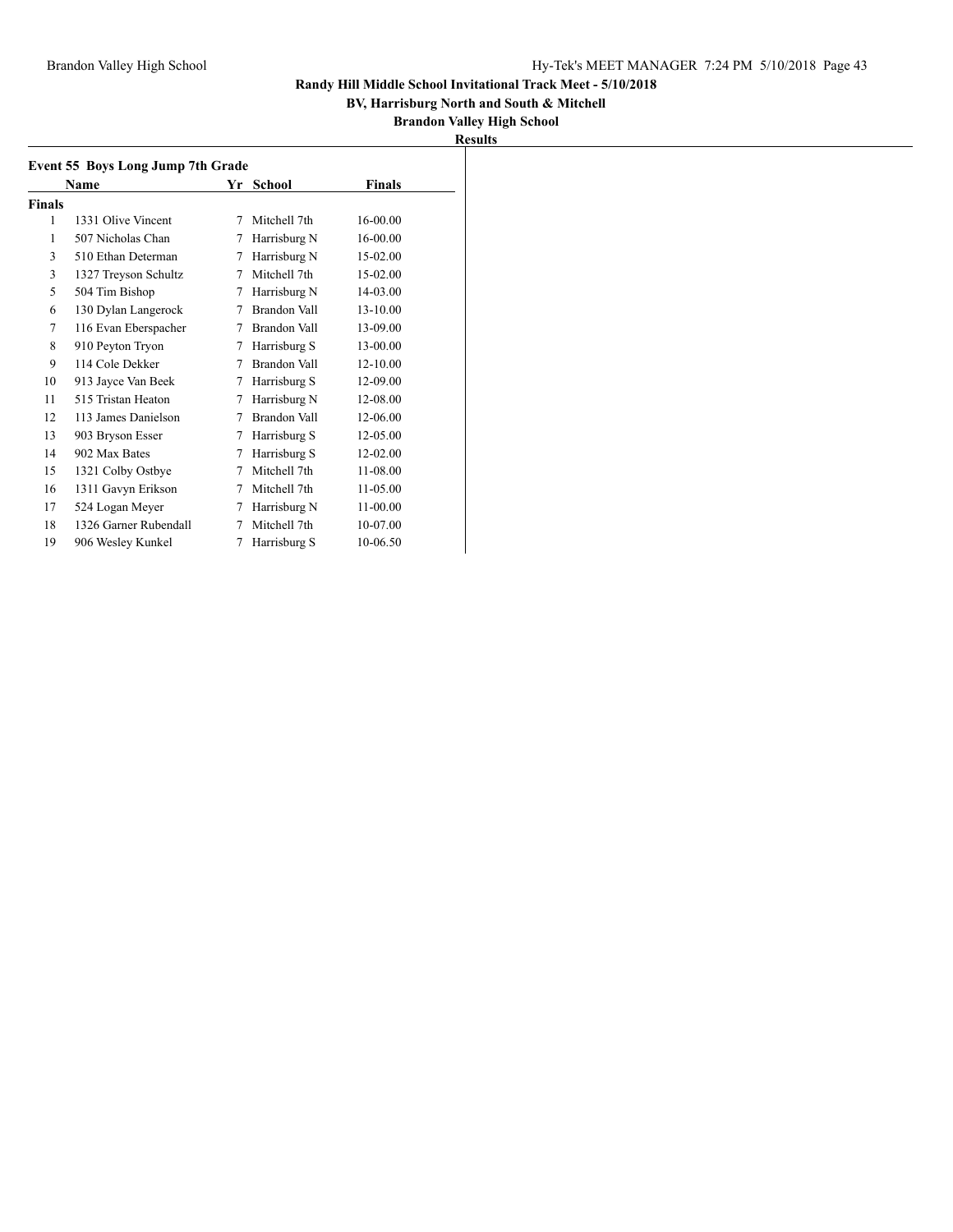## **BV, Harrisburg North and South & Mitchell**

| I<br>н<br>$\cdot$<br>۰ |  |
|------------------------|--|
|                        |  |

| <b>Event 56 Boys Long Jump 8th Grade</b> |                       |    |                     |           |  |  |
|------------------------------------------|-----------------------|----|---------------------|-----------|--|--|
|                                          | Name                  | Yr | School              | Finals    |  |  |
| Finals                                   |                       |    |                     |           |  |  |
| 1                                        | 717 Carlson Lincoln   | 8  | Harrisburg N        | 17-09.50  |  |  |
| 2                                        | 340 Noah Thompson     | 8  | Brandon Vall        | 15-10.00  |  |  |
| 3                                        | 330 Konnor Peschel    | 8  | Brandon Vall        | 14-08.00  |  |  |
| 4                                        | 320 Will Hulzebos     | 8  | Brandon Vall        | J14-08.00 |  |  |
| 4                                        | 301 Joe Anders        | 8  | Brandon Vall        | J14-08.00 |  |  |
| 6                                        | 328 Kale Nelson       | 8  | <b>Brandon Vall</b> | 14-04.00  |  |  |
| 7                                        | 722 Wessel Quinn      | 8  | Harrisburg N        | 14-02.00  |  |  |
| 8                                        | 719 Menke Max         | 8  | Harrisburg N        | 13-09.00  |  |  |
| 8                                        | 1506 Joseph Haddon    | 8  | Mitchell 8th        | 13-09.00  |  |  |
| 10                                       | 1117 Christian Tucker | 8  | Harrisburg S        | 13-06.50  |  |  |
| 11                                       | 1121 Christian Heerde |    | Harrisburg S        | 13-00.50  |  |  |
| 12                                       | 1507 Wyatt Haibeck    | 8  | Mitchell 8th        | 12-03.00  |  |  |
| 13                                       | 1108 Joshua Klemme    | 8  | Harrisburg S        | 11-09.50  |  |  |
| 13                                       | 1518 John Riggs       | 8  | Mitchell 8th        | 11-09.50  |  |  |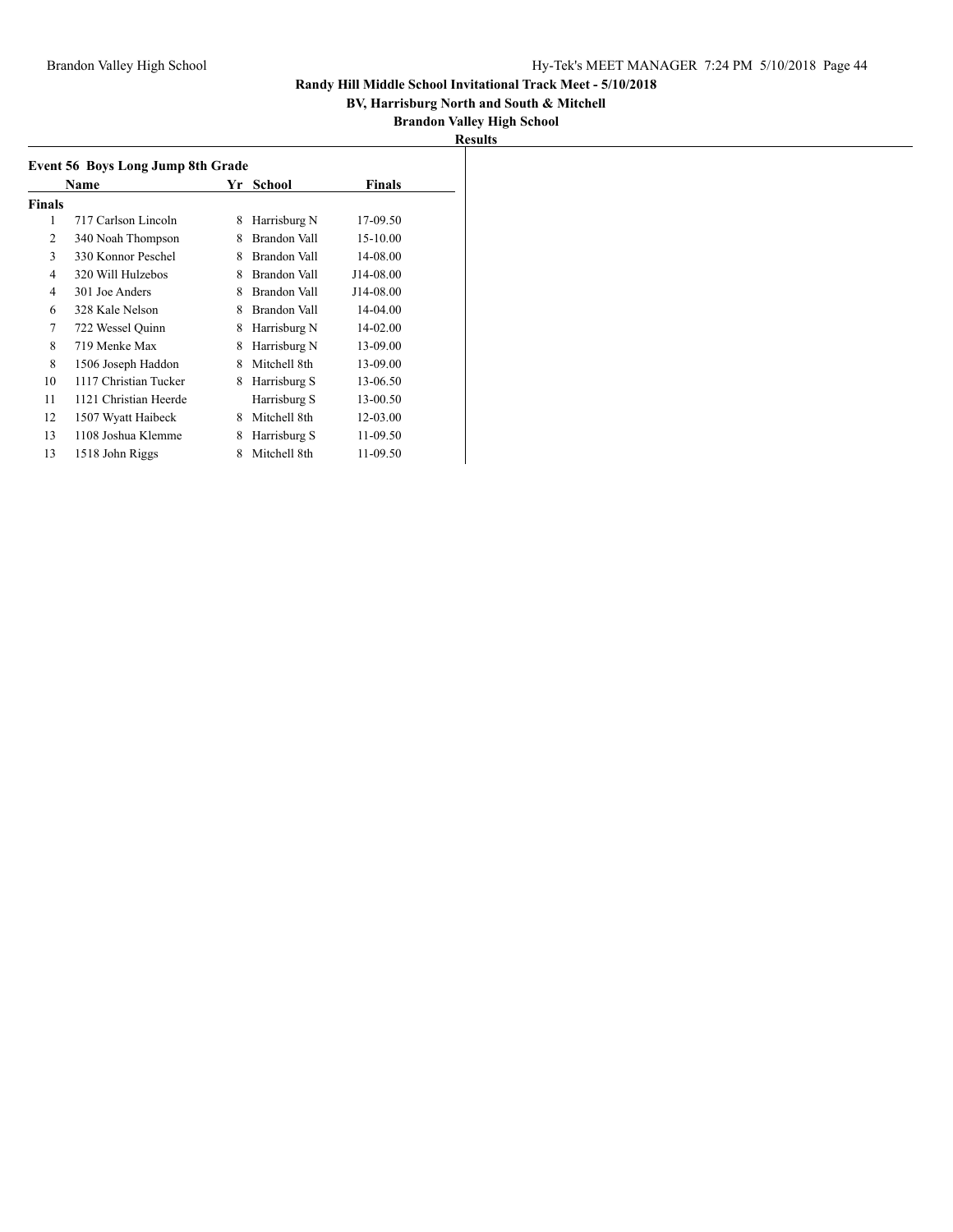## **BV, Harrisburg North and South & Mitchell**

| I<br>۰ |  |
|--------|--|
|        |  |

| Event 57 Girls High Jump 7th Grade |                      |    |              |               |  |  |
|------------------------------------|----------------------|----|--------------|---------------|--|--|
| Name                               |                      | Yr | School       | <b>Finals</b> |  |  |
| <b>Finals</b>                      |                      |    |              |               |  |  |
| 1                                  | 243 Shayna Trevino   |    | Brandon Vall | 4-06.00       |  |  |
| 2                                  | 222 Kennedy Keiper   |    | Brandon Vall | J4-06.00      |  |  |
| 3                                  | 205 Hilary Behrens   |    | Brandon Vall | J4-06.00      |  |  |
| 4                                  | 237 Maddie Schlagel  |    | Brandon Vall | $4 - 02.00$   |  |  |
| 5                                  | 247 Josey Wickersham |    | Brandon Vall | $J4-02.00$    |  |  |
| 6                                  | 635 Alyssa Thompson  | 7  | Harrisburg N | $4 - 00.00$   |  |  |
| 6                                  | 625 Lauren Mattson   | 7  | Harrisburg N | $4 - 00.00$   |  |  |
| 8                                  | 641 Morgan Wessels   |    | Harrisburg N | $3 - 10.00$   |  |  |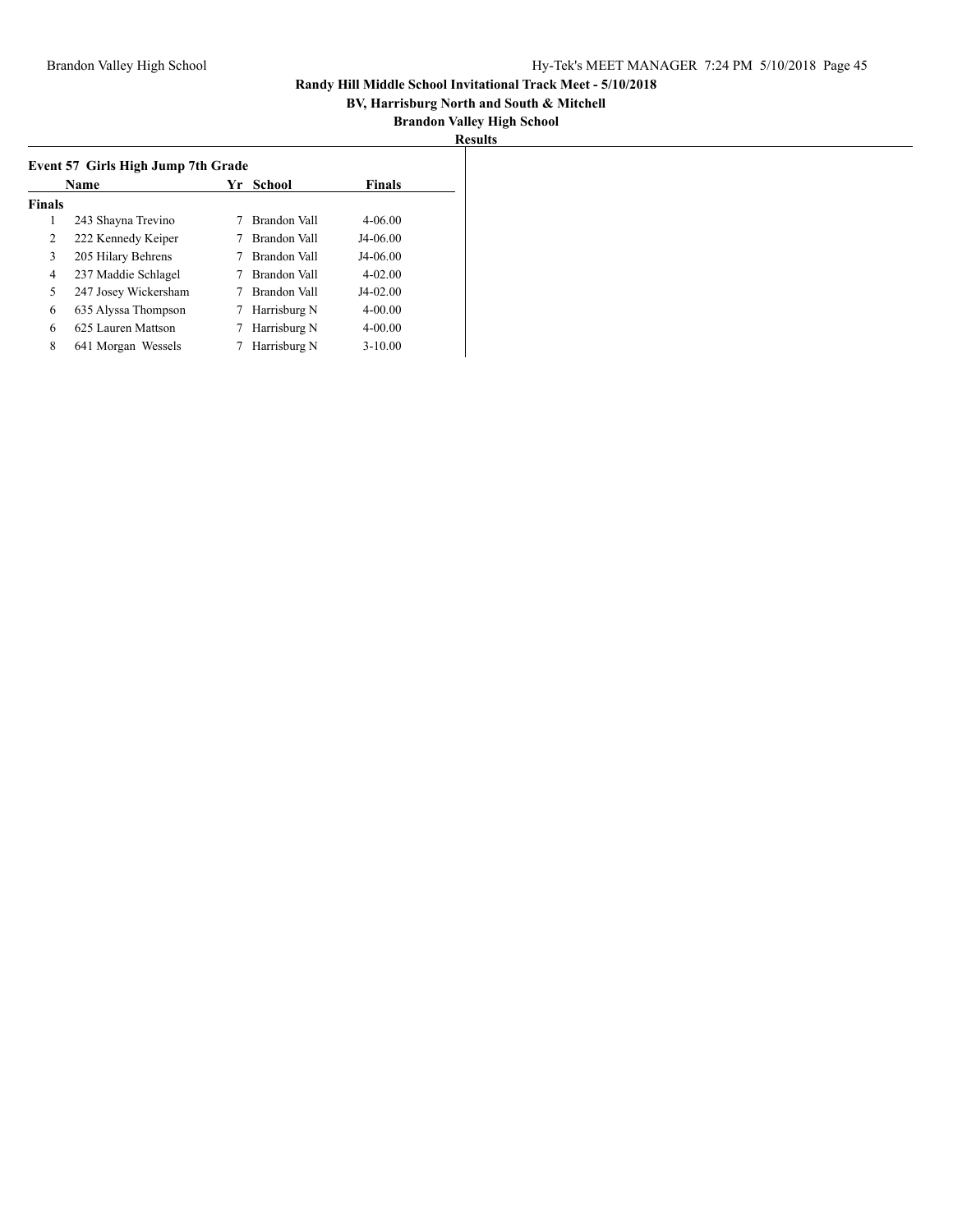## **BV, Harrisburg North and South & Mitchell**

|               | Name                     |   | Yr School    | <b>Finals</b> |
|---------------|--------------------------|---|--------------|---------------|
| <b>Finals</b> |                          |   |              |               |
|               | 1609 Taylor Haring       | 8 | Mitchell 8th | $4 - 05.00$   |
| 2             | 403 Bethany Dybdahl      | 8 | Brandon Vall | $4 - 02.00$   |
| $\mathcal{F}$ | 801 Miriam Bart          | 8 | Harrisburg N | $4 - 00.00$   |
| 3             | 416 Elizabeth Kopp       | 8 | Brandon Vall | $4 - 00.00$   |
| 5             | 1208 Jaden Hollingsworth | 8 | Harrisburg S | J4-00.00      |
| 6             | 427 Gaby Schroder        |   | Brandon Vall | $3 - 10.00$   |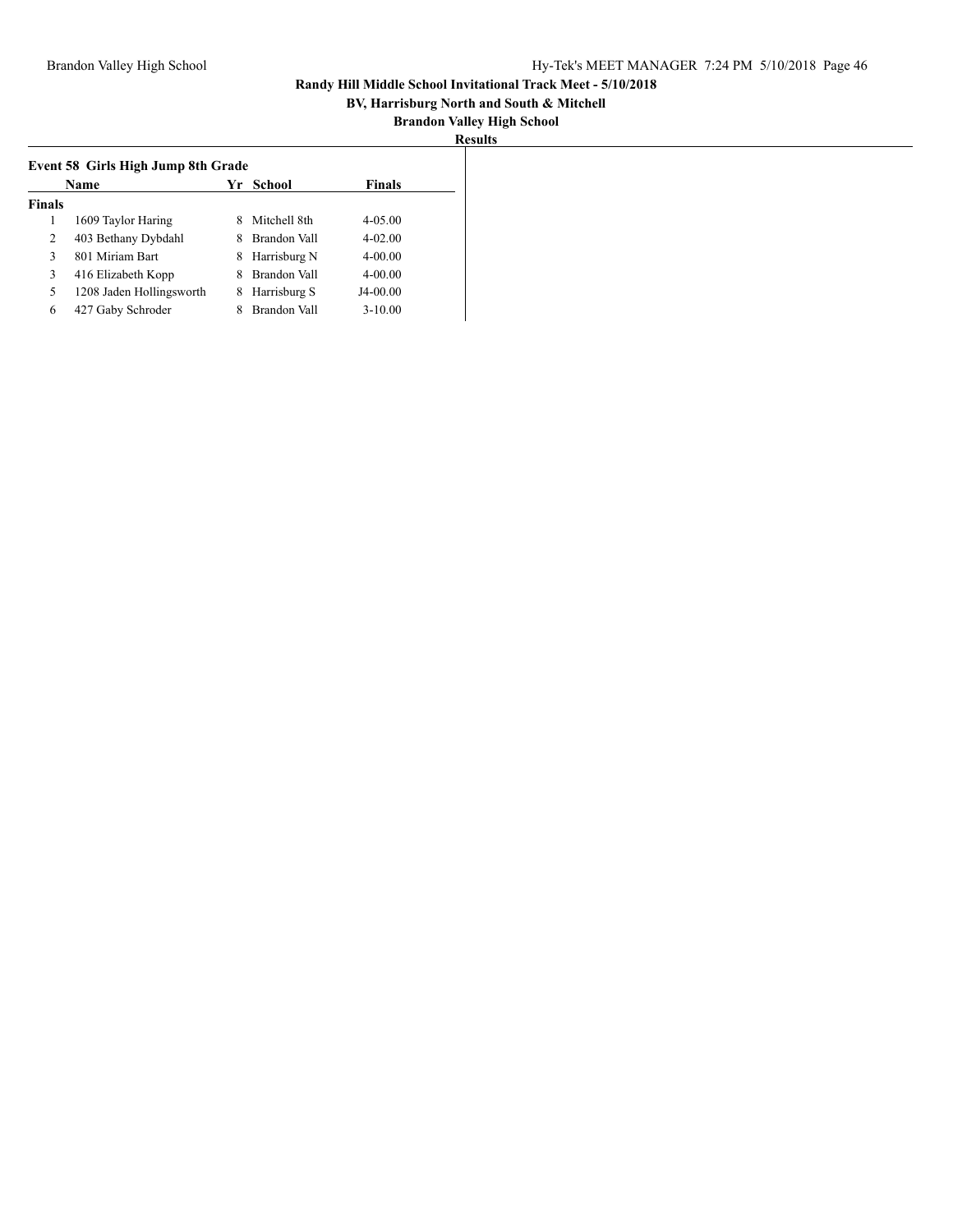## **BV, Harrisburg North and South & Mitchell**

| H<br>۰<br>- |  |
|-------------|--|
|             |  |

| Event 59 Boys High Jump 7th Grade |                         |    |              |               |  |  |
|-----------------------------------|-------------------------|----|--------------|---------------|--|--|
| Name                              |                         | Yr | School       | <b>Finals</b> |  |  |
| <b>Finals</b>                     |                         |    |              |               |  |  |
| 1                                 | 504 Tim Bishop          |    | Harrisburg N | $4 - 09.00$   |  |  |
| 2                                 | 508 Colin Coleman       |    | Harrisburg N | 4-07.00       |  |  |
| 2                                 | 507 Nicholas Chan       | 7  | Harrisburg N | $4 - 07.00$   |  |  |
| 4                                 | 1302 Lincoln Bates      |    | Mitchell 7th | $4 - 0.500$   |  |  |
| 5                                 | 129 Jameson Kreutzfeldt |    | Brandon Vall | $4 - 03.00$   |  |  |
| 5                                 | 905 Bryaden Krall       |    | Harrisburg S | $4 - 03.00$   |  |  |
| 7                                 | 130 Dylan Langerock     |    | Brandon Vall | $4 - 01.00$   |  |  |
| 7                                 | 104 Hayden Ask          |    | Brandon Vall | $4 - 01.00$   |  |  |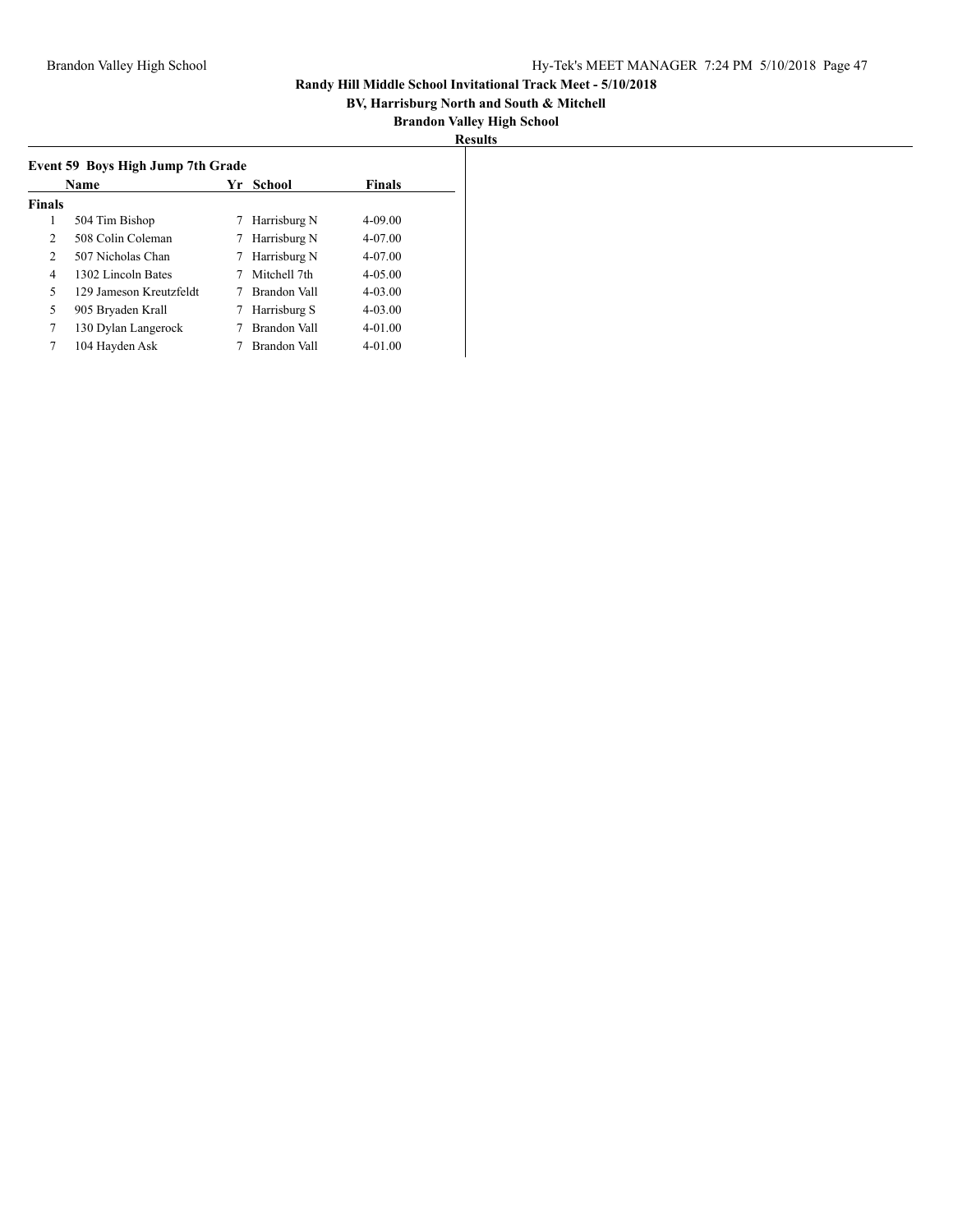## **BV, Harrisburg North and South & Mitchell**

| ľ<br>H<br>۰. |  |
|--------------|--|
|              |  |

| Event 60 Boys High Jump 8th Grade  |                       |   |              |             |  |  |
|------------------------------------|-----------------------|---|--------------|-------------|--|--|
| <b>Finals</b><br>Yr School<br>Name |                       |   |              |             |  |  |
| Finals                             |                       |   |              |             |  |  |
| 1                                  | 706 Bahrenfuss Carter | 8 | Harrisburg N | 5-05.00     |  |  |
| 2                                  | 718 Johnson Mason     | 8 | Harrisburg N | 4-11.00     |  |  |
| 3                                  | 1105 Logan Hammer     | 8 | Harrisburg S | 4-07.00     |  |  |
| 4                                  | 1111 Cade Larson      | 8 | Harrisburg S | J4-07.00    |  |  |
| 5                                  | 1104 Noah Ford        | 8 | Harrisburg S | J4-07.00    |  |  |
| 5                                  | 727 Hofer Taylor      | 8 | Harrisburg N | J4-07.00    |  |  |
| 7                                  | 328 Kale Nelson       | 8 | Brandon Vall | $4 - 05.00$ |  |  |
| 7                                  | 320 Will Hulzebos     | 8 | Brandon Vall | $4 - 05.00$ |  |  |
| 7                                  | 332 Marshall Pfeiffer | 8 | Brandon Vall | $4 - 05.00$ |  |  |
| 10                                 | 339 Ayden Spicer      | 8 | Brandon Vall | $4 - 01.00$ |  |  |
| 10                                 | 703 Stratman Ben      | 8 | Harrisburg N | $4 - 01.00$ |  |  |
| 10                                 | 719 Menke Max         | 8 | Harrisburg N | $4 - 01.00$ |  |  |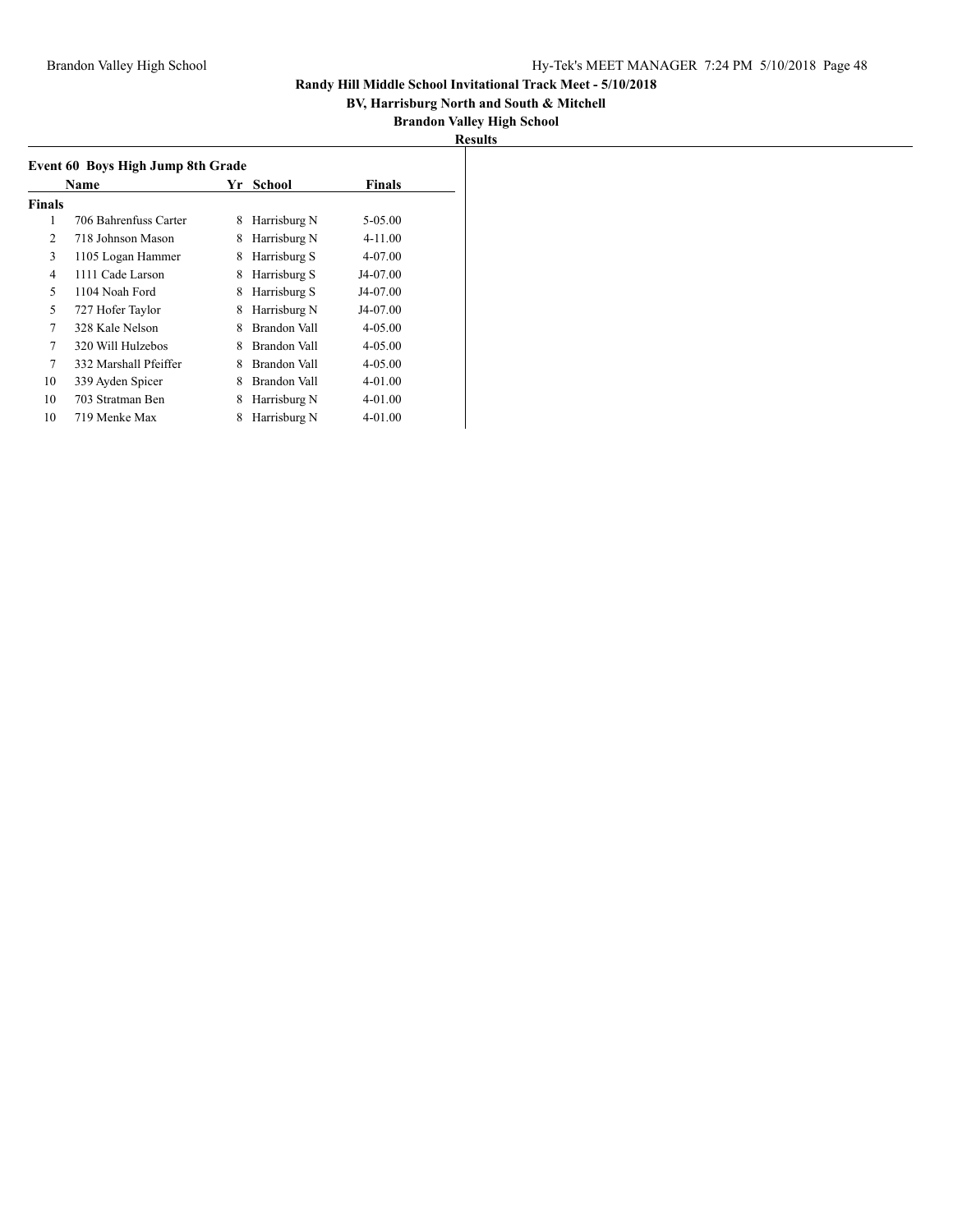## **BV, Harrisburg North and South & Mitchell**

|               | Name                   | Yr | School       | Finals    |
|---------------|------------------------|----|--------------|-----------|
| <b>Finals</b> |                        |    |              |           |
| 1             | 1009 Kyra Hoffer       | 7  | Harrisburg S | 59-08     |
| 2             | 229 Madyson Oleson     | 7  | Brandon Vall | 55-01     |
| 3             | 210 Krista Burkman     | 7  | Brandon Vall | 52-01     |
| 4             | 218 Brooklyn Hessel    | 7  | Brandon Vall | 49-07     |
| 5             | 1420 Lyndsie Stearns   | 7  | Mitchell 7th | 49-04     |
| 6             | 628 Hannah Pickner     | 7  | Harrisburg N | 45-06     |
| 7             | 1005 Lili Deery        | 7  | Harrisburg S | $43 - 06$ |
| 8             | 204 Natalie Barrick    | 7  | Brandon Vall | $43 - 03$ |
| 9             | 637 Karen Toenah       | 7  | Harrisburg N | $42 - 03$ |
| 10            | 1023 Alyssa Tryson     | 7  | Harrisburg S | $39-03$   |
| 11            | 1018 Sarah Martin      | 7  | Harrisburg S | $36-09$   |
| 12            | 203 Mia Bannworth      | 7  | Brandon Vall | $36 - 08$ |
| 12            | 611 Madelyn Eisenbeisz | 7  | Harrisburg N | $36 - 08$ |
| 14            | 626 Delaney Miller     | 7  | Harrisburg N | $36 - 00$ |
| 15            | 1415 Tyreese Loudner   | 7  | Mitchell 7th | $31 - 05$ |
| 16            | 1419 Abigail Starr     | 7  | Mitchell 7th | 29-00     |
| 17            | 1407 Kaydence Gullings | 7  | Mitchell 7th | $26-10$   |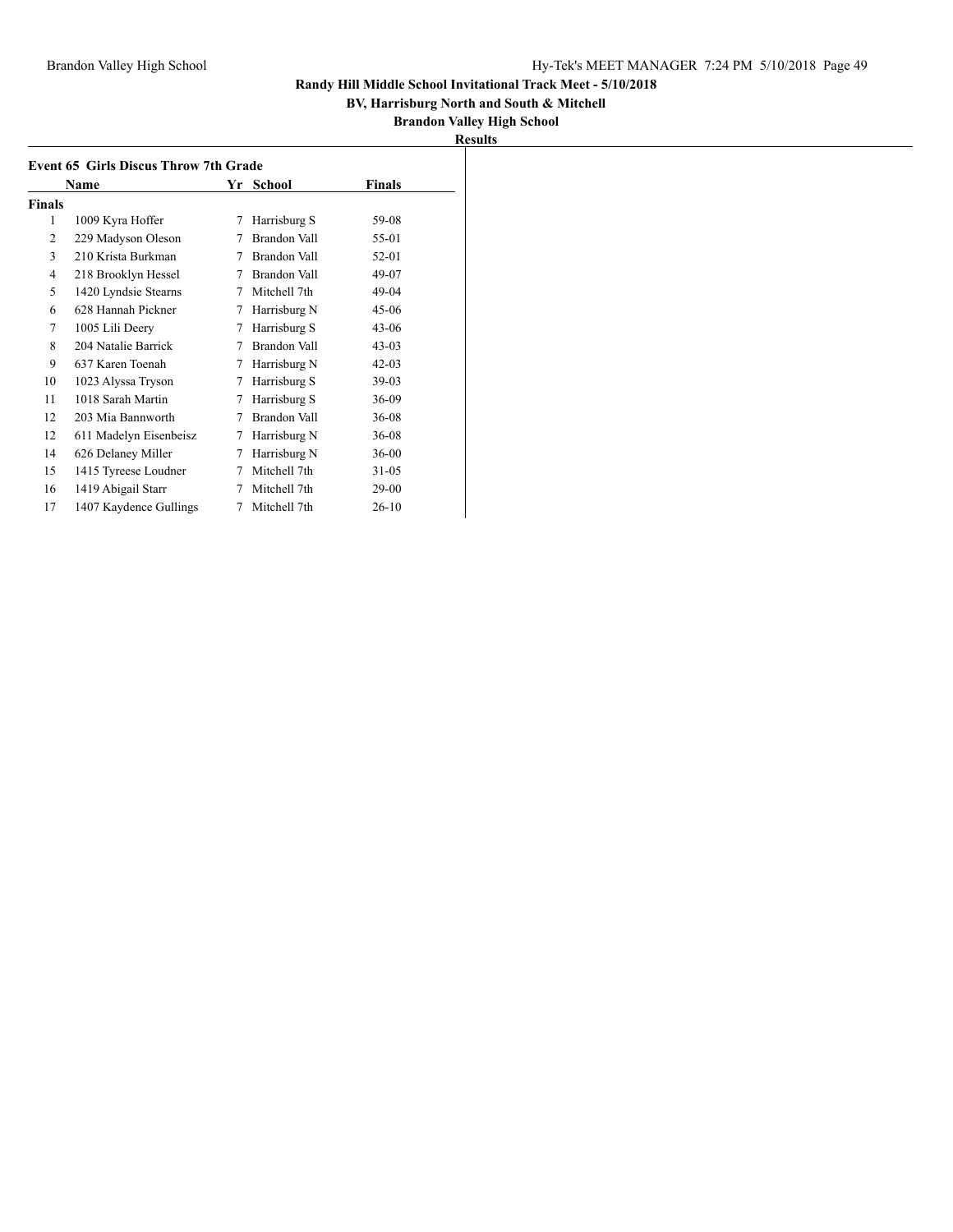## **BV, Harrisburg North and South & Mitchell**

| <b>Event 66 Girls Discus Throw 8th Grade</b> |                          |   |                     |           |  |
|----------------------------------------------|--------------------------|---|---------------------|-----------|--|
|                                              | Name                     |   | Yr School           | Finals    |  |
| <b>Finals</b>                                |                          |   |                     |           |  |
| 1                                            | 1614 Kennedy Knippling   | 8 | Mitchell 8th        | $72 - 00$ |  |
| 2                                            | 1216 Jersey Quien        | 8 | Harrisburg S        | $71-04$   |  |
| 3                                            | 1213 Savannah Mutua      | 8 | Harrisburg S        | 64-04     |  |
| $\overline{4}$                               | 1605 Ally Feterl         | 8 | Mitchell 8th        | $64-00$   |  |
| 5                                            | 408 Regan Haase          | 8 | Brandon Vall        | $60 - 10$ |  |
| 6                                            | 1212 Caitlin Murphy      | 8 | Harrisburg S        | 55-03     |  |
| 7                                            | 1623 Morgan Schutte      | 8 | Mitchell 8th        | 54-11     |  |
| 8                                            | 1606 Sam Ford            | 8 | Mitchell 8th        | 54-06     |  |
| 9                                            | 425 Carson Pappas        | 8 | Brandon Vall        | 54-02     |  |
| 10                                           | 802 Abigail Beaumont     | 8 | Harrisburg N        | $53 - 11$ |  |
| 11                                           | 1618 Lizzy McCardle      | 8 | Mitchell 8th        | 53-07     |  |
| 12                                           | 803 Amber Bergman        | 8 | Harrisburg N        | $52 - 05$ |  |
| 13                                           | 430 Kianna Sissoko       | 8 | Brandon Vall        | 52-01     |  |
| 14                                           | 815 Stephanie Nolmans    | 8 | Harrisburg N        | 51-04     |  |
| 15                                           | 411 Rylie Jorgensen-Weig | 8 | Brandon Vall        | 51-00     |  |
| 16                                           | 819 Kaylee Reil          | 8 | Harrisburg N        | $45 - 05$ |  |
| 17                                           | 422 Annika Noem          | 8 | Brandon Vall        | 44-03     |  |
| 18                                           | 1206 Makayla Erickson    | 8 | Harrisburg S        | $42 - 10$ |  |
| 19                                           | 1204 Madison Dick        | 8 | Harrisburg S        | $41 - 01$ |  |
| 20                                           | 429 Rhea Singh           | 8 | <b>Brandon Vall</b> | $34 - 00$ |  |
| 21                                           | 1604 Felicity Fennel     | 8 | Mitchell 8th        | $30 - 11$ |  |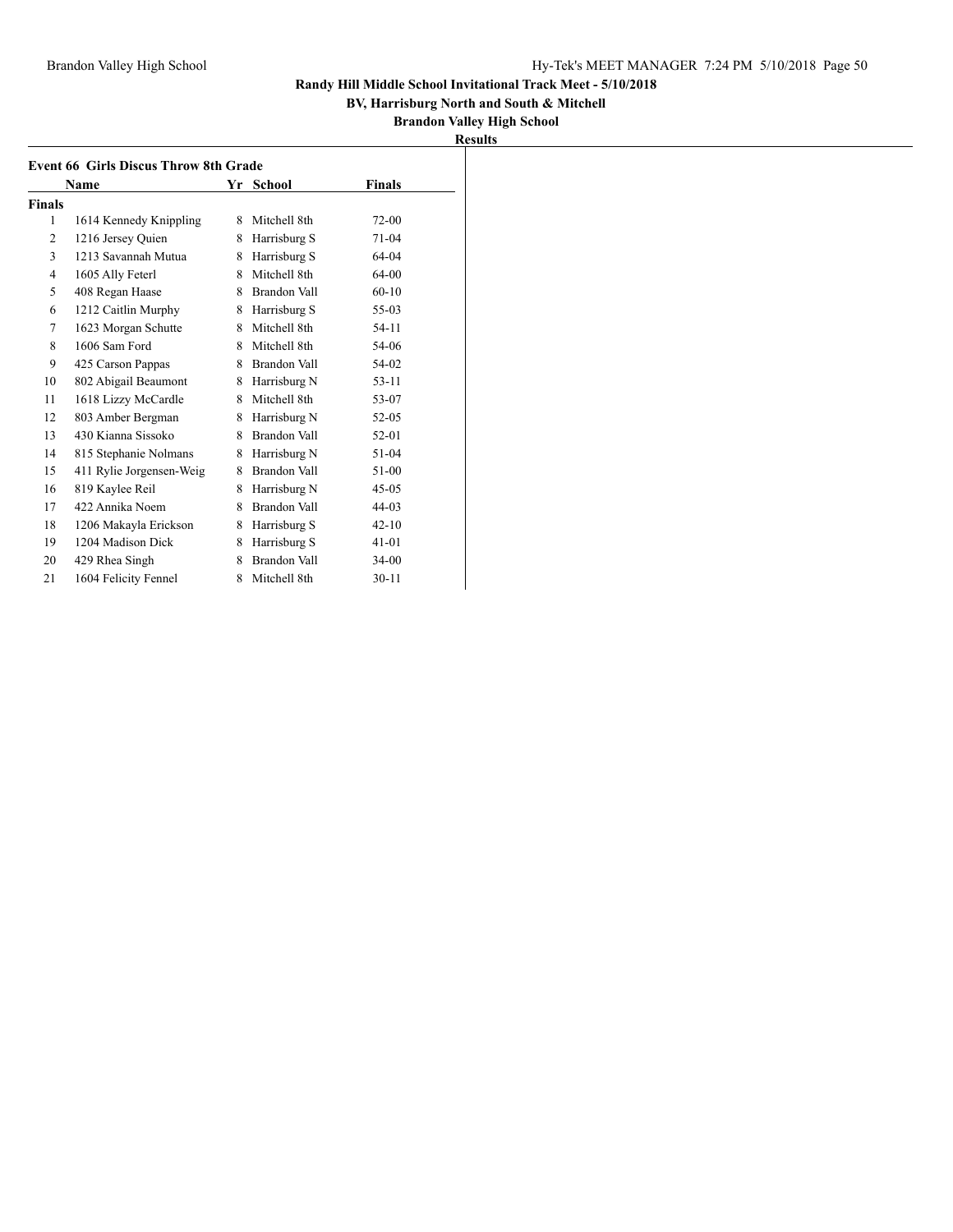## **BV, Harrisburg North and South & Mitchell**

| Results |
|---------|
|---------|

| <b>Event 67 Boys Discus Throw 7th Grade</b> |                        |   |              |           |  |  |
|---------------------------------------------|------------------------|---|--------------|-----------|--|--|
| <b>Finals</b><br>Name<br>Yr School          |                        |   |              |           |  |  |
| Finals                                      |                        |   |              |           |  |  |
| 1                                           | 1316 Camen Max         | 7 | Mitchell 7th | 106-09    |  |  |
| 2                                           | 111 Brayden Cline      | 7 | Brandon Vall | 98-01     |  |  |
| 3                                           | 1317 Charlie McChardle | 7 | Mitchell 7th | 89-09     |  |  |
| 4                                           | 104 Hayden Ask         | 7 | Brandon Vall | 85-05     |  |  |
| 5                                           | 1328 AJ Siemsen        | 7 | Mitchell 7th | 79-00     |  |  |
| 6                                           | 138 Tristan Niewenhuis | 7 | Brandon Vall | $77-11$   |  |  |
| 7                                           | 1320 Steele Morgan     | 7 | Mitchell 7th | 76-03     |  |  |
| 8                                           | 1312 Connor Hohn       | 7 | Mitchell 7th | 73-06     |  |  |
| 9                                           | 914 Evan Vesely        | 7 | Harrisburg S | $69-10$   |  |  |
| 10                                          | 909 Cooper Stoner      | 7 | Harrisburg S | 68-11     |  |  |
| 11                                          | 126 Isaac Johnson      | 7 | Brandon Vall | $60 - 03$ |  |  |
| 12                                          | 535 David Vasquez      | 7 | Harrisburg N | 59-06     |  |  |
| 12                                          | 511 Karter Ewing       | 7 | Harrisburg N | 59-06     |  |  |
| 14                                          | 523 Matthew Martens    | 7 | Harrisburg N | 58-10     |  |  |
| 15                                          | 901 John Arp           | 7 | Harrisburg S | $53-11$   |  |  |
| 16                                          | 122 Nolan Howe         | 7 | Brandon Vall | 50-04     |  |  |
| 17                                          | 518 Zyen Hovdestad     | 7 | Harrisburg N | 31-01     |  |  |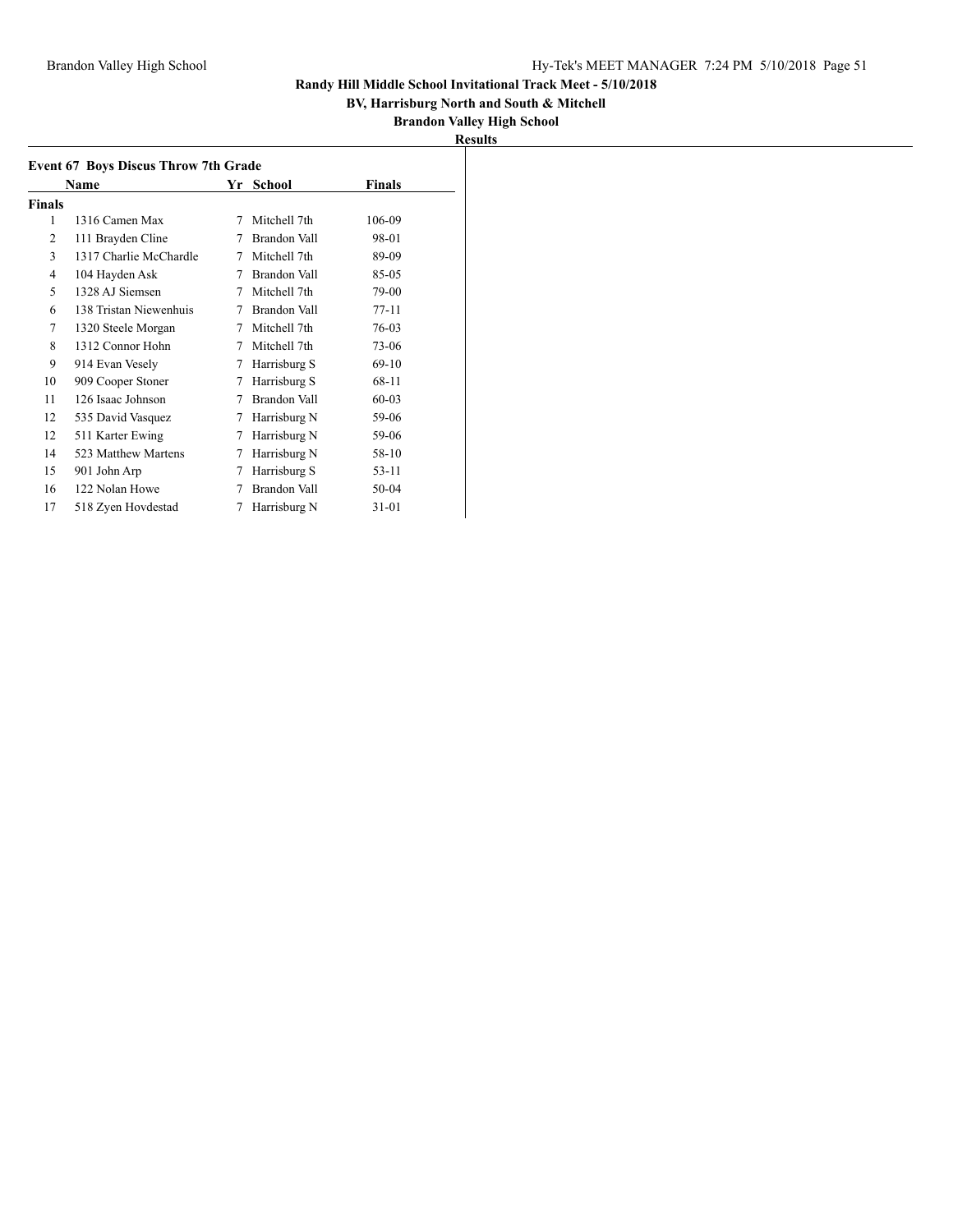## **BV, Harrisburg North and South & Mitchell**

| ır<br>II<br>۰. |  |
|----------------|--|
|                |  |

| <b>Event 68 Boys Discus Throw 8th Grade</b> |                            |   |                     |               |  |
|---------------------------------------------|----------------------------|---|---------------------|---------------|--|
|                                             | Name                       |   | Yr School           | <b>Finals</b> |  |
| <b>Finals</b>                               |                            |   |                     |               |  |
| 1                                           | 1109 Jordan Larsen         | 8 | Harrisburg S        | 101-08        |  |
| $\overline{c}$                              | 1502 Jackson Ebert         | 8 | Mitchell 8th        | 97-08         |  |
| 3                                           | 329 Mason Padgett          | 8 | Brandon Vall        | 96-06         |  |
| $\overline{4}$                              | 1527 Joseph VanOverschelde | 8 | Mitchell 8th        | 88-01         |  |
| 5                                           | 711 Knurck Hayden          | 8 | Harrisburg N        | 87-11         |  |
| 6                                           | 1106 Chase Harris          | 8 | Harrisburg S        | 81-09         |  |
| 7                                           | 318 Carter Holmes          | 8 | Brandon Vall        | 81-00         |  |
| 8                                           | 1516 Marquis Reyelts       | 8 | Mitchell 8th        | 79-00         |  |
| 9                                           | 714 Avila Juan             | 8 | Harrisburg N        | 76-00         |  |
| 10                                          | 701 Viox Ayden             | 8 | Harrisburg N        | 74-09         |  |
| 11                                          | 324 Bryce Kwiecinski       | 8 | Brandon Vall        | 73-08         |  |
| 12                                          | 1121 Christian Heerde      |   | Harrisburg S        | 71-09         |  |
| 13                                          | 333 Conner Read            | 8 | <b>Brandon Vall</b> | 71-08         |  |
| 14                                          | 322 Sam Klein              | 8 | Brandon Vall        | $70-04$       |  |
| 15                                          | 346 Kenyen Vargas          |   | 8 Brandon Vall      | 67-06         |  |
| 16                                          | 1524 Braden Szabo          | 8 | Mitchell 8th        | $62 - 08$     |  |
| 17                                          | 306 Asher Brevik           | 8 | Brandon Vall        | $62 - 01$     |  |
| 18                                          | 326 Carson McKellup        | 8 | Brandon Vall        | 61-07         |  |
| 19                                          | 1530 Quincy Young          | 8 | Mitchell 8th        | 60-09         |  |
| 20                                          | 710 Moe Gavin              | 8 | Harrisburg N        | $60 - 01$     |  |
| 21                                          | 1115 Shanden Reiners       | 8 | Harrisburg S        | 59-08         |  |
| 22                                          | 1113 Alex Munce            | 8 | Harrisburg S        | 53-09         |  |
| 23                                          | 303 Lucus Bertsch          | 8 | Brandon Vall        | 53-04         |  |
| 24                                          | 341 Nick Tofteland         | 8 | <b>Brandon Vall</b> | $45 - 08$     |  |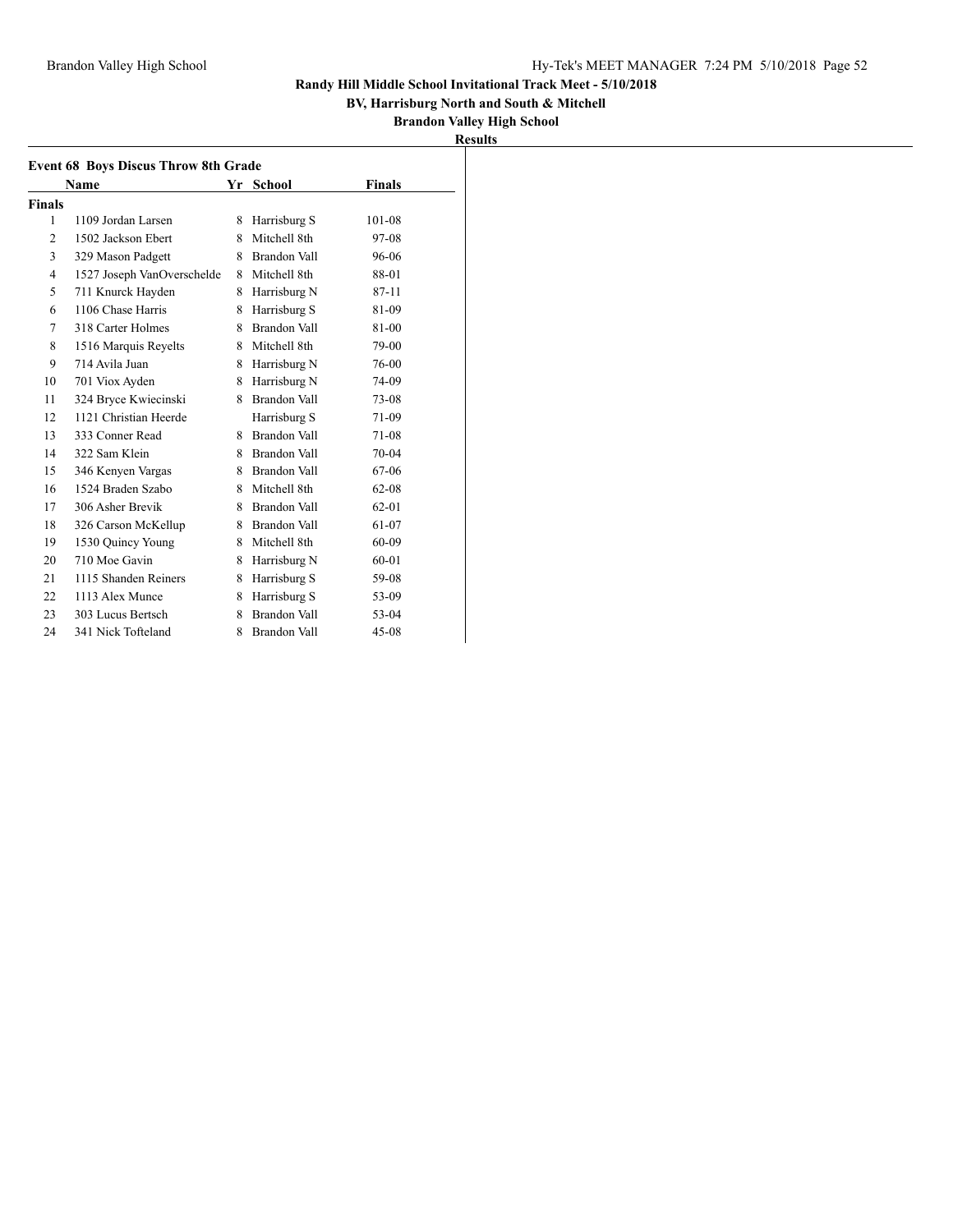## **BV, Harrisburg North and South & Mitchell**

| m<br>к<br>111<br>- 11 |  |
|-----------------------|--|
|                       |  |

| <b>Event 69 Girls Shot Put 7th Grade</b> |                        |    |              |               |  |
|------------------------------------------|------------------------|----|--------------|---------------|--|
|                                          | Name                   | Yr | School       | <b>Finals</b> |  |
| Finals                                   |                        |    |              |               |  |
| 1                                        | 1010 Makayla Hudson    | 7  | Harrisburg S | 25-11.00      |  |
| 2                                        | 229 Madyson Oleson     | 7  | Brandon Vall | 22-03.00      |  |
| 3                                        | 242 Aspen Thompson     | 7  | Brandon Vall | 20-11.00      |  |
| 4                                        | 1018 Sarah Martin      | 7  | Harrisburg S | 20-05.00      |  |
| 5                                        | 1023 Alyssa Tryson     | 7  | Harrisburg S | 19-06.00      |  |
| 6                                        | 637 Karen Toenah       | 7  | Harrisburg N | 19-02.00      |  |
| 7                                        | 1420 Lyndsie Stearns   | 7  | Mitchell 7th | 18-11.00      |  |
| 8                                        | 1005 Lili Deery        | 7  | Harrisburg S | 18-08.00      |  |
| 9                                        | 628 Hannah Pickner     | 7  | Harrisburg N | 17-11.00      |  |
| 10                                       | 623 Morgan Lantaff     | 7  | Harrisburg N | 17-01.00      |  |
| 11                                       | 1415 Tyreese Loudner   | 7  | Mitchell 7th | 15-04.00      |  |
| 12                                       | 210 Krista Burkman     | 7  | Brandon Vall | 14-08.00      |  |
| 13                                       | 633 Grace Sterling     | 7  | Harrisburg N | 14-04.00      |  |
| 14                                       | 1407 Kaydence Gullings | 7  | Mitchell 7th | 14-02.00      |  |
| 15                                       | 1419 Abigail Starr     | 7  | Mitchell 7th | 13-11.00      |  |
| 16                                       | 615 Simone Hunter      | 7  | Harrisburg N | 11-11.00      |  |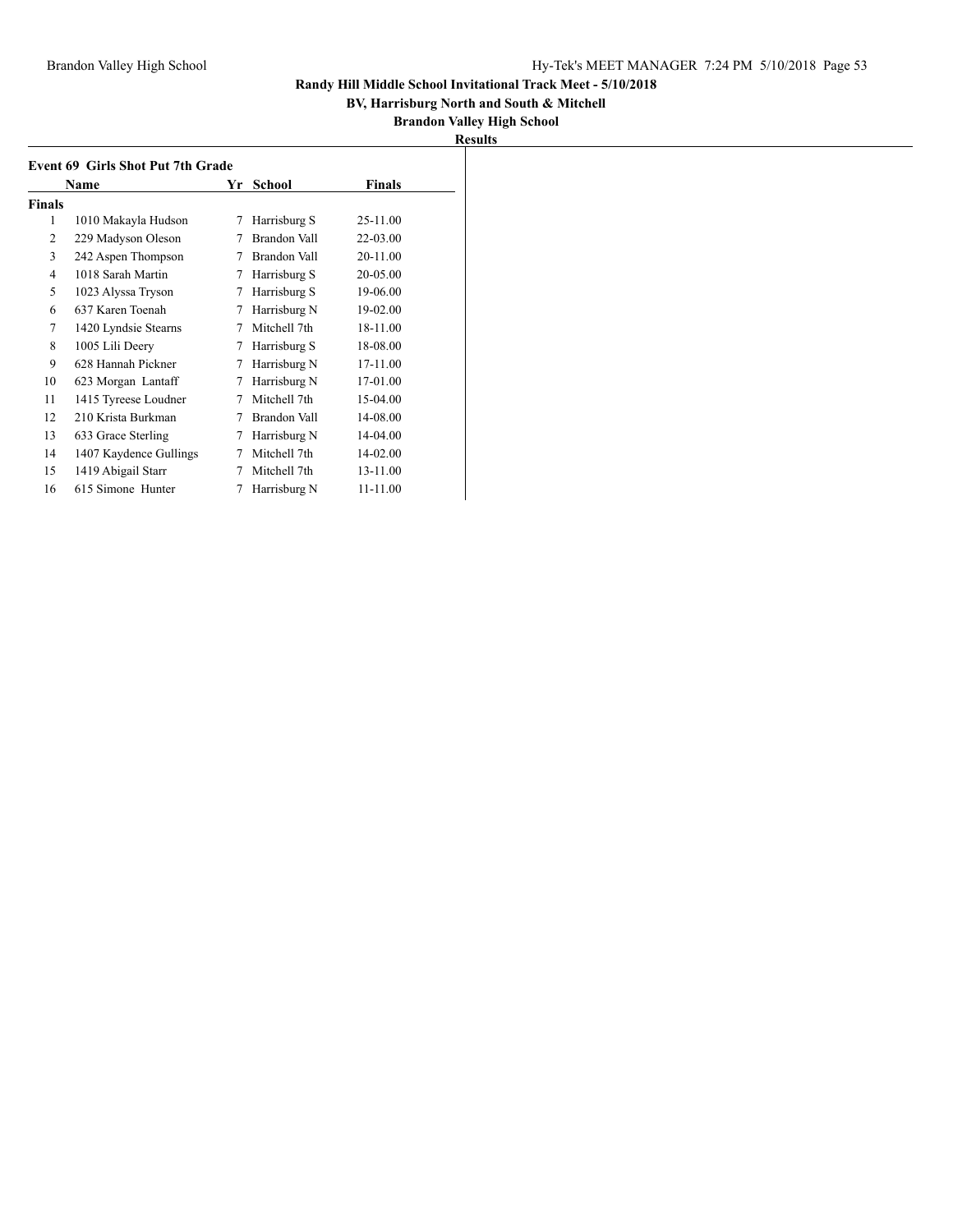## **BV, Harrisburg North and South & Mitchell**

| II<br>۰.<br>. . |  |
|-----------------|--|
|                 |  |

| <b>Event 70 Girls Shot Put 8th Grade</b> |                          |    |              |               |  |
|------------------------------------------|--------------------------|----|--------------|---------------|--|
|                                          | Name                     | Yr | School       | <b>Finals</b> |  |
| <b>Finals</b>                            |                          |    |              |               |  |
| 1                                        | 1216 Jersey Quien        | 8  | Harrisburg S | 27-11.00      |  |
| 2                                        | 1614 Kennedy Knippling   | 8  | Mitchell 8th | 26-03.00      |  |
| 3                                        | 1618 Lizzy McCardle      | 8  | Mitchell 8th | 25-08.00      |  |
| 4                                        | 1605 Ally Feterl         | 8  | Mitchell 8th | 25-00.00      |  |
| 5                                        | 815 Stephanie Nolmans    | 8  | Harrisburg N | 24-00.00      |  |
| 6                                        | 1213 Savannah Mutua      | 8  | Harrisburg S | 23-01.00      |  |
| 7                                        | 408 Regan Haase          | 8  | Brandon Vall | 22-06.00      |  |
| 8                                        | 411 Rylie Jorgensen-Weig | 8  | Brandon Vall | 21-08.00      |  |
| 9                                        | 1212 Caitlin Murphy      | 8  | Harrisburg S | 21-07.00      |  |
| 10                                       | 1623 Morgan Schutte      | 8  | Mitchell 8th | 21-04.00      |  |
| 11                                       | 802 Abigail Beaumont     | 8  | Harrisburg N | 20-10.00      |  |
| 12                                       | 1204 Madison Dick        | 8  | Harrisburg S | 20-06.00      |  |
| 13                                       | 1206 Makayla Erickson    | 8  | Harrisburg S | 19-04.00      |  |
| 14                                       | 1606 Sam Ford            | 8  | Mitchell 8th | 18-02.00      |  |
| 15                                       | 422 Annika Noem          | 8  | Brandon Vall | 18-01.00      |  |
| 16                                       | 425 Carson Pappas        | 8  | Brandon Vall | 17-03.00      |  |
| 17                                       | 1621 Jocelyn Prewett     | 8  | Mitchell 8th | 15-04.00      |  |
|                                          |                          |    |              |               |  |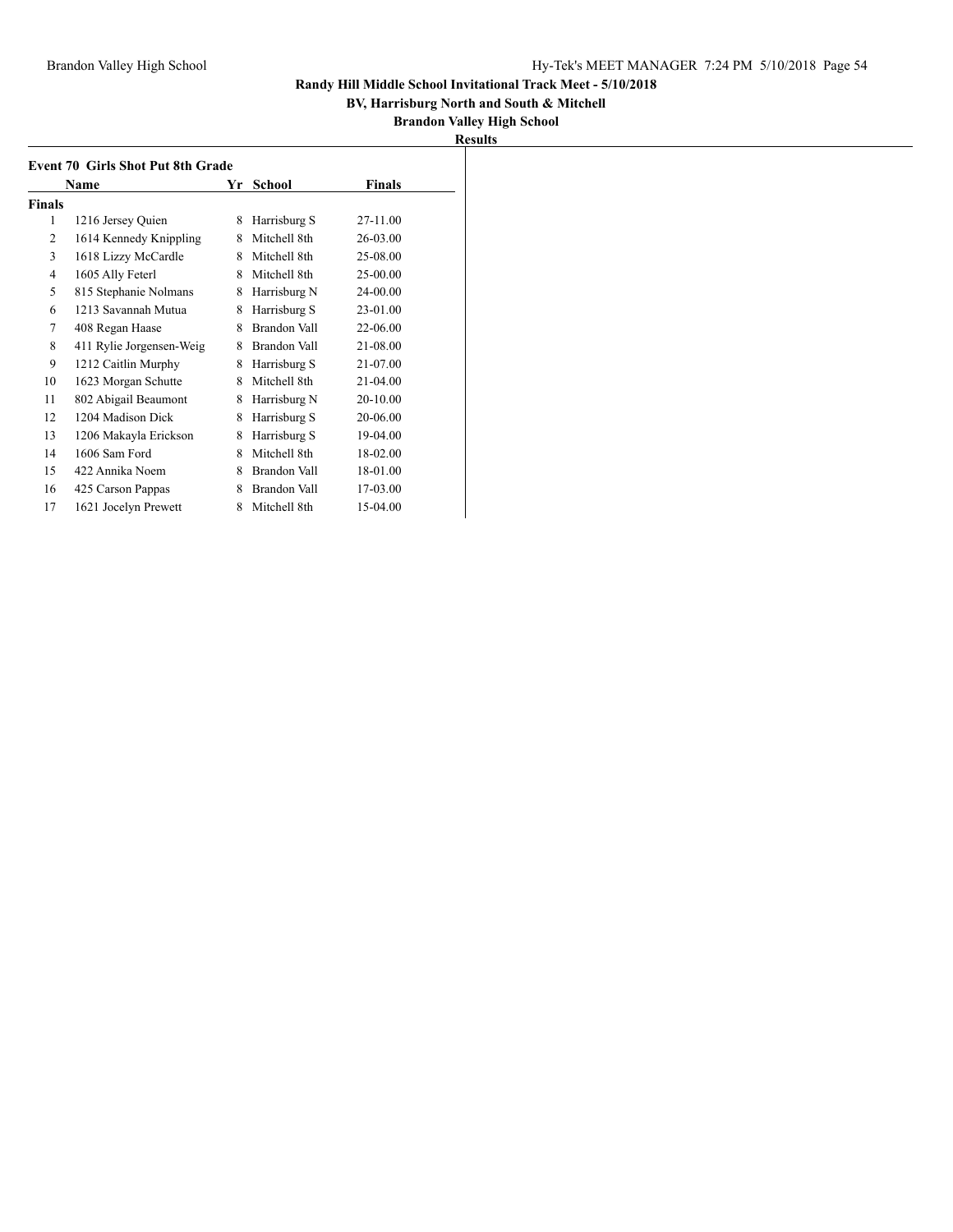## **BV, Harrisburg North and South & Mitchell**

|  | <b>Results</b> |  |
|--|----------------|--|
|--|----------------|--|

|                | <b>Event 71 Boys Shot Put 7th Grade</b> |   |                     |               |  |
|----------------|-----------------------------------------|---|---------------------|---------------|--|
|                | Name                                    |   | Yr School           | <b>Finals</b> |  |
| <b>Finals</b>  |                                         |   |                     |               |  |
| 1              | 126 Isaac Johnson                       | 7 | Brandon Vall        | 32-03.00      |  |
| 2              | 104 Hayden Ask                          | 7 | Brandon Vall        | 32-02.50      |  |
| 3              | 1312 Connor Hohn                        | 7 | Mitchell 7th        | 32-00.00      |  |
| $\overline{4}$ | 1316 Camen Max                          | 7 | Mitchell 7th        | 30-08.50      |  |
| 5              | 523 Matthew Martens                     | 7 | Harrisburg N        | 28-09.00      |  |
| 6              | 901 John Arp                            | 7 | Harrisburg S        | 27-07.00      |  |
| 7              | 1317 Charlie McChardle                  | 7 | Mitchell 7th        | 27-06.00      |  |
| 8              | 501 Damien Baldwin                      | 7 | Harrisburg N        | 26-01.00      |  |
| 9              | 138 Tristan Niewenhuis                  | 7 | Brandon Vall        | 26-00.50      |  |
| 10             | 914 Evan Vesely                         | 7 | Harrisburg S        | 25-10.50      |  |
| 11             | 909 Cooper Stoner                       | 7 | Harrisburg S        | 25-04.00      |  |
| 12             | 111 Brayden Cline                       | 7 | Brandon Vall        | 25-02.00      |  |
| 13             | 520 Caleb Klein                         | 7 | Harrisburg N        | 24-02.00      |  |
| 14             | 137 Aiden Nace                          | 7 | Brandon Vall        | 23-07.00      |  |
| 15             | 142 Kaden Podzimek                      | 7 | Brandon Vall        | 23-05.00      |  |
| 16             | 511 Karter Ewing                        | 7 | Harrisburg N        | 21-02.50      |  |
| 17             | 525 Jacob Moon                          | 7 | Harrisburg N        | 20-11.50      |  |
| 18             | 1310 Addison Ducheneaux                 | 7 | Mitchell 7th        | 20-06.00      |  |
| 19             | 1303 Dakota Becker                      | 7 | Mitchell 7th        | 17-11.00      |  |
| 20             | 122 Nolan Howe                          | 7 | <b>Brandon Vall</b> | 17-02.00      |  |
| 21             | 124 Garret James                        | 7 | Brandon Vall        | 15-04.00      |  |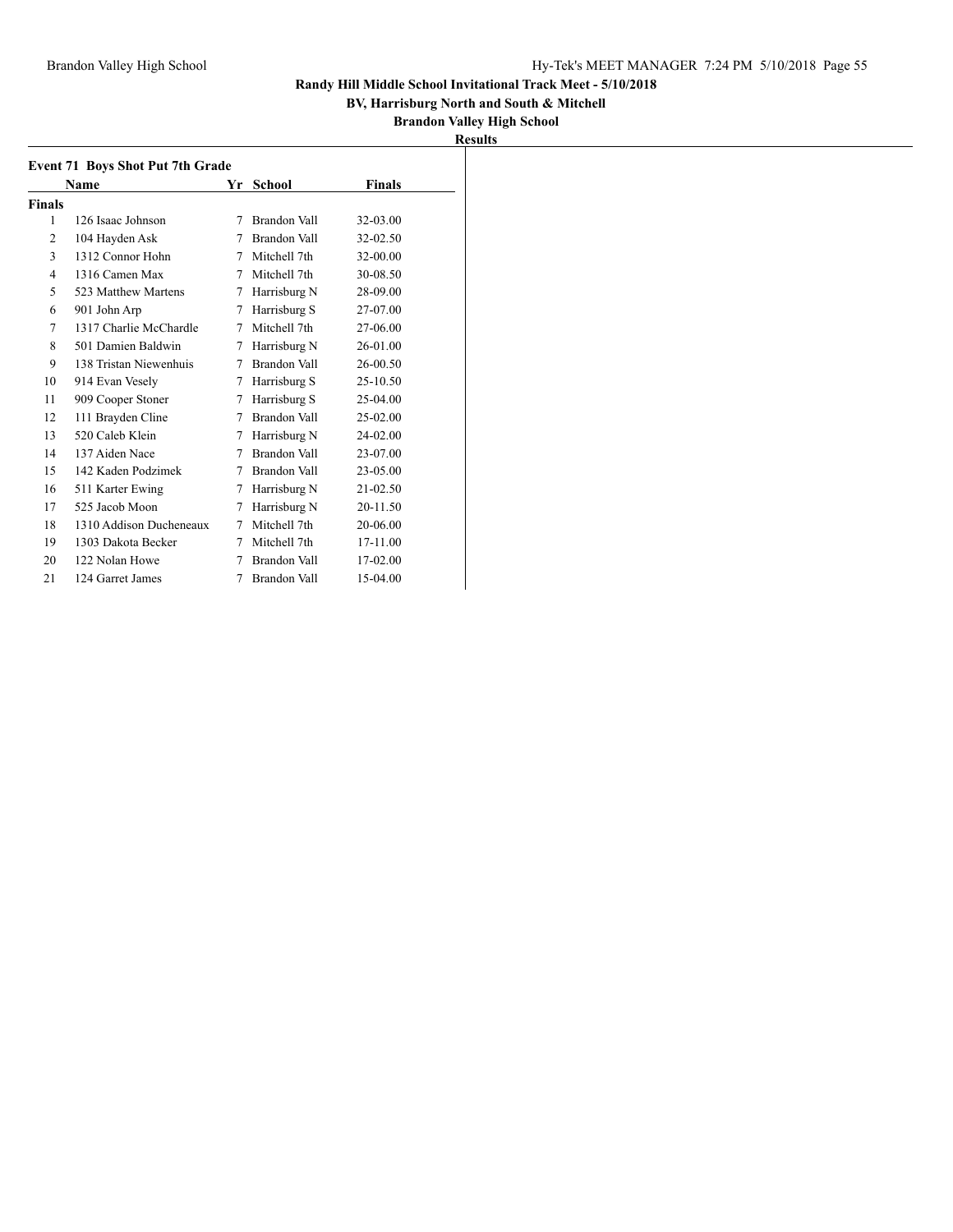## **BV, Harrisburg North and South & Mitchell**

| I<br>ш<br>۰<br>т, |  |
|-------------------|--|
|                   |  |

|               | <b>Event 72 Boys Shot Put 8th Grade</b> |    |                     |          |  |
|---------------|-----------------------------------------|----|---------------------|----------|--|
|               | Name                                    | Yr | School              | Finals   |  |
| <b>Finals</b> |                                         |    |                     |          |  |
| 1             | 1109 Jordan Larsen                      | 8  | Harrisburg S        | 39-06.00 |  |
| 2             | 1501 Ryan Chapman                       | 8  | Mitchell 8th        | 36-03.00 |  |
| 3             | 318 Carter Holmes                       | 8  | Brandon Vall        | 35-10.00 |  |
| 4             | 1121 Christian Heerde                   |    | Harrisburg S        | 34-10.00 |  |
| 5             | 1517 Dylan Richey                       | 8  | Mitchell 8th        | 33-06.00 |  |
| 6             | 710 Moe Gavin                           | 8  | Harrisburg N        | 33-04.00 |  |
| 7             | 711 Knurck Hayden                       | 8  | Harrisburg N        | 33-03.00 |  |
| 8             | 701 Viox Ayden                          | 8  | Harrisburg N        | 33-00.00 |  |
| 9             | 1527 Joseph VanOverschelde              | 8  | Mitchell 8th        | 30-07.00 |  |
| 9             | 1502 Jackson Ebert                      | 8  | Mitchell 8th        | 30-07.00 |  |
| 11            | 329 Mason Padgett                       | 8  | Brandon Vall        | 30-02.00 |  |
| 12            | 714 Avila Juan                          | 8  | Harrisburg N        | 29-05.00 |  |
| 13            | 322 Sam Klein                           | 8  | Brandon Vall        | 28-09.00 |  |
| 14            | 324 Bryce Kwiecinski                    | 8  | Brandon Vall        | 28-00.00 |  |
| 15            | 1106 Chase Harris                       | 8  | Harrisburg S        | 27-00.00 |  |
| 16            | 309 Braiden Buetnner                    | 8  | <b>Brandon Vall</b> | 24-00.00 |  |
| 17            | 1115 Shanden Reiners                    | 8  | Harrisburg S        | 20-07.00 |  |
| 18            | 349 Dominic Wells                       | 8  | Brandon Vall        | 14-02.00 |  |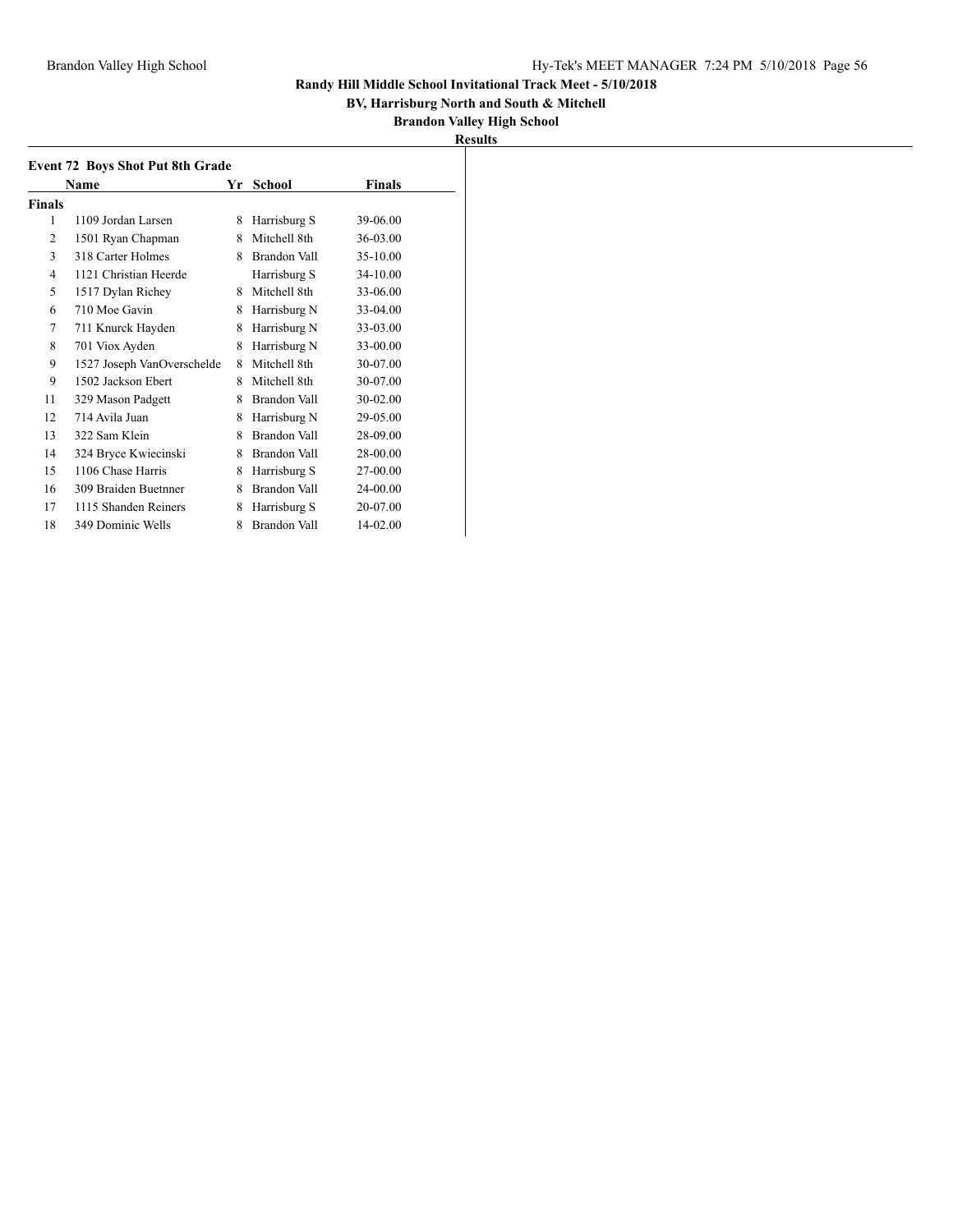## **BV, Harrisburg North and South & Mitchell**

| н<br>II<br>٠<br>- |  |
|-------------------|--|
|                   |  |

|               | <b>Event 73 Boys Pole Vault 7th Grade</b> |    |               |               |  |
|---------------|-------------------------------------------|----|---------------|---------------|--|
|               | Name                                      | Yr | <b>School</b> | <b>Finals</b> |  |
| <b>Finals</b> |                                           |    |               |               |  |
| 1             | 104 Hayden Ask                            |    | Brandon Vall  | $8-00.00$     |  |
| 2             | 1315 Ryan Krall                           |    | Mitchell 7th  | $6 - 06.00$   |  |
| 3             | 1309 Seth Deuter                          |    | Mitchell 7th  | J6-06.00      |  |
| 4             | 1324 Tanner Puez                          |    | Mitchell 7th  | J6-06.00      |  |
| 5             | 1305 Patrick Carey                        |    | Mitchell 7th  | $6-00.00$     |  |
| 5             | 153 Spencer Warkenthien                   |    | Brandon Vall  | $6-00.00$     |  |
| 5             | 139 Dylan Paauw                           |    | Brandon Vall  | $6 - 00.00$   |  |
| 7             | 144 Chance Reindl                         |    | Brandon Vall  | $J5-00.00$    |  |
| 8             | 1301 Cruz Allhiser                        |    | Mitchell 7th  | $5 - 00.00$   |  |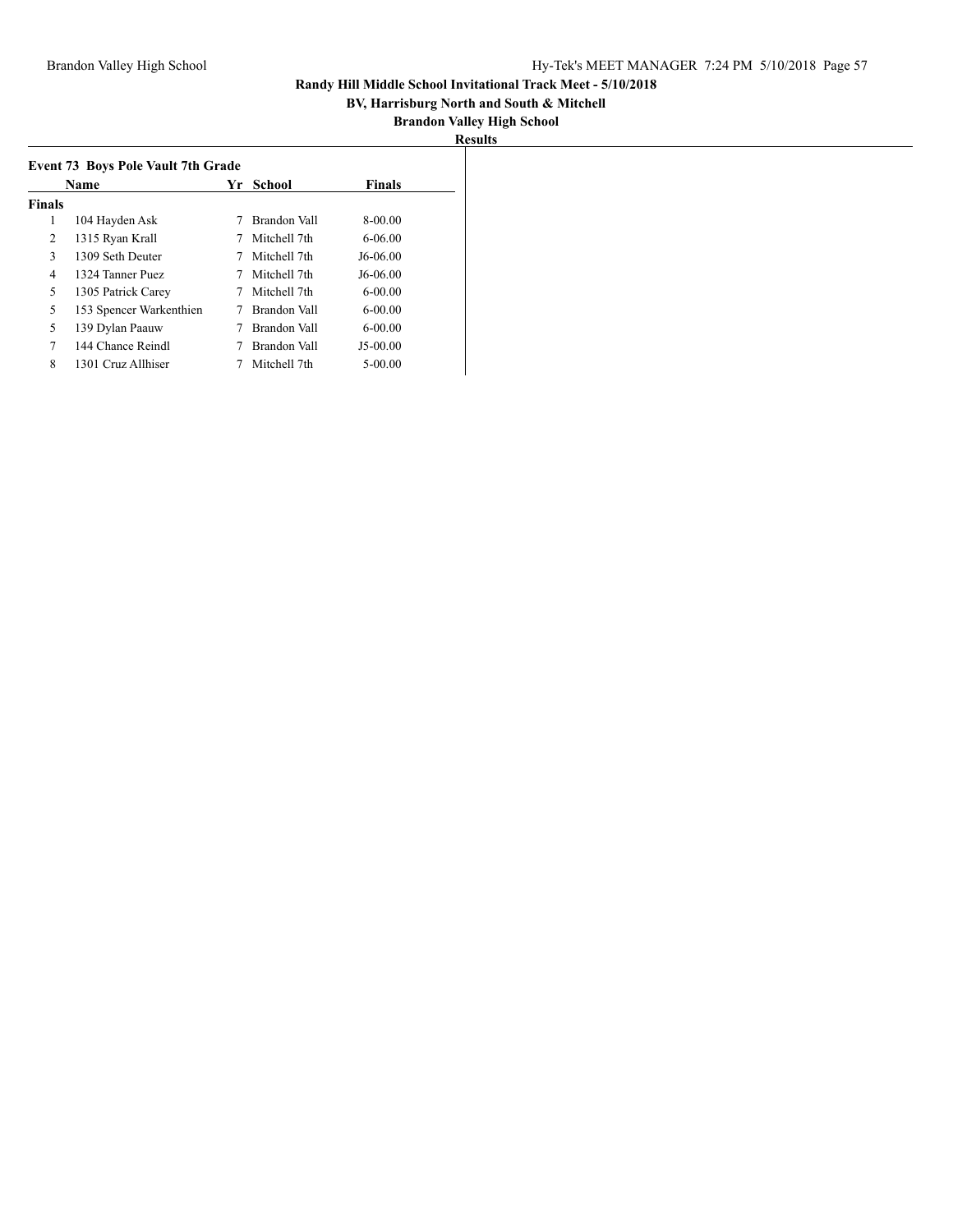## **BV, Harrisburg North and South & Mitchell**

|        | <b>Event 74 Girls Pole Vault 7th Grade</b> |    |              |               |
|--------|--------------------------------------------|----|--------------|---------------|
|        | Name                                       | Vr | School       | <b>Finals</b> |
| Finals |                                            |    |              |               |
|        | 230 Lucy Peterson                          |    | Brandon Vall | 6-06.00       |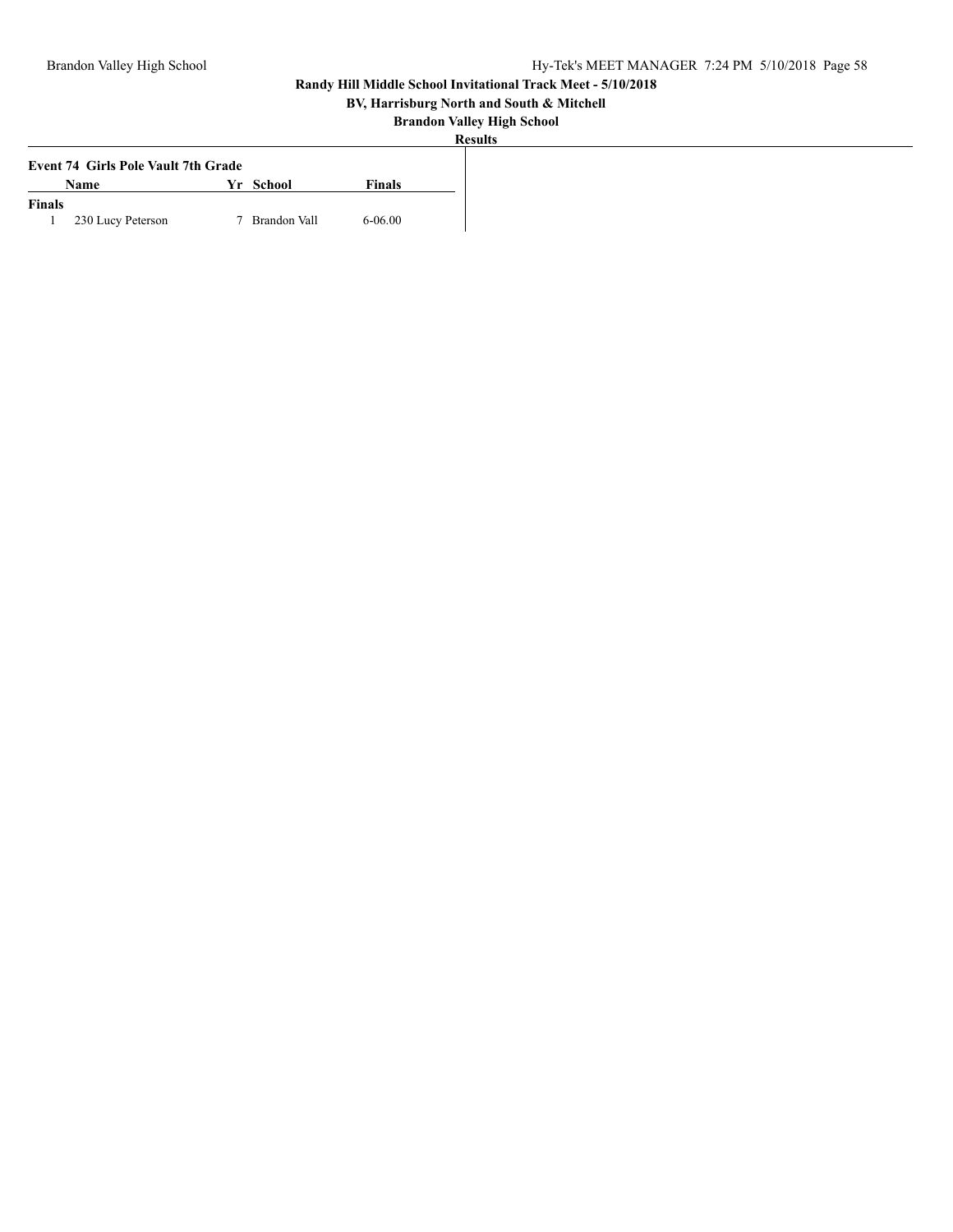## **BV, Harrisburg North and South & Mitchell**

| U |  |
|---|--|
|   |  |

|                | Name                 | Yr | School       | <b>Finals</b> |
|----------------|----------------------|----|--------------|---------------|
| <b>Finals</b>  |                      |    |              |               |
| 1              | 304 Cole Borchardt   |    | Brandon Vall | $9 - 00.00$   |
| $\mathfrak{D}$ | 1515 Ashton Reimnitz | 8  | Mitchell 8th | 8-06.00       |
| 3              | 330 Konnor Peschel   | 8  | Brandon Vall | J8-06.00      |
| 4              | 1514 Travis Novak    | 8  | Mitchell 8th | 7-00.00       |
| 5              | 315 Brady Giles      |    | Brandon Vall | J7-00.00      |
| 6              | 324 Bryce Kwiecinski |    | Brandon Vall | $6 - 06.00$   |
|                |                      |    |              |               |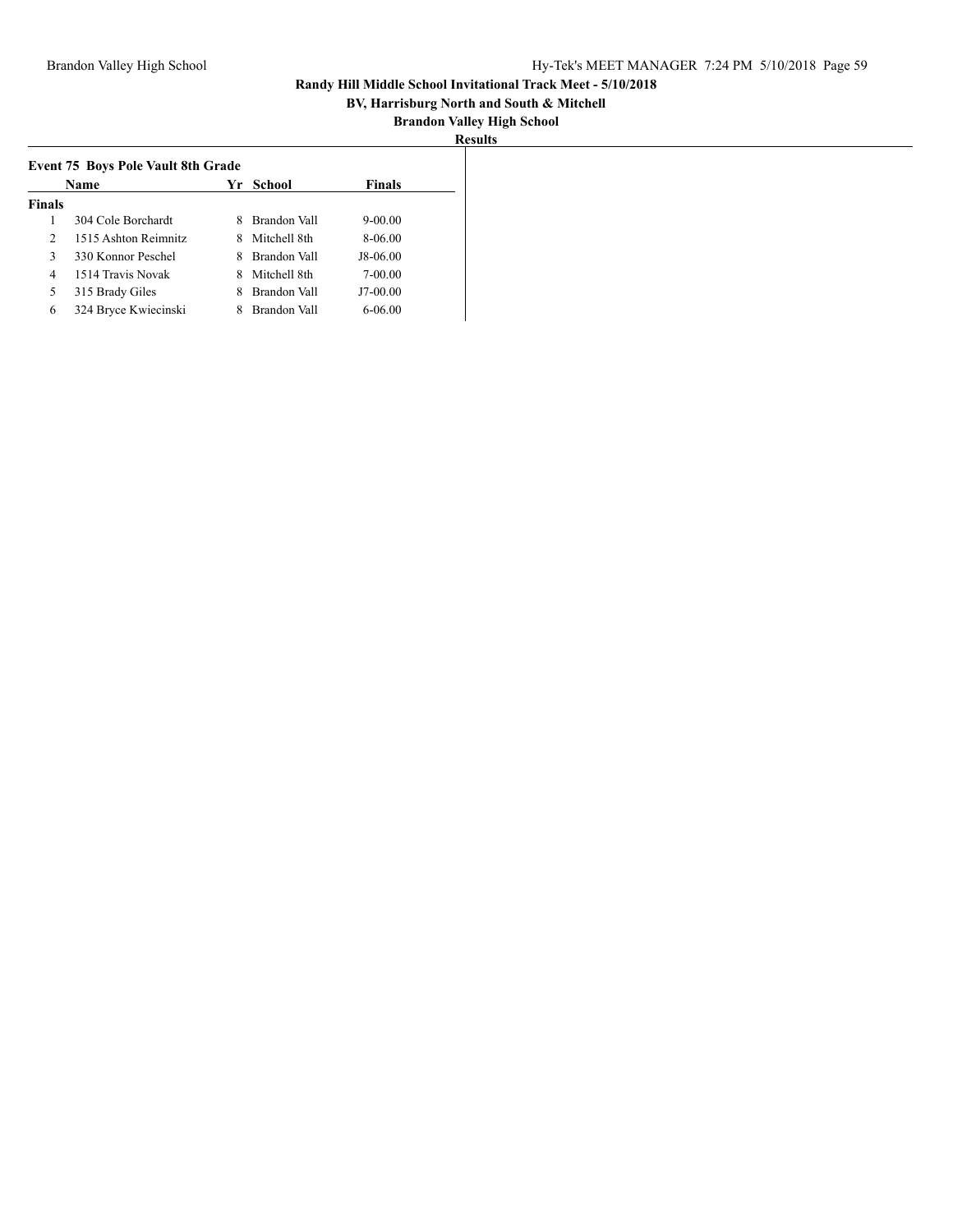## **BV, Harrisburg North and South & Mitchell**

| ۵I<br>۳s<br>17. | 11 11 |
|-----------------|-------|
|                 |       |

|               | <b>Event 76 Girls Pole Vault 8th Grade</b> |     |              |             |
|---------------|--------------------------------------------|-----|--------------|-------------|
|               | <b>Name</b>                                | Vr. | School       | Finals      |
| <b>Finals</b> |                                            |     |              |             |
|               | 403 Bethany Dybdahl                        |     | Brandon Vall | $7 - 00.00$ |
|               | 412 Ellen Joseph                           |     | Brandon Vall | $6 - 00.00$ |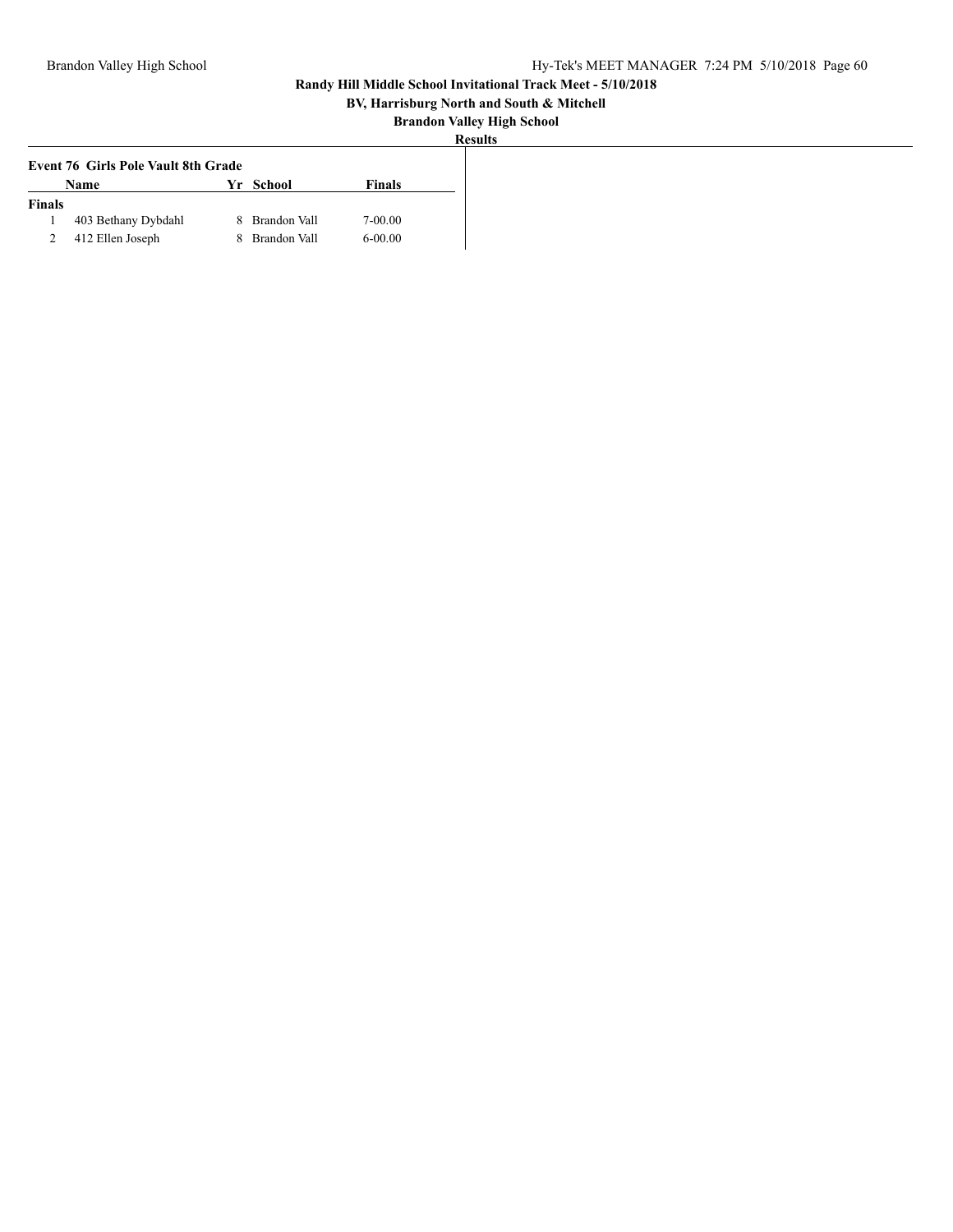## **BV, Harrisburg North and South & Mitchell**

| :S11 l 1<br>к |
|---------------|
|---------------|

| Event 77 Girls 1600 Sprint Medley 7th Grade |                    |       |               |
|---------------------------------------------|--------------------|-------|---------------|
|                                             | <b>Team</b>        | Relay | <b>Finals</b> |
| <b>Finals</b>                               |                    |       |               |
|                                             | Brandon Vall       | А     | 2:11.1        |
|                                             | Mitchell 7th Grade | А     | 2:11.5        |
| $\Delta$                                    | Harrisburg N       | А     | 2:16.5        |
| 4                                           | Harrisburg S       | А     | 2:26.8        |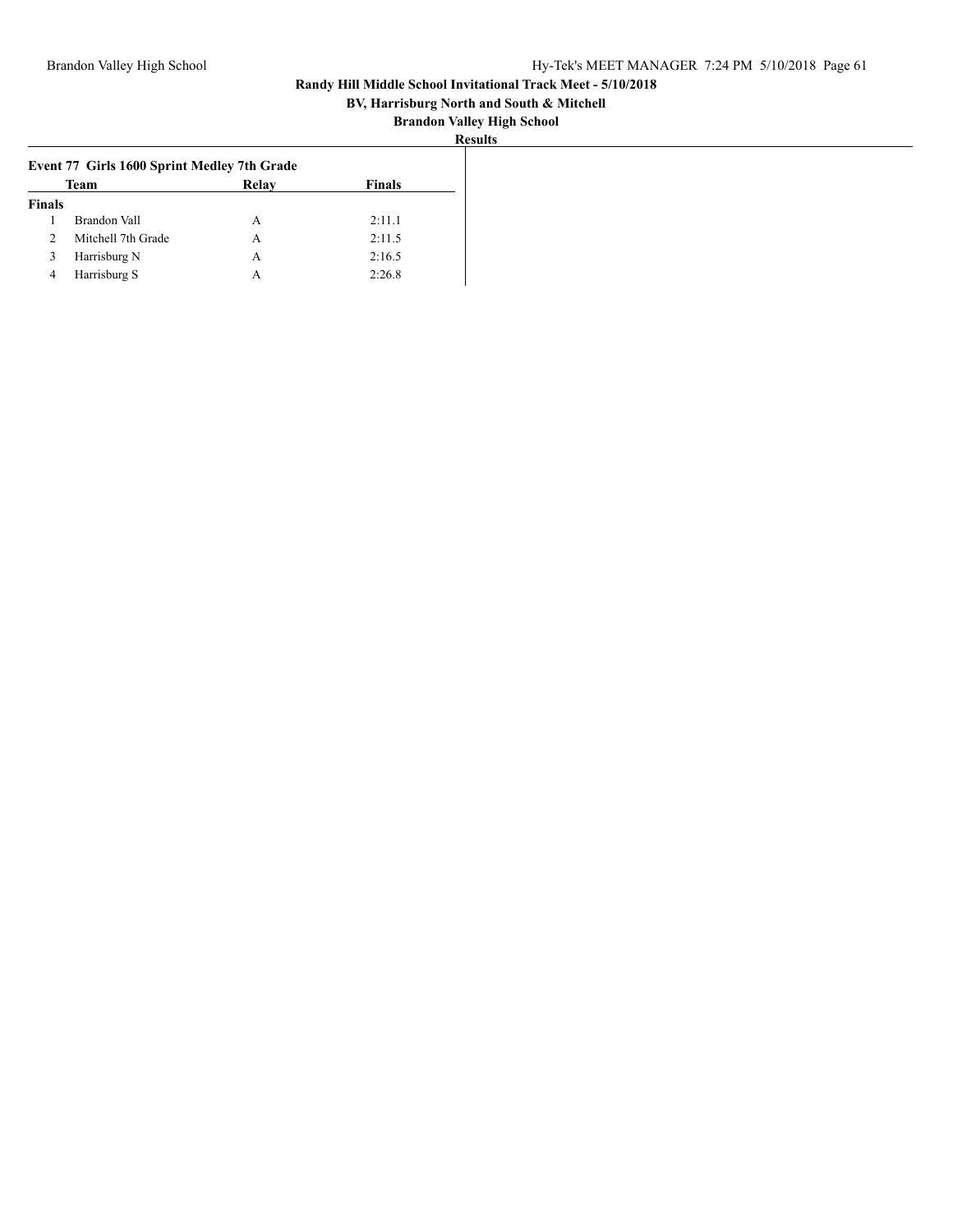## **BV, Harrisburg North and South & Mitchell**

| :S11 11 |
|---------|
|---------|

| Event 78 Boys 1600 Sprint Medley 7th Grade |                    |       |               |
|--------------------------------------------|--------------------|-------|---------------|
|                                            | <b>Team</b>        | Relay | <b>Finals</b> |
| <b>Finals</b>                              |                    |       |               |
|                                            | Harrisburg N       | A     | 2:12.6        |
|                                            | Brandon Vall       | А     | 2:12.8        |
|                                            | Harrisburg S       | A     | 2:13.7        |
|                                            | Mitchell 7th Grade | A     | 2:22.1        |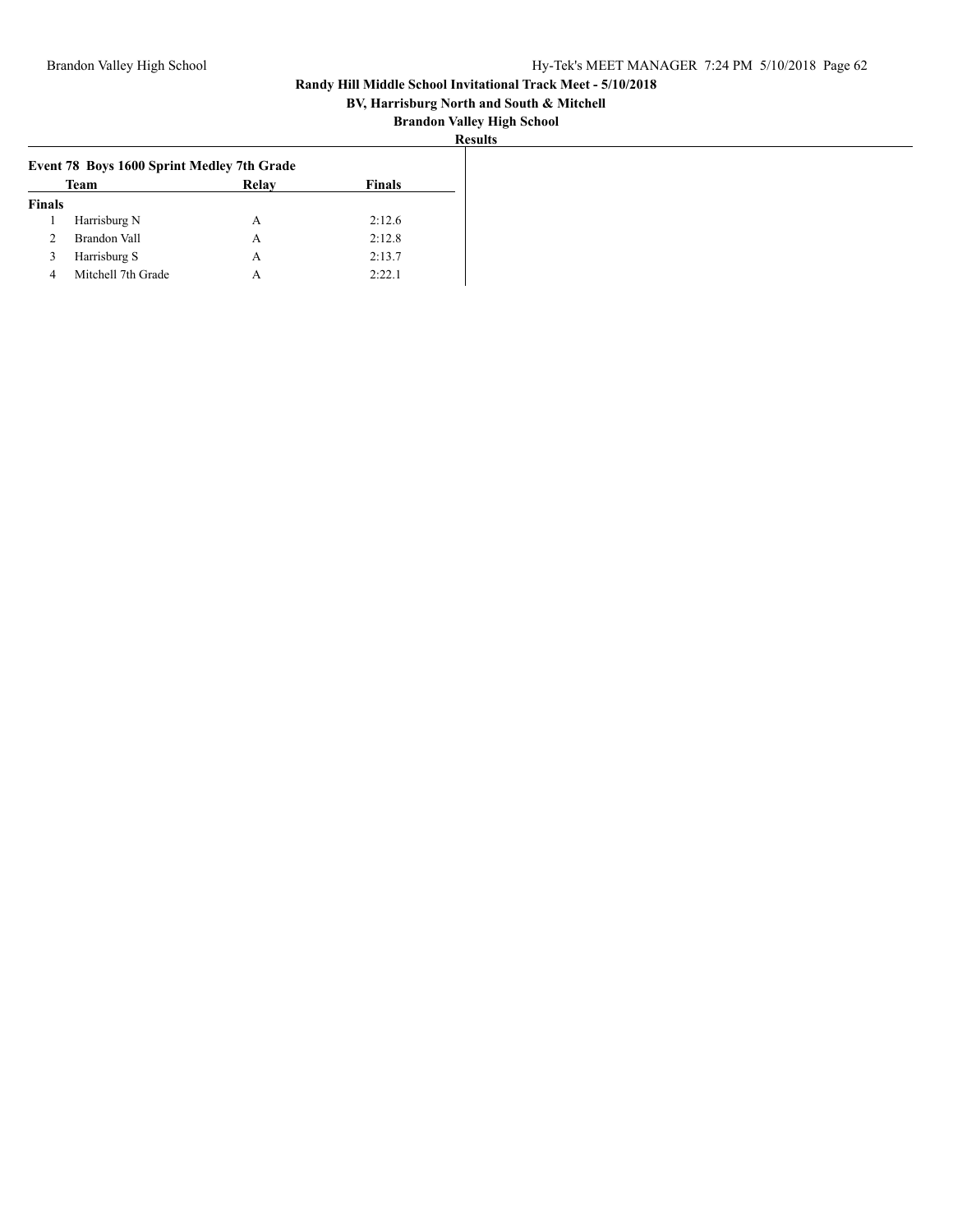## **BV, Harrisburg North and South & Mitchell**

| Event 79 Girls 1600 Sprint Medley 8th Grade |                    |       |        |
|---------------------------------------------|--------------------|-------|--------|
|                                             | Team               | Relay | Finals |
| <b>Finals</b>                               |                    |       |        |
|                                             | Brandon Vall       | A     | 2:07.8 |
|                                             | Mitchell 8th Grade | А     | 2:10.7 |
|                                             | Harrisburg N       | А     | 2:20.6 |
| 4                                           | Harrisburg S       | А     | 2:21.1 |